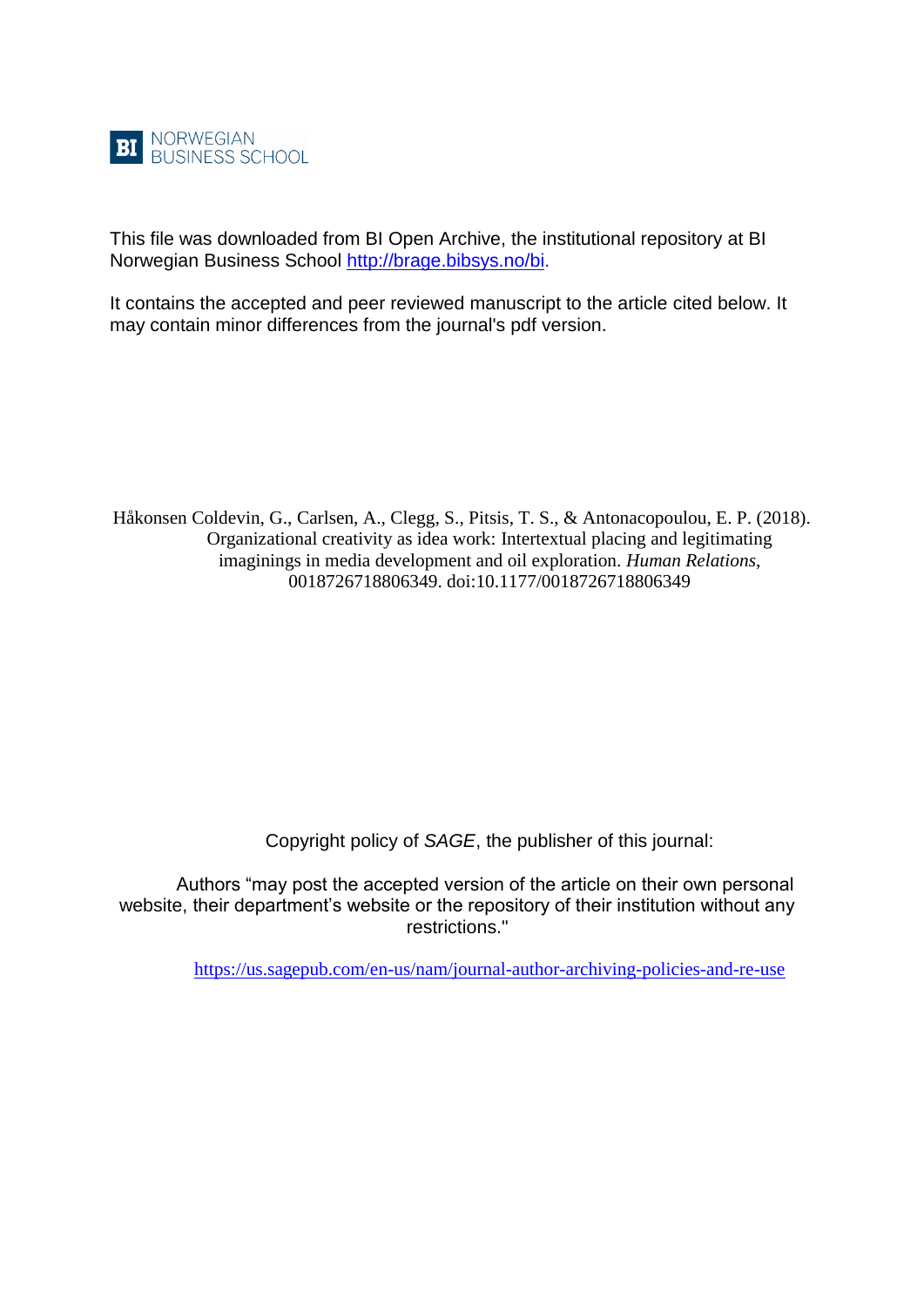# **Organizational creativity as idea work: Intertextual placing and legitimating imaginings in media development and oil exploration**

*Grete Håkonsen Coldevin, Arne Carlsen, Stewart Clegg, Tyrone S Pitsis and Elena Antonacopoulou*

## **Abstract**

How do we understand the nature of organizational creativity when dealing with complex, composite ideas rather than singular ones? In response to this question, we problematize assumptions of the linearity of creative processes and the singularity of ideas in mainstream creativity theory. We draw on the work of Bakhtin and longitudinal research in two contrasting cases: developing hydrocarbon prospects and concepts for films and TV series. From these two cases, we highlight two forms of work on ideas: (1) intertextual placing, whereby focal ideas are constituted by being connected to other elements in a larger idea field, and (2) legitimating imaginings, where ideas of what to do are linked to ideas of what is worth doing and becoming. This ongoing constitution and legitimating is not confined to particular stages but takes place in practices of generating, connecting, communicating, evaluating and reshaping ideas, which we call idea work. The paper contributes to a better understanding of the processual character of creativity and the deeply intertextual nature of ideas, including the multiplicity of idea content and shifting parts– whole relationships. Idea work also serves to explore the neglected role of co-optative power in creativity.

## **Keywords**

ideas, intertextuality, organizational creativity, power, process theory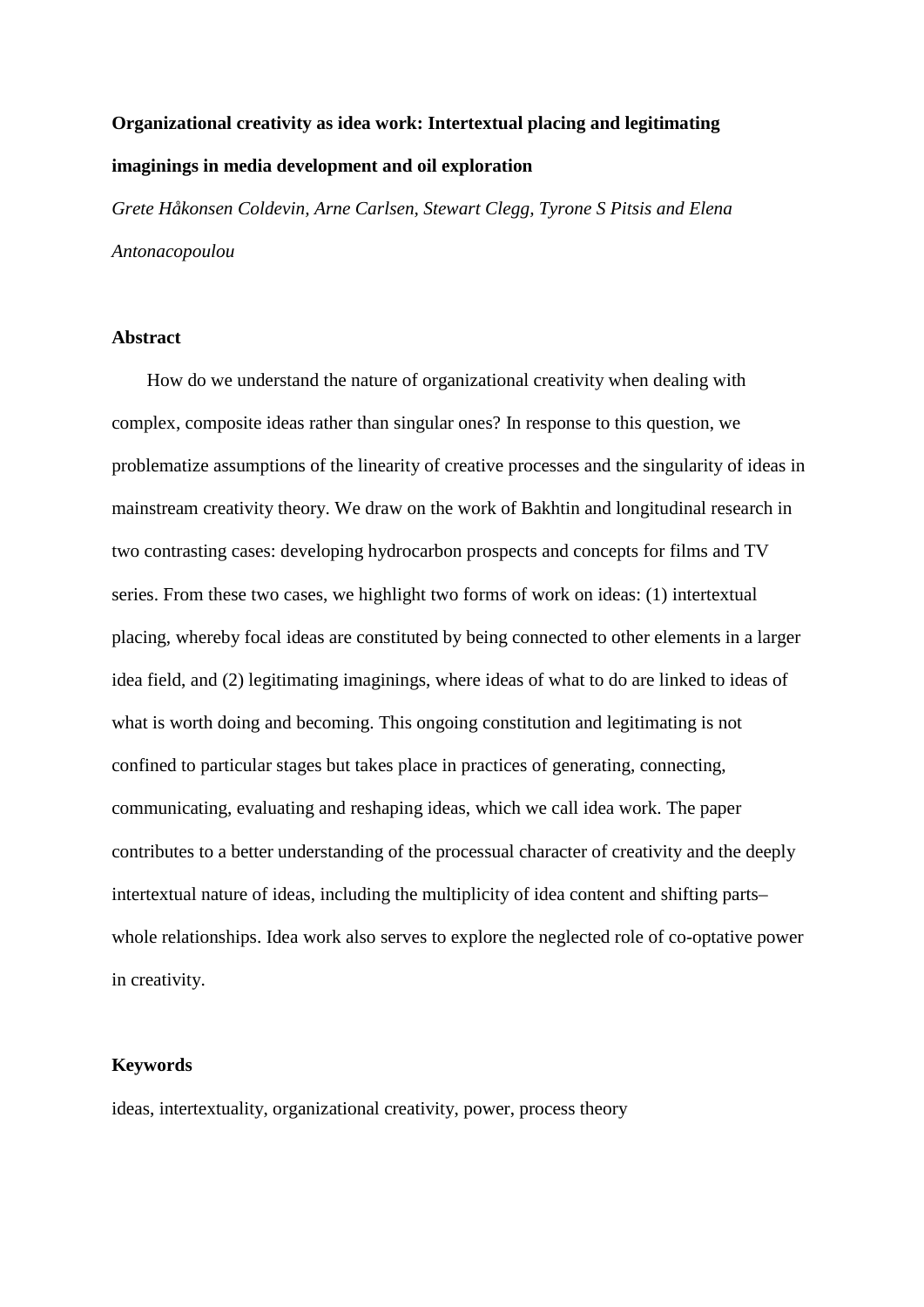The idea *lives* not in one person's *isolated* individual consciousness – if it remains there only, it degenerates and dies. The idea begins to live, that is, to take shape, to develop, to find and renew its expression, to give birth to new ideas, only when it enters into genuine dialogic relationships with other ideas, with the ideas of *others*.

(Bakhtin, 1984: 87-88 italics in original)

Ideas, as Bakhtin articulates, are made with, for and because of others. This statement is particularly meaningful when trying to understand the creation of complex compositions, such as the creation of a new TV series, a prospect for where to find oil or the development of a research paper, rather than creating a simpler or more confined idea. Creating complex compositions involves not only a combination of inputs that may change through time but also shifting interpretations. A tweak in a character may connect with a powerful societal myth; a new piece of geological data may shift interpretation of geological processes from one model to another; the argument you are reading right now connects, convincingly or not, with traditions of research that you are familiar with. The making of such "dialogic relationships" between ideas, their makers and their users are decisive to their perceived quality and novelty. Yet, this ongoing revisioning and repositioning of composite ideas is underexplored in organizational creativity research. It also, as we will show, challenges key assumptions of prior research.

This paper contributes to a relatively recent stream of creativity research that focuses on how organizational creativity inheres in collective practice (Hargadon and Bechky, 2006; Sawyer and DeZutter, 2009; Obstfeld, 2012; Murphy, 2004; Sonenshein, 2014). Creativity research has traditionally focused on individuals (Sternberg and Lubart, 1999), relying on laboratory studies and surveys (Paulus et al., 2011) or studies of a fairly narrow range of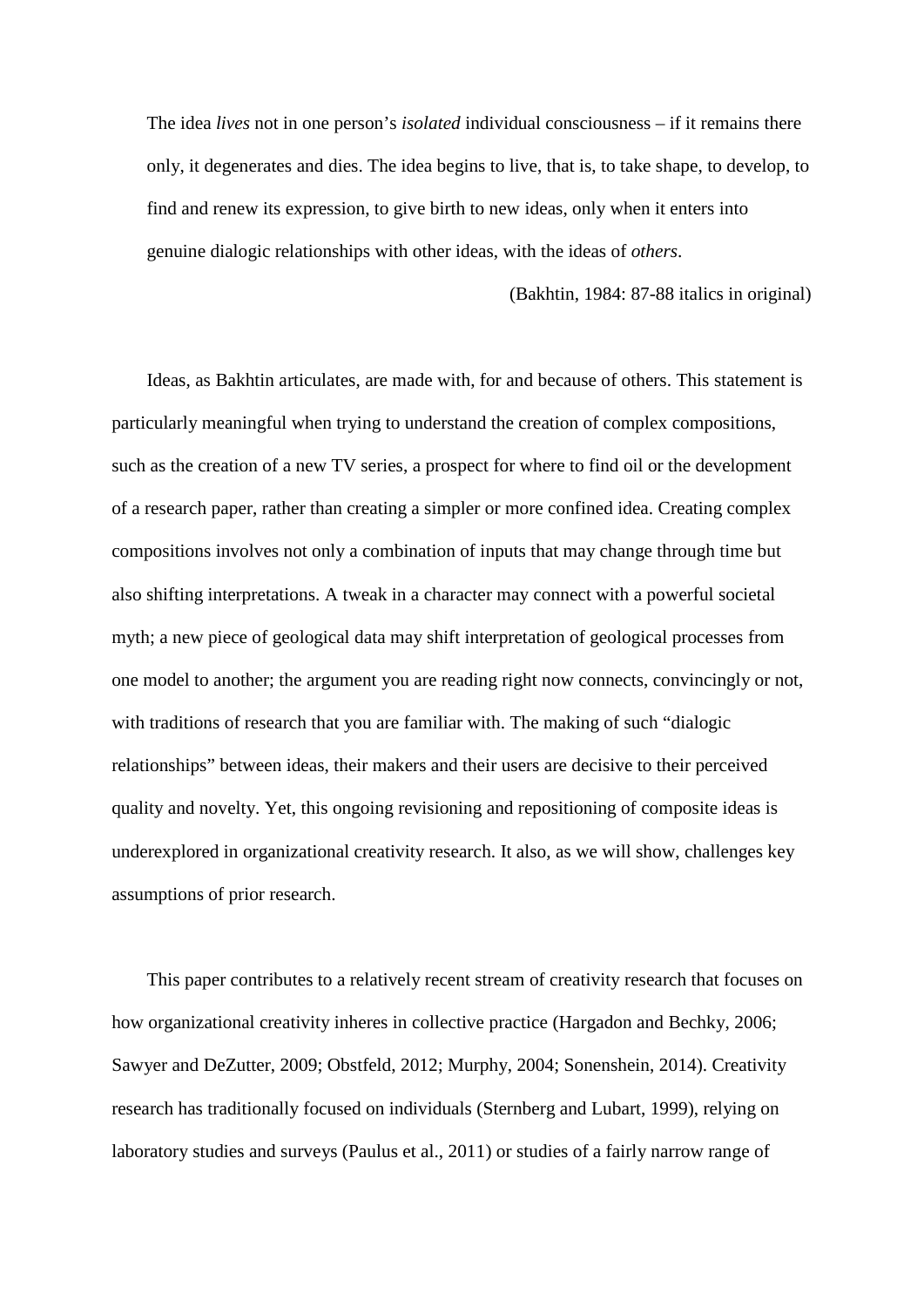breakthrough moments in group settings. Mainstream creativity theory tends to deploy implicit assumptions of linearity and stage separation of creative efforts (e.g. Simonton, 2004; Baer, 2012). By implication, ideas can become seen as reified and singular—finished objects that are passed from one stage to another. The quote from Bakhtin suggests a radically different starting point. From a Bakhtinian perspective, ideas are inherently intertextual, understood as a weave of interconnections between related and similar ideas or between parts and wholes. These connections do not inhere in the private minds of individuals but in the public sphere of texts, shared artifacts and dialogic encounters. Moreover, composite ideas have no independent existence in themselves. They are nothing outside the weave and the weaving—nothing if not worked on.

Practice-based approaches to creativity have increasingly questioned the assumptions of mainstream creativity literature (Hargadon and Bechky, 2006; Sawyer and DeZutter, 2009), including the linearity of creative processes and their individual nature (Mørk et al., 2012; Lingo and O'Mahony, 2010; Garud et al., 2016). We build on and extend such research by further problematizing assumptions of linearity and related assumptions of reification and singularity of ideas. Prior research does not go far enough in investigating and theorizing how ideas are connected and constituted on an ongoing basis (Martine and Cooren, 2016). This includes how idea creators actively use contextual resources in repeated bouts of dialogical extensions and re-synthesis (Garud et al., 2014). Implicit in phase based models are not only assumptions that ideas stay more or less the same once they are generated and presented for evaluation, but also that they are independent of each other as countable, separate entities (Gabora, 2015). While there are more general contributions from practice theory (Sandberg and Tsoukas, 2011) and the sociology of science (Woolgar, 2004) that problematizes singularity, we find this to be an understated critique of creativity research.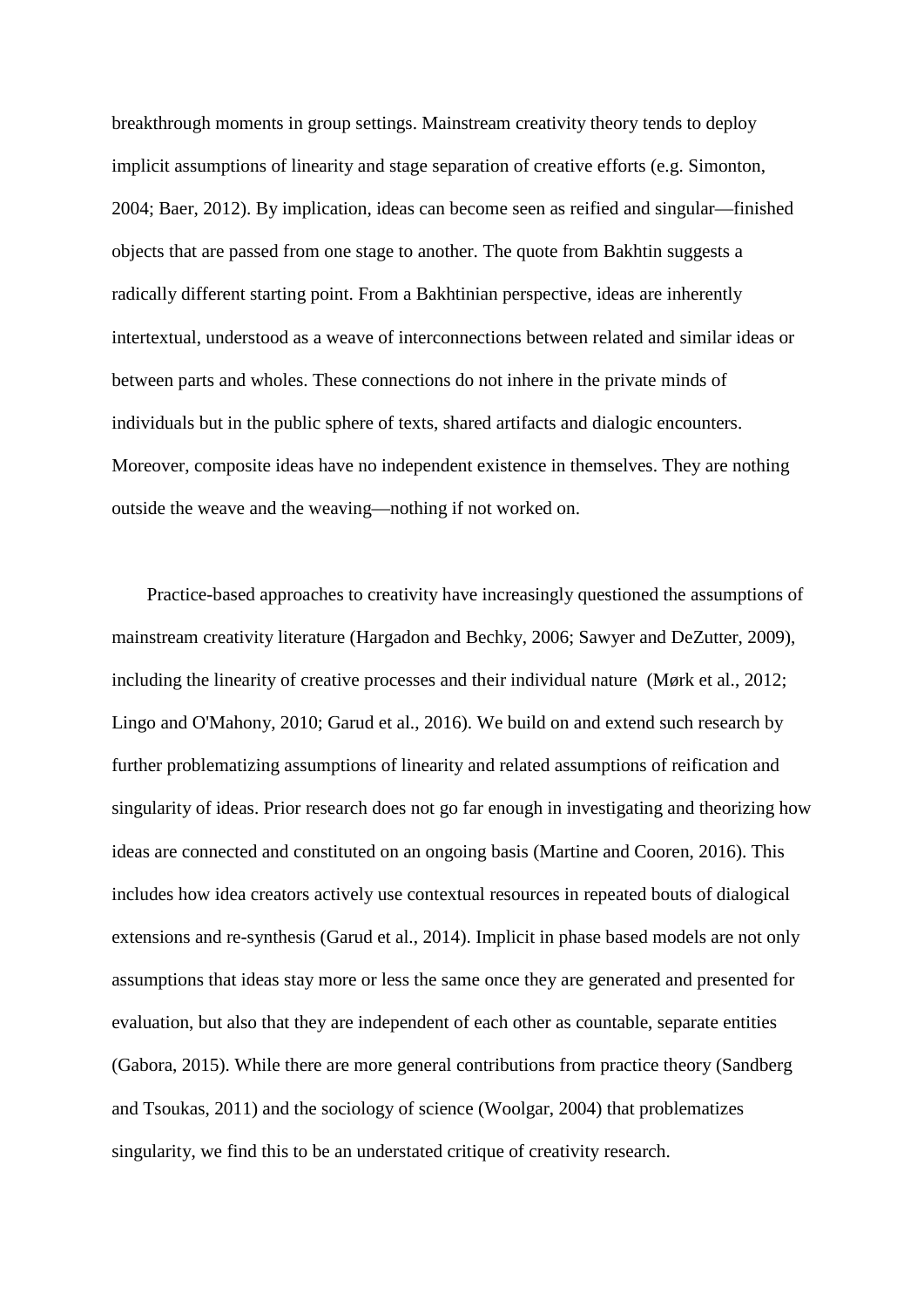To further such critique, we present a comparative analysis of rich data from interviews and observations in two longitudinal cases. These cases are particularly well suited to understanding the creation of composite ideas: MediaTale (all names are aliases) develops and sells ideas for film and media production. Explorer is the exploration unit of a major oil company and develops ideas about where to drill for oil and gas. The extreme substantive difference between the cases—making television programs versus searching for oil—makes the analysis particularly compelling: We isolate features of creative practice that are generic in these contrasting cases and show how they differ from dominant assumptions in the field.

We draw on the theoretical work of Bakhtin to orient our empirical analysis. Bakhtin used the literary genre of the novel as an allegory to represent existence as dialogic (Holquist, 2002). He emphasized how ideas are constituted as "live events" that are "played out at the point of a dialogic meeting between two or more consciousnesses" (Bakhtin, 1984: 88). His philosophy attends to the simultaneity of different voices, dialects, epochs and cultural genres inherent in all of social life. Elements of such "heteroglossia" (Bakhtin, 1981: 293), or more simply multiplicity, are appropriated and combined in specific instances of forming and communicating ideas. In short, Bakhtinian dialogism helps us understand the connections between ideas in their making.

Emergent from our empirical inquiry and theoretical inspirations, we highlight the inherent intertextuality and processual nature of creativity. When people in the two cases worked on focal ideas, they typically did so through the ongoing efforts of connecting to ideas of others. A central part of this ongoing connecting was the legitimating of imaginings, where ideas of what to do were linked to ideas of what is worth doing and becoming, thereby enrolling people in narrative imagination. Discussions were seldom about *one* isolated idea,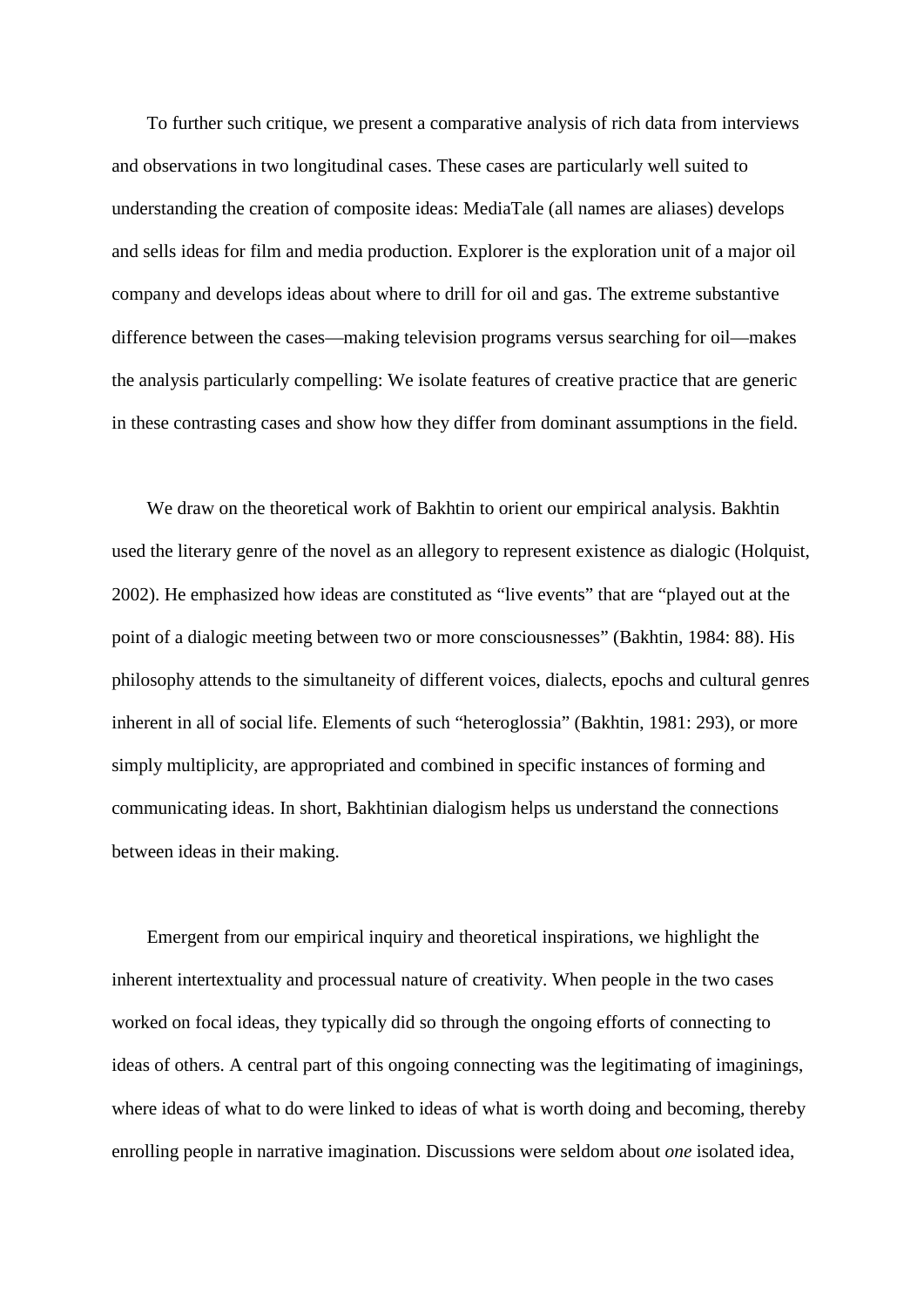whether for a TV series or a prospect for where to find oil. Rather, in any session we observed, people in both organizations typically discussed ideas in their plural: how ideas related to previous exemplars and genres or how parts were connected to wholes. The ongoing intertextual placement and legitimating of imaginings evident in our cases is not confined to particular stages of creative efforts. Instead, it is evident in practices of generating, communicating, connecting, evaluating and reshaping ideas, which we call idea work. The paper contributes with an analytical vocabulary for understanding and studying organizational creativity from a strong process view and acknowledging the multiplicity of idea content. In turn, this opens the path for considering a richer account of the muchneglected role of co-optative power in creativity.

#### **Theorizing creativity: Extending practice-based approaches with dialogism**

Comprehensive reviews of organizational creativity research have repeatedly called for more path-breaking and multi-level approaches that heed collective processes and their embeddedness in particular work contexts (George, 2007; Anderson et al., 2014; Hennessey and Amabile, 2010). In response, we use Bakhtinian dialogism to extend practice-based approaches to creativity. For Bakhtin, ideas, such as knowledge, identity or existence itself, cannot be understood apart from the "never-repeatable" and "once-occurrent eventness of [their] Being" (Bakhtin, 1993: 2). The use of dialogism is still rare within organizational creativity research (Martine and Cooren, 2016). The communicative constitution of organization (CCO) perspective (Ashcraft et al., 2009; Cooren et al., 2011) is an exception. Scholars involved in this tradition of research typically invoke the Bakhtinian notion of seeing the world, and any experience, as being relationally constituted in interactive processes (Cooren and Sandler, 2014). Following this perspective, and the heritage from Bakhtin (Bakhtin, 1981: 293), all work on ideas is half someone else's. People operate with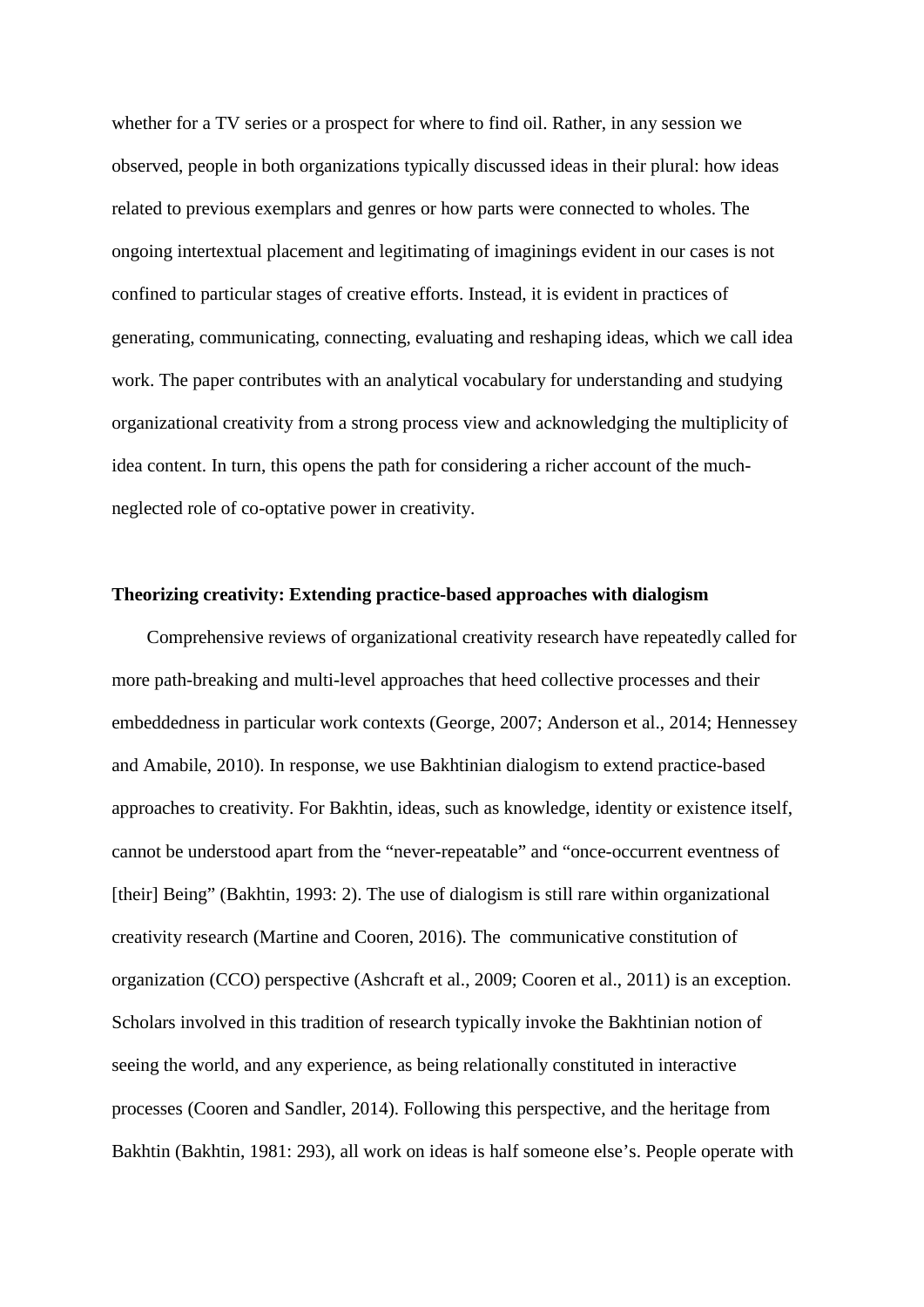shared and borrowed language and are engaged in processes where they are both *passers* of the voices of others and *actors* that arrange input to serve one's intentions (Cooren and Sandler, 2014). Recognizing the constitutive role of acts of generating, elaborating or evaluating, suggests a research agenda for exploring organizational creativity from a strong process theory perspective (Langley et al., 2013). Doing so means giving primacy to process and viewing *all* work on ideas as potentially constitutive (Garud et al., 2016).

#### *From linearity and reification to ideas as ongoing processes*

Creativity and innovation are typically conceived of as belonging to each end of a spectrum that ranges from fuzzy front-end idea generation to more streamlined idea implementation (Hennessey and Amabile, 2010; Anderson et al., 2014). Inherent assumptions of linearity and phase separation come with such conceptions, suggesting that creativity unfolds in one-way sequences of distinctly different practices for generating, prioritizing and implementing ideas. There are many antecedents to such stage models in creativity research (Zhou and Shalley, 2008), including approaches relying on the differentiation between variation, selection and retention in evolutionary theory (Simonton, 2004). An article on the implementation of creative ideas in organizations by Baer (2012) illustrates this. Baer (2012) suggested that idea generation and implementation are two clearly distinguishable practices of the innovation process. Accordingly, some creative ideas may be considered both novel and useful but not be implemented because they evoke uncertainty and are met with resistance. Consequently, still following Baer (2012), creative ideas may be disadvantaged relative to mundane ideas. The inherent qualities of ideas determine their subsequent fate.

Baer is not alone in operating with such assumptions in current research (see for example Somech and Drach-Zahavy, 2013; Paulus et al., 2011; Cooper, 2001). Linearity is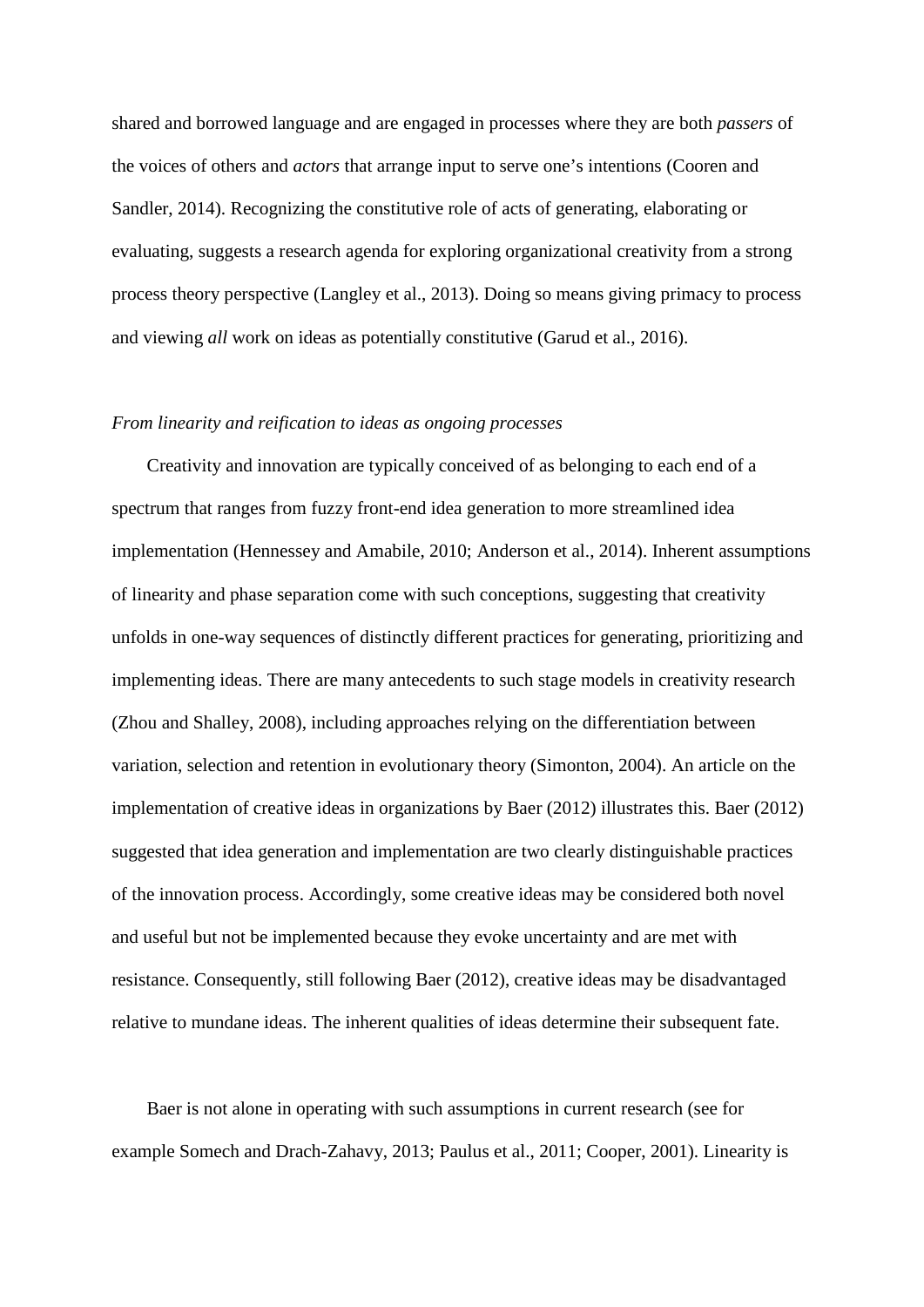also evident in a recent conceptual article on organizational "idea journeys" by Perry-Smith and Mannucci (2017). The authors conceive of idea journey as composed of four distinct phases, describing how people generate, elaborate, champion and implement ideas in a linear fashion. Some recursive loops are acknowledged. By this model, creativity in the field of academic publishing involves "idea championing" when submitting papers to journals and responding to feedback, while "implementation" means subsequently composing a full paper (Perry-Smith and Mannucci, 2017: 57). Such a view implicitly assumes that the ideas in research papers stay more or less unaltered during the review process. Co-creation is ignored.

Several recent practice-based studies have indirectly or directly begun to question linear models of creativity. Researchers have contested the proposition that ideas become successful due to their inherent qualities and instead emphasized processes of enrolment (Whittle and Mueller, 2008) or translation (Mueller and Whittle, 2011). An ethnographic study of "nexus work" by Nashville music producers showed that ambiguity in quality, expertise and production triggered repeated bouts of problem definition, integration and synthesis (Lingo and O'Mahony, 2010). Of particular interest in such critiques is the role of evaluation. Harvey and Kou (2013) found in their process analysis of work in four U.S. health care policy groups that evaluations are core practices in collective creativity. Rather than being merely a point where people champion, prioritize or select something more or less finished, evaluations may both precede and follow from idea generation. Similarly, researchers have described how the practice of prototyping has the dual functions of assessing and creating ideas (Hargadon and Sutton, 1997; Ford, 2009). Harrison and Rouse (2015) struck a similar chord in their study of feedback interactions in two creative projects of modern dance and product design. Feedback was not solely one-way commentary but involved intensive two-way interactions and cocreation, with interaction patterns co-evolving with ideas.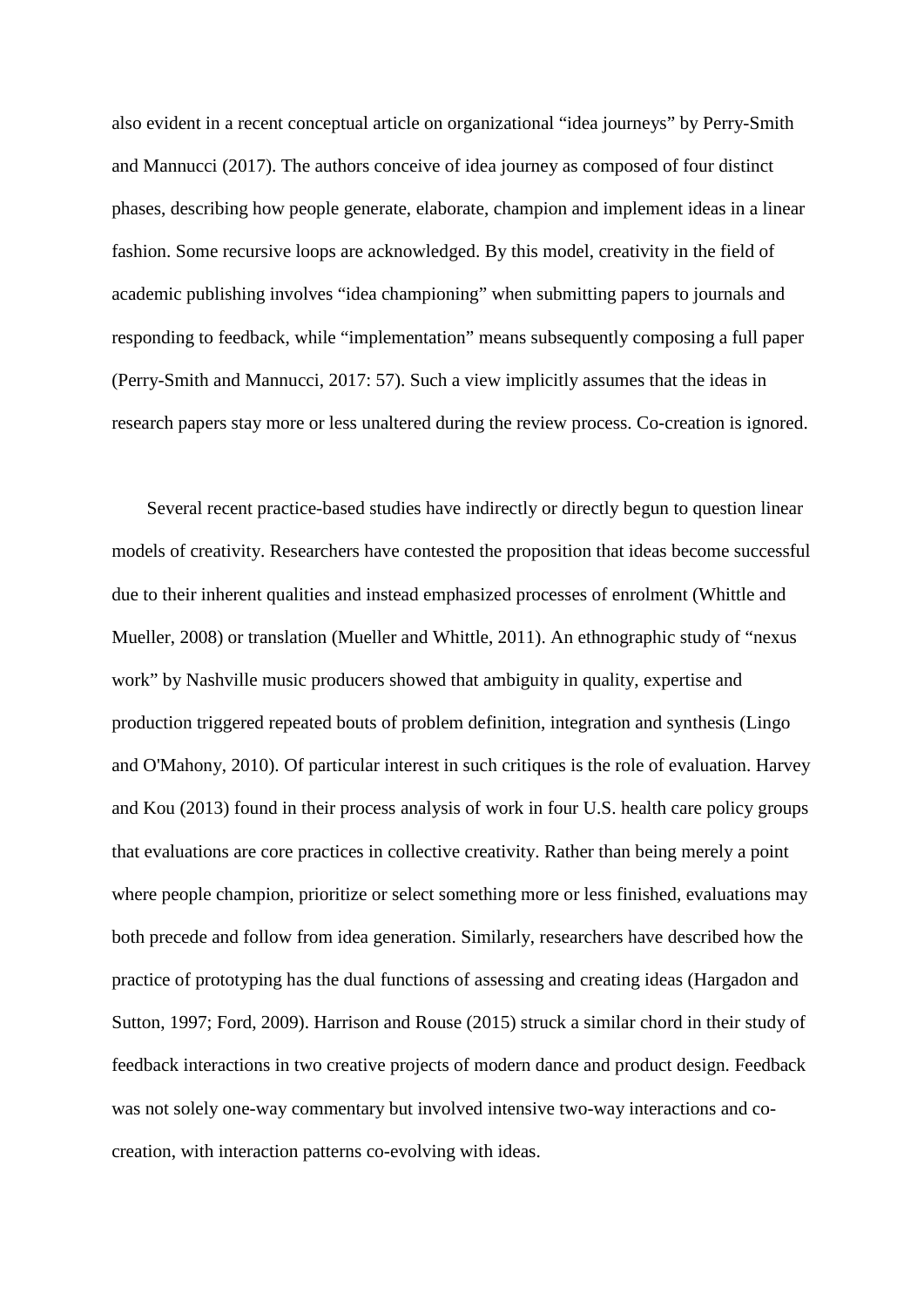These studies modify stage-based models. Researchers acknowledge a need to know more about the recursive interactions through which people in organizations evaluate and develop ideas. More radically, we see a need to challenge the very concept of ideas as (more or less reified) objects that transition from one stage to another. There is still a tendency in current research to talk of evaluation processes being done to pre-formed ideas rather than recognizing the potentially constitutive nature of any evaluative act. Furthermore, ideas cannot be understood as detached from the voices, positions and biographies of their creators (Bakhtin, 1984). There is no such thing as an isolated idea.

#### *From singularity to ideas as complex relational compositions*

Assumptions of linearity are closely tied to notions of singularity—typically manifest in talk of ideas as discrete, countable and independent entities (Gabora, 2015) that are developed and evaluated divorced from context. Examples are rife in mainstream creativity theory (e.g. Simonton, 2004; Baer, 2012) but can also be found in practice-based research (e.g. Harvey and Kou, 2013). Practice-based approaches to creativity try to meet the critique of singularity to some degree. Grasping context is particularly important when trying to understand the creation of complex compositions, for example creative projects involving several units and shifting subgroups through time (Obstfeld, 2012). Much of Hargadon's work (Hargadon, 2003)—whether on Edison and his team of "muckers" (Hargadon and Douglas, 2001) or on the design firm IDEO (Hargadon and Sutton, 1997)—demonstrates a combination of attention to the micro-contexts of practices while heeding the historical roles of actors in their larger pursuits. The dual attention to context and activity is also central in approaches to collaborative creativity that emphasize socio-cultural aspects (Sawyer and DeZutter, 2009; Sawyer, 2007), particularly in educational creativity research (e.g. Rojas-Drummond et al., 2008).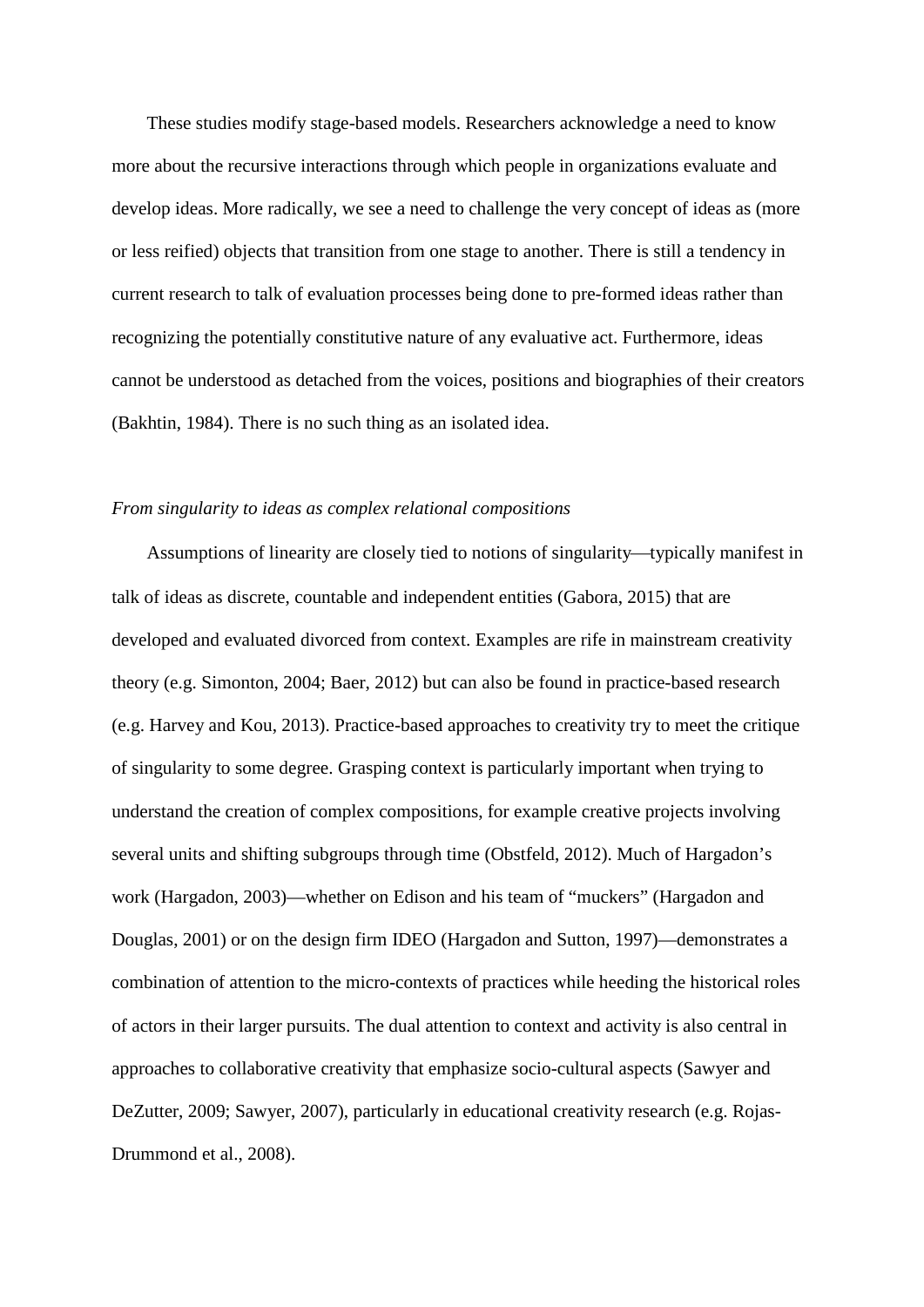The heritage from Bakhtin nuances our understanding of the interplay between ideas and context. A Bakhtinian approach goes beyond relating to context as something necessarily distinct from and outside of ideas. We are alerted to how a variety of contextual resources, voices and input are appropriated to create ideas. Such a view of context as *contextualizing* is still underdeveloped in research on organizational creativity (Garud et al., 2014). Several practice-based studies referred to so far have stressed contextualizing when referring to dualities of parts–whole relationships. Examples include how ideas co-evolve with a "problem framework" (Harvey and Kou, 2013), "project boundaries" (Lingo and O'Mahony, 2010) or a "problem space" described as "a set of possible problems and solutions that inform each prototype" (Harrison and Rouse, 2015: 393). Harvey explicitly distinguished creative synthesis as "a new way of understanding what an idea is" (Harvey, 2014: 330) that evolves in tandem with exemplars. Overall, though, there is a still limited vocabulary for understanding how connections between ideas, including between their parts and wholes, may develop over time.

We seek to build on and extend these studies by developing a conception of how the multiplicity of inputs that make up complex creative compositions are connected. A Bakhtinian lens allows us to attend to dialogue not just as micro-processes of co-creation but also to the wider dialogic relationships with previous and contemporary efforts. We now present and analyze two cases that are particularly well suited for that endeavor.

#### **Research context and method**

We conducted a comparative analysis of two projects in two organizations to explore and substantiate how a practice-based approach to organizational creativity may challenge the assumptions of linearity and singularity. We assembled the cases from larger studies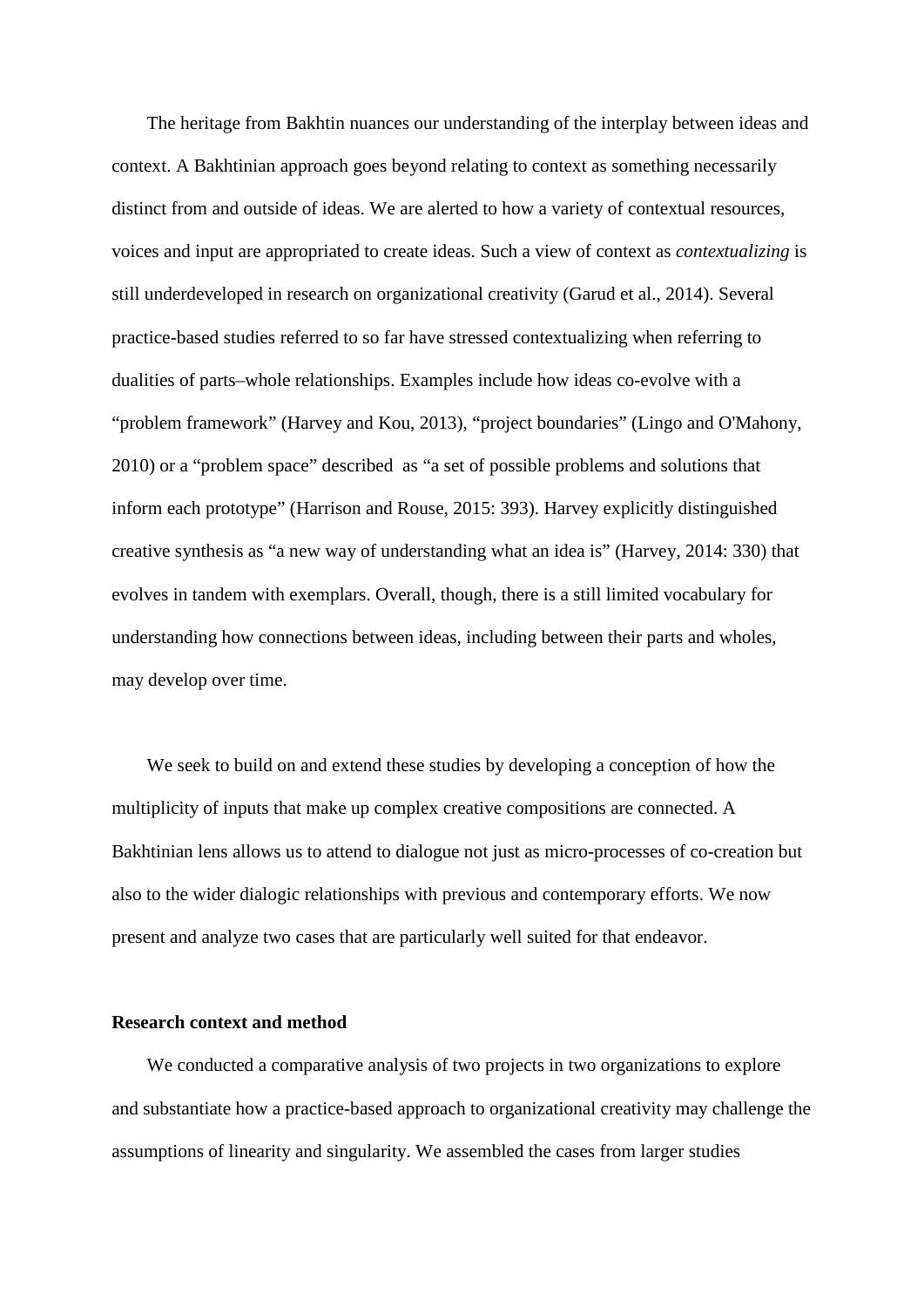conducted by the first and second author (modelled after Howard-Grenville et al., 2011). To enhance the basis for constant comparison (Charmaz, 2006), we used stratified purposive sampling (Patton, 2002: 240) to emphasize information richness (two organizations whose value of creation is fully centered on working on complex composite ideas) and provide maximal variation (in terms of type of work, project life cycle and temporality of imagination). The choice of using two focal projects represents within-case purposive sampling (Miles and Huberman, 1994: 29), where the interplay with larger wholes—whether film genres or regional geology—was evident *and* where we had been particularly well situated in the field.<sup>1</sup>

MediaTale is a small independent concept developer for the TV and film industry, employing 16 persons and drawing on a vast network of freelancers and other subcontractors. The company was formed by a diverse group of successful media personalities from advertising, fiction writing and TV and film production. The firm focuses on story content with an emphasis on originality and stories that can make a societal difference. Explorer is the exploration unit of a major integrated oil company. It comprises around 800 persons and has exploration activities in all parts of the world. Typically, personnel from Explorer will not take part in production but work only in prospect development up to and after drilling.

The two cases are similar in that both firms engage in a type of creative work that is imagination intensive and narrative in nature. Both organizations also depend on developing new high-quality prospects to survive and thrive. The two cases also contrast across several dimensions. MediaTale is a classical creative industries firm and operates in the intersection between the arts, media business and new production technology. The firm develops ideas for scripted drama series, documentaries, reality shows, sitcoms or game shows—stories of what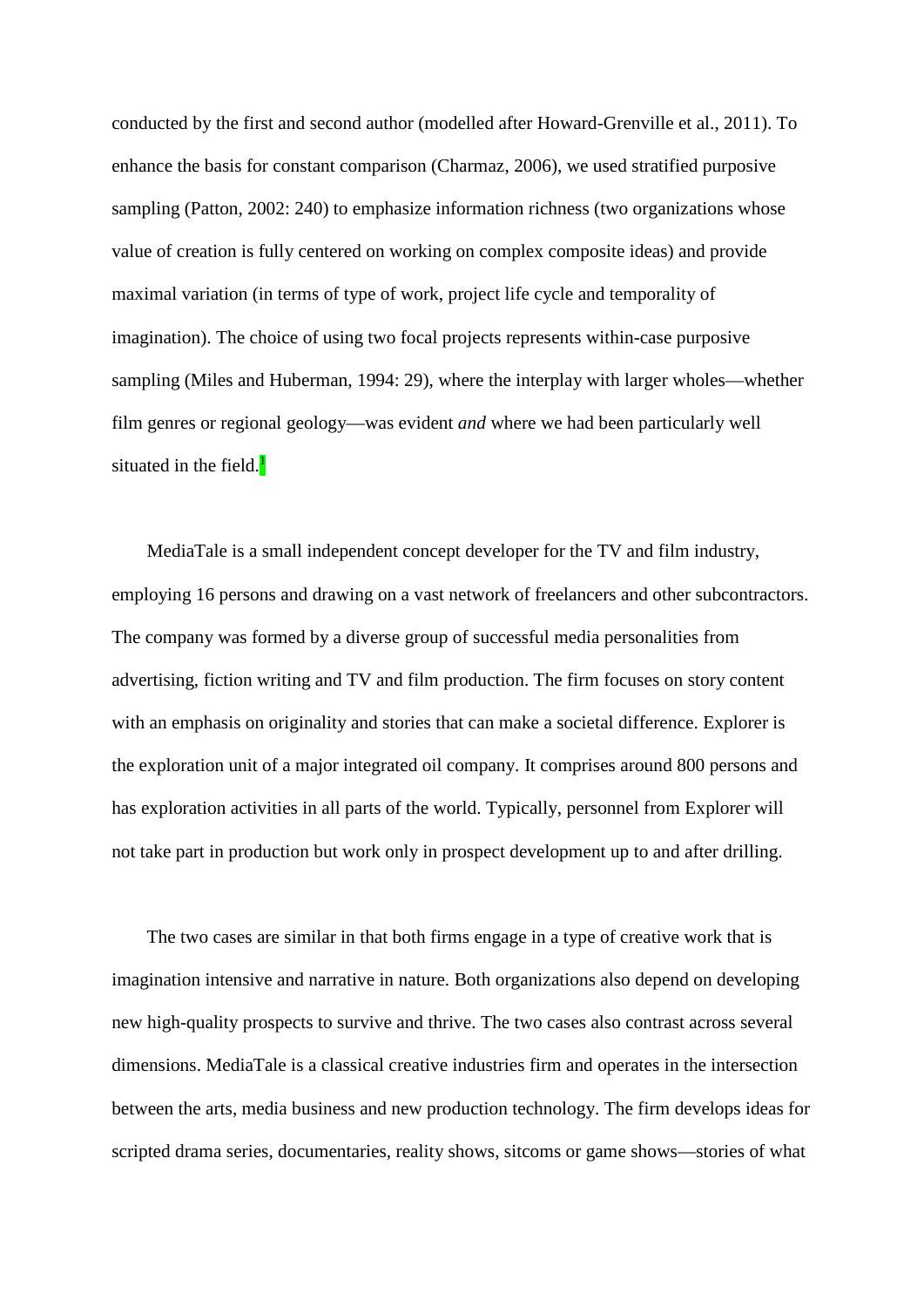could be. Explorer, in contrast, practices a form of systematic science-based work, the creativity of which may, at first glance, appear surprising. The geoscientists develop ideas about where to drill for oil and gas and seek to convince stakeholders through the retrospective imagination of stories about what once was. Much as in qualitative inquiry (Locke et al., 2008), exploration involves a form of creativity that relies on abductive reasoning to generate leaps of imagination from messy input: Geoscientists use traces of events to make causal inferences about the past formation, migration and trapping of hydrocarbon resources (Raab and Frodeman, 2002).

#### *Data collection and analysis*

The research at MediaTale took place as an ethnographic study with about one year of immersion in the field. This included focused observations of bi-weekly idea sessions and two months of full-time participation by the first author as a research and casting assistant for a serial documentary, *Islanders*. This is the focal project that we sampled from that site. The research at Explorer took place as part of an ongoing action research effort spanning eight years. Here we focused on a project called *Snow Crest* which resulted in a major oil discovery. It took place at a site where the second author made 15 site visits, including the co-facilitation of six post-discovery workshops on concept clarification. Table 1 below details the data that we draw from.

The strength of our data derives from long-time immersion by the first and second author in each site. We had repeated access to key persons involved across the entire project cycles and in decisions concerning competing prospects. We also engaged in a variety of facilitated sensemaking efforts<sup>2</sup> in which we earned the trust of practitioners by contributing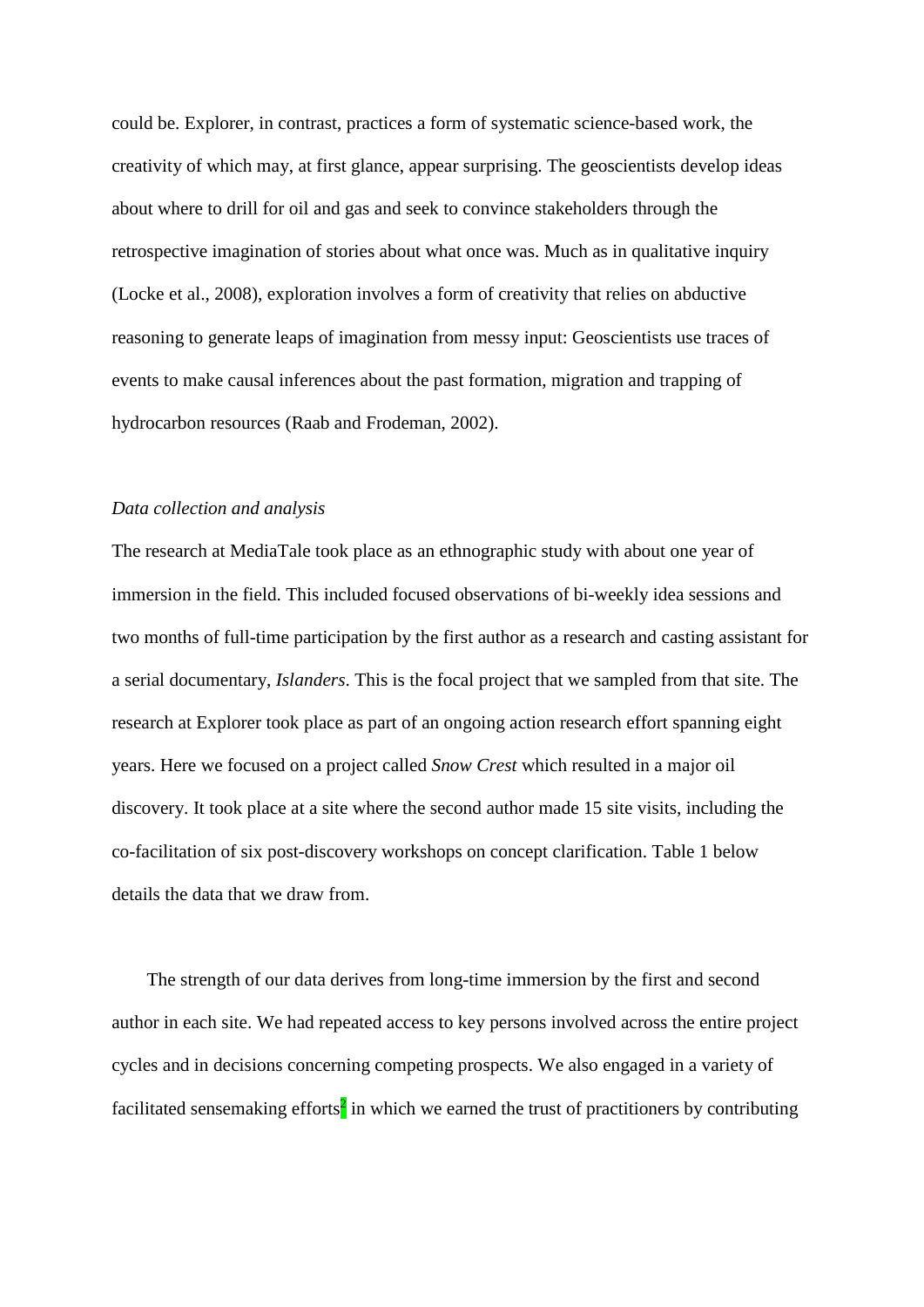to reflections on practice, an important sign of understanding "how things work" in the field (Watson, 2011).

## INSERT TABLE 1 ABOUT HERE

----------------------------------------------

----------------------------------------------

Following Alvesson and Sandberg (2011; 2013), we have pursued an overall analytical strategy of problematizing by using two contrasting cases as devices for critical dialog and inspiration. Our comparison across these sites started with the first two authors informally sharing what was, at the time, two ongoing and separate studies. We were struck by the multilayered and textured nature of prospective ideas at both sites, the dominance of analytical work in the creative projects and the constant zooming in and out between parts and wholes. The term idea work was conceived in this first session and was subsequently picked up and used as an umbrella term for all creative practices with practitioners in several action research projects (see Carlsen et al., 2012).

In this paper, we return to the first inspirational cradle through a comparative and longitudinal study, where we more systematically compare the features of work practice that contrast with mainstream creativity literature (Baer, 2012; Perry-Smith and Mannucci, 2017). The use of Bakhtin and dialogism grew along with revisions of the paper as we developed our engagement with data.

The analysis of data is based mainly on between-case constant comparison (Suddaby, 2006; Charmaz, 2006) with frequent iterations between theory and the data described in Table 1. We dwell on features from the cases that represent empirical breakdowns (Alvesson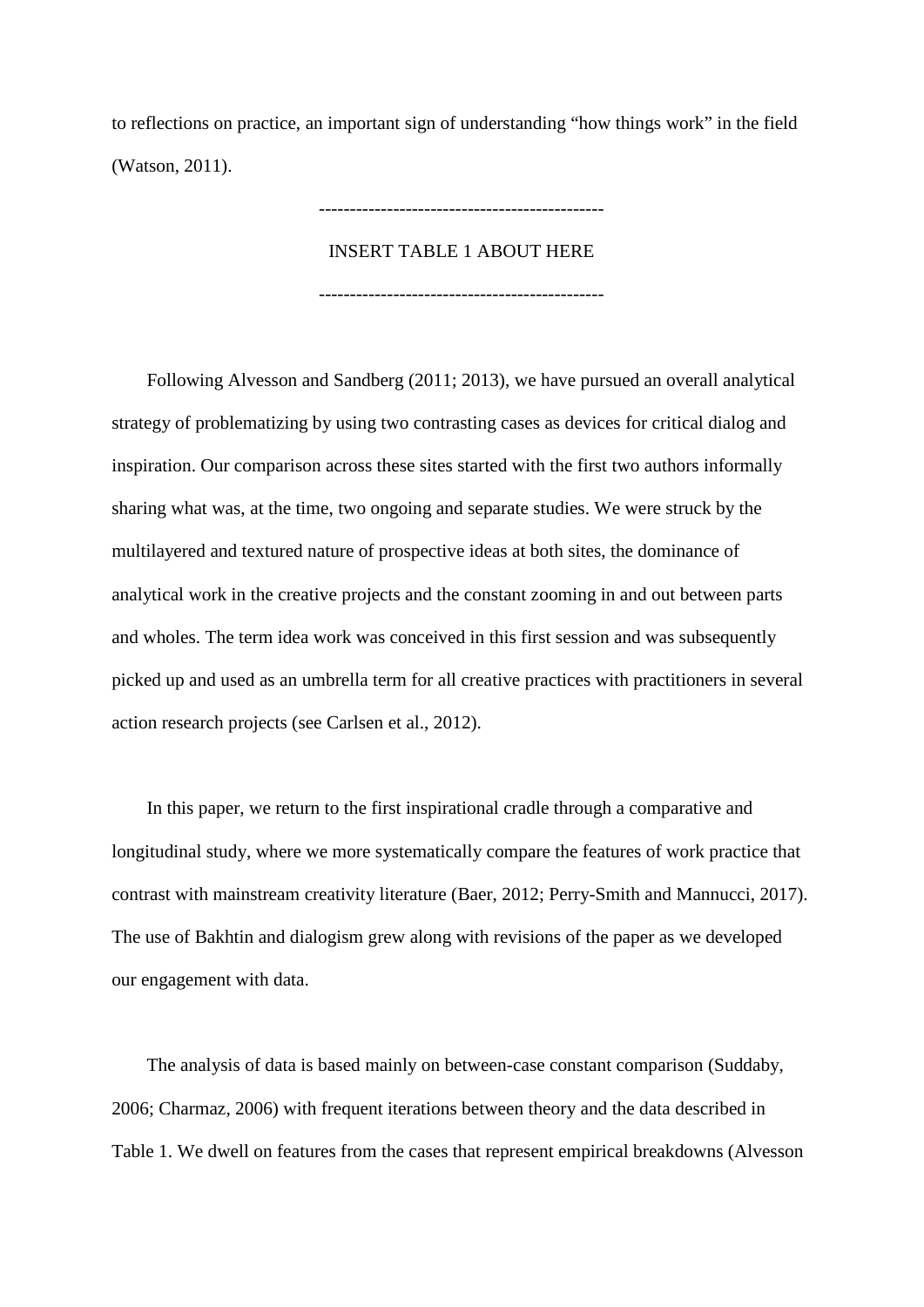and Sandberg, 2013: 145-146) with established views. Early discussions involved sharing interpretations and data from the two sites, both in terms of excerpts from interviews and observations (through field notes, see Table 1) and through rounds of synthesizing data into descriptions of dialogs, practices and project trajectories. These efforts were guided by questions such as: "How do the features of work observed (in this event/project) contrast with the assumptions we problematize? What are the similarities and differences between the two cases in terms of successfully creating composite ideas?" Joint analysis took place through a series of phone conversations and face-to-face meetings where we shared data and interpretations to build emerging theoretical lines of sight (Locke et al., 2008).

In the final write up, we used two sets of analytical strategies common to process research (Langley, 1999). The first was *narratives of projects and episodes*: We produced coherent accounts synthesized from interviews and other data to show a sequence of events across time. The composite story of the *Snow Crest* project became an iterative dialogic device to produce a jointly told tale (Rhodes, 2000) with two key interviewees. This was important to describe a type of work saturated with specialized language. Second, we used *visual mapping* of the intertextual placing in the two sets of prospects as a means to compare two highly contrasting cases, showing a similarity in divergence that increases the robustness of findings (Bechky and O'Mahony, 2016: 171). See Figure 1.

#### **Empirical findings and analysis**

We present our findings in two layers. We first present two narratives that capture the development trajectory of our two project cases—the TV series *Islanders* at MediaTale and the exploration project *Snow Crest* at Explorer*.* Both these narratives are compiled from interviews, observations and archival data and form an important part of our analysis. The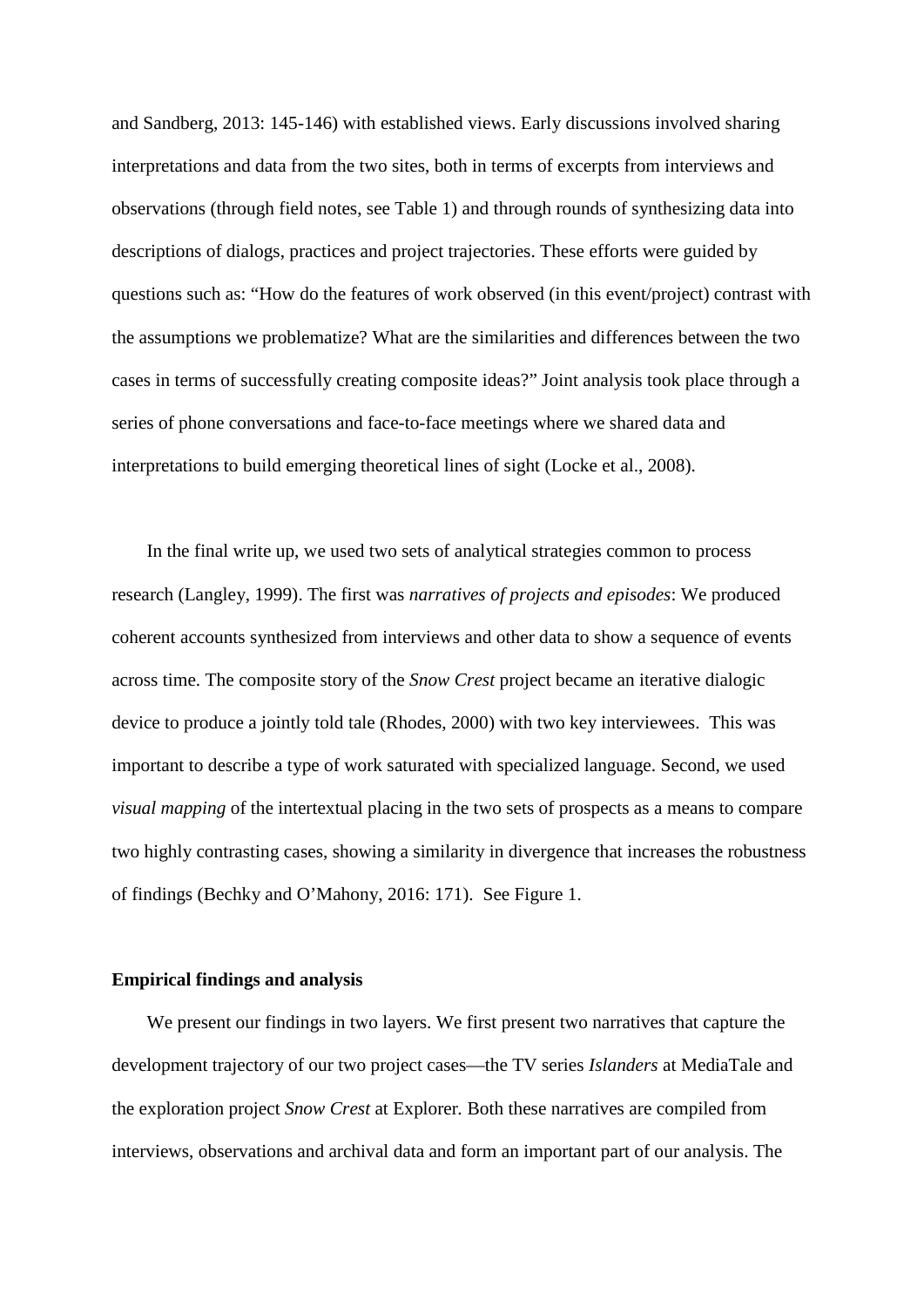stories place the two focal projects in their larger context and point to connections with other evolving prospects. We then go on to deepen the analysis by delving into two sets of dynamics of organizational creativity in the two projects, namely intertextual placing and legitimating imagining.

#### *The Islanders project: Making a difference with another genre-renewing tale*

Contemporary everyday life in a northern Arctic island community is the subject of *Islanders*, a documentary TV series. Through 13 episodes of about 40-minutes each, the audience learns about the community through 12 of its inhabitants, portraying their work, lives and aspirations. As a contemporary story, MediaTale developed *Islanders* as a followup idea to a series called *Old People*, an award-winning production that combined elements of reality and documentary genres. *Old People* followed a group of younger elderly people engaged in a major common undertaking, behaving in ways that had many viewers rethink what it means to grow old. It was the first major success of MediaTale and represented the kind of work the partners really wanted to do by "showing real people" and "telling a story that made a difference." The management of the firm had, for example, turned down an offer to produce *Big Brother* for the domestic market. When the idea of *Islanders* was born, *Old People* was well into the pre-project stage. One of the partners of MediaTale, Henry, visited the place in June 2002. He was surprised to experience the community as remarkably different from prevailing clichés: Could this be the location and thematic for another mythbusting contemporary story?

The idea was first pitched in an e-mail sketch to the manager of MediaTale, Roald, who became intrigued. As with *Old People*, *Islanders* sought to renew the documentary genre through a seasonal format. According to Roald, the aim was to entertain while also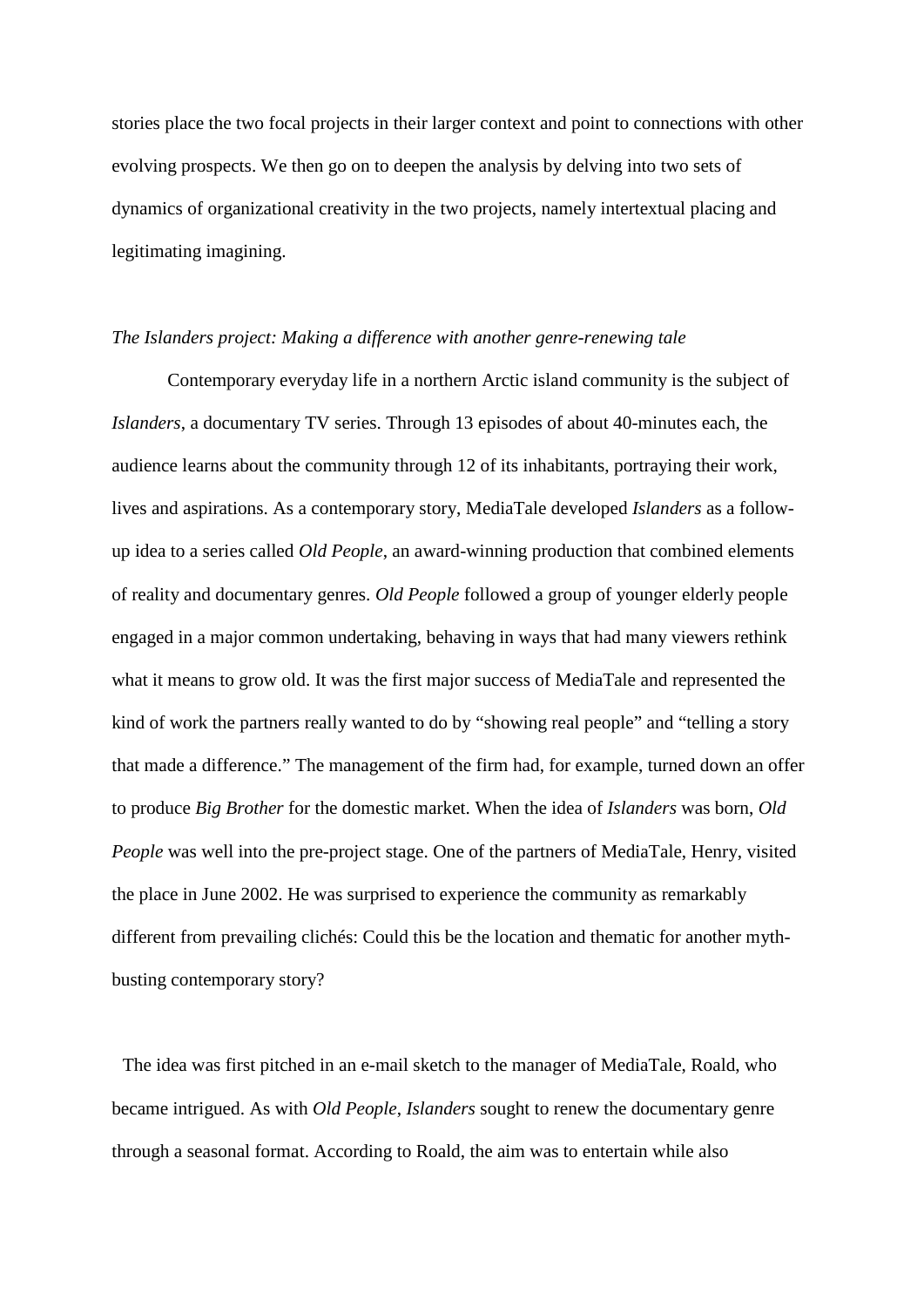"extending people's horizons about the world we live in." The partners of the firm wanted to demonstrate that a "contemporary portrait of a small community" —a show without competitions, manipulating tasks or voting—could "outperform brainless game shows or reality TV, with an interesting piece of the real world" (data from e-mail).

Along with an industry-wide discussion of genre renewals, Henry and Roald worked out a synopsis for a series of twelve 15-minute episodes and presented it to the national broadcaster. The full production of *Old People* was now underway, with promising test ratings. In its wake, the pre-project for *Islanders* was financed and an intense two-and-a-halfmonth period of project development started. Casting was a main activity, involving over 60 meetings with potential characters. The team tried to cover the more intriguing communal practices at *Island*, following leads provided by the *Islanders* themselves. A digital video recording was made of each potential participant, later edited into a one-minute profile and with a written summary. After a decisive pitch session, Henry handed the full project proposal to executive directors of the national broadcaster. The proposal emphasized richness of stories and characters, with many references to *Old People*, both in terms of the overall genre and the characters. The broadcaster green-lighted the serial in mid-November 2002. Production started 14 months later. Like *Old People*, *Islanders* was aired in prime time and set records for viewer ratings. Both projects produced concepts that were later sold internationally and paved the way for new genre experiments.

#### *The Snow Crest project: Re-establishing a frontier exploration region*

The *Snow Crest* project occurred in a frontier Arctic basin, called Wolff basin. Explorer had taken part in over 95% of the wells drilled in the basin through its regional office of 300 staff in a small and remote town of 30,000 persons. Less than a handful of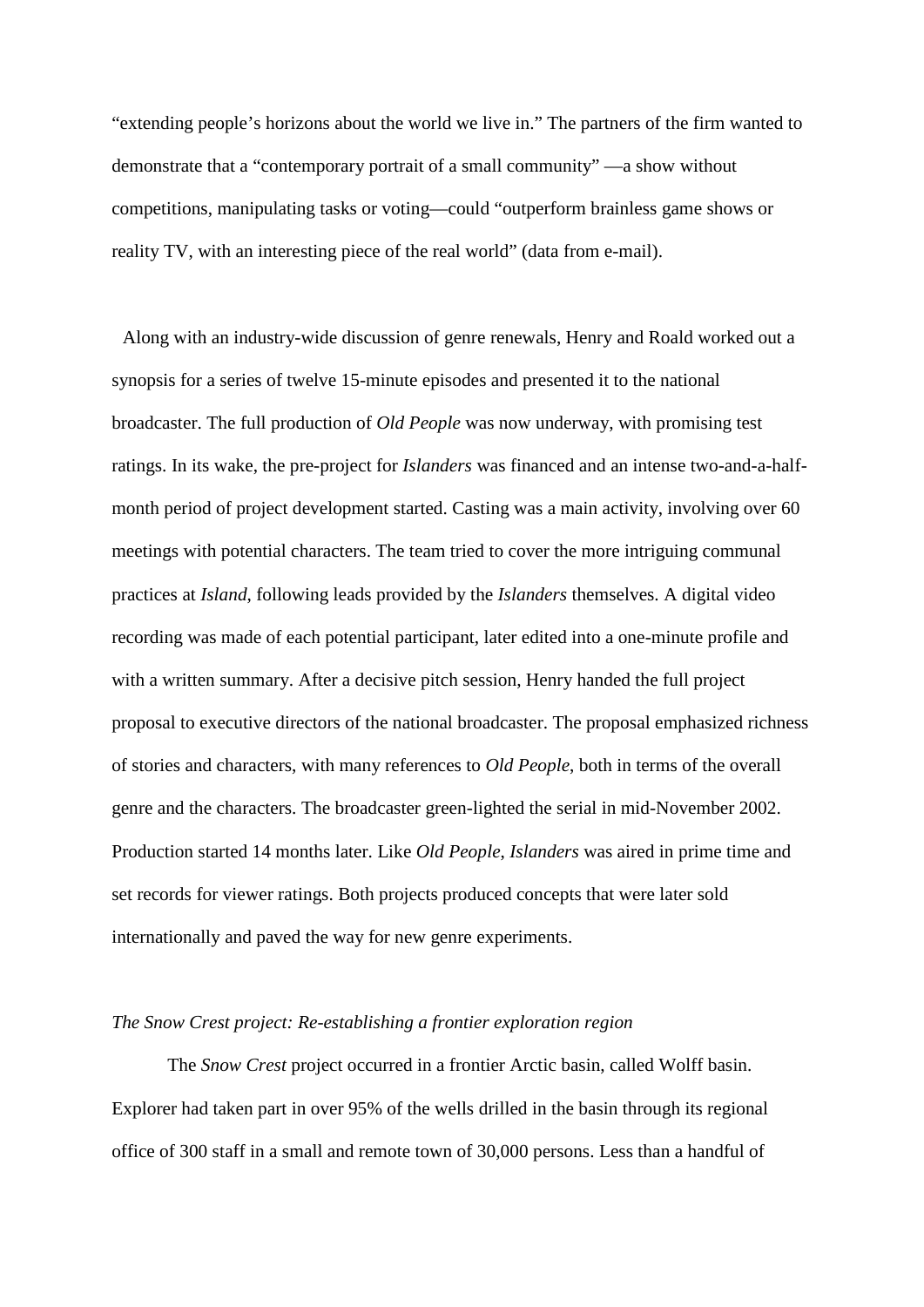exploitable discoveries had been made. None of them were grand. Many geologists and industry insiders were doubtful about the resource potential of the region due to so-called geological uplift with erosion of trap structures.

In 1989, a rival oil company made the first interpretation of potential discoveries in the location in question. Others joined the search. The common perception was that hydrocarbons were there, but not in sufficient quantities to pursue. Attention to the area resurfaced with the *Snow Crest* prospect during 2004-2005. A regional project in Explorer identified it as promising and developed it for internal evaluation in time for the  $19<sup>th</sup>$ concession round (a round whereby oil companies compete in nominating and acquiring licenses to explore areas). The prospect did not survive the internal ranking. Two other prospects were chosen for development, at the time considered far more attractive. These prospects turned out to be massive disappointments, yielding only non-commercial amounts of low-saturation gas when drilled. They added to a long string of dry wells. Based on seismic surveys (all 2-D), the *Snow Crest* prospect also looked to contain only small pockets of gas. When the 20th concession round started, the *Snow Crest* prospect again lost out in the internal competition.

Despite these setbacks, a small team at the regional Explorer office never gave up on the potential of the area, believing that the opportunities surpassed the time given to investigate them. When approached by a seismic company in 2007 for access to a large 3-D survey covering the area, the team asked management for funding. The team was turned down twice. Management felt enough time and resources had been invested in the prospect. The team leader, Kjetil, hesitated about asking again. A close colleague, Jan Ove, gave him the final push: "We simply cannot risk not being in on this; we do not have the evidence for turning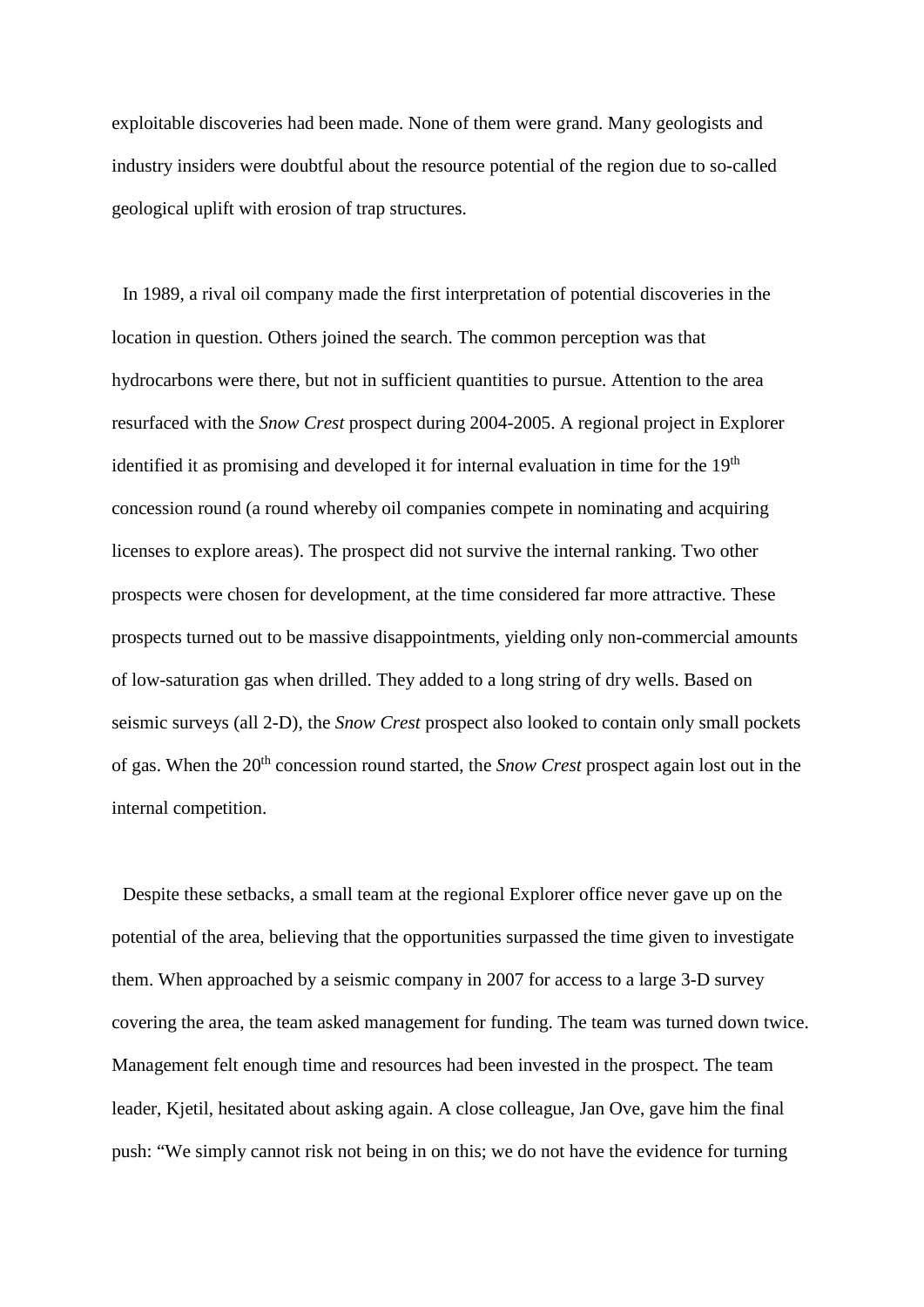the area down. You've got to ask them." So Kjetil tried once more, this time with success. The 3-D seismic data were bought. Interpretation commenced, with several companies trying to make sense of them in parallel.

The short version of what followed—we shall provide more details later—was that geoscientists at Explorer, in record time, were able to develop the prospect by connecting information from the new 3-D data with previous analysis made in the area. A decision to reprioritize the prospect as number one was made and the acreage acquired. When Explorer drilled it in early 2011, around 260 million barrels of oil was found. The discovery made *Snow Crest* the "high-impact well" for which all had hoped. People at the regional office celebrated in euphoria for two full weeks. The office made a discovery of equal size in a twin prospect a year later. Together, the two discoveries dramatically renewed the optimism for the entire basin. Oil companies that had previously abandoned the area began returning.

#### *Two dynamics of organizational creativity as idea work*

Two dynamics of organizational creativity are evident in the cases, both foreshadowed in the project stories. First, the ideas in both our cases are evolving complex compositions. Decisive imaginings (a future media product or a reinterpretation of past geological development leading to a future discovery) are synthesized based on a broad variety of inputs (such as character casting profiles and seismic data), references to previous prospects (such as *Old People* and prior discoveries or dry wells) and ideas of wholes (media genres and geological models) and the stories of their makers. The dynamics of *intertextual placing* constitute the focal idea by connecting it to other elements in a larger idea field.

Second, the work on ideas in our case also involves the dynamics of ongoing *legitimating imagining* where ideas of what to do are connected to ideas of what is worth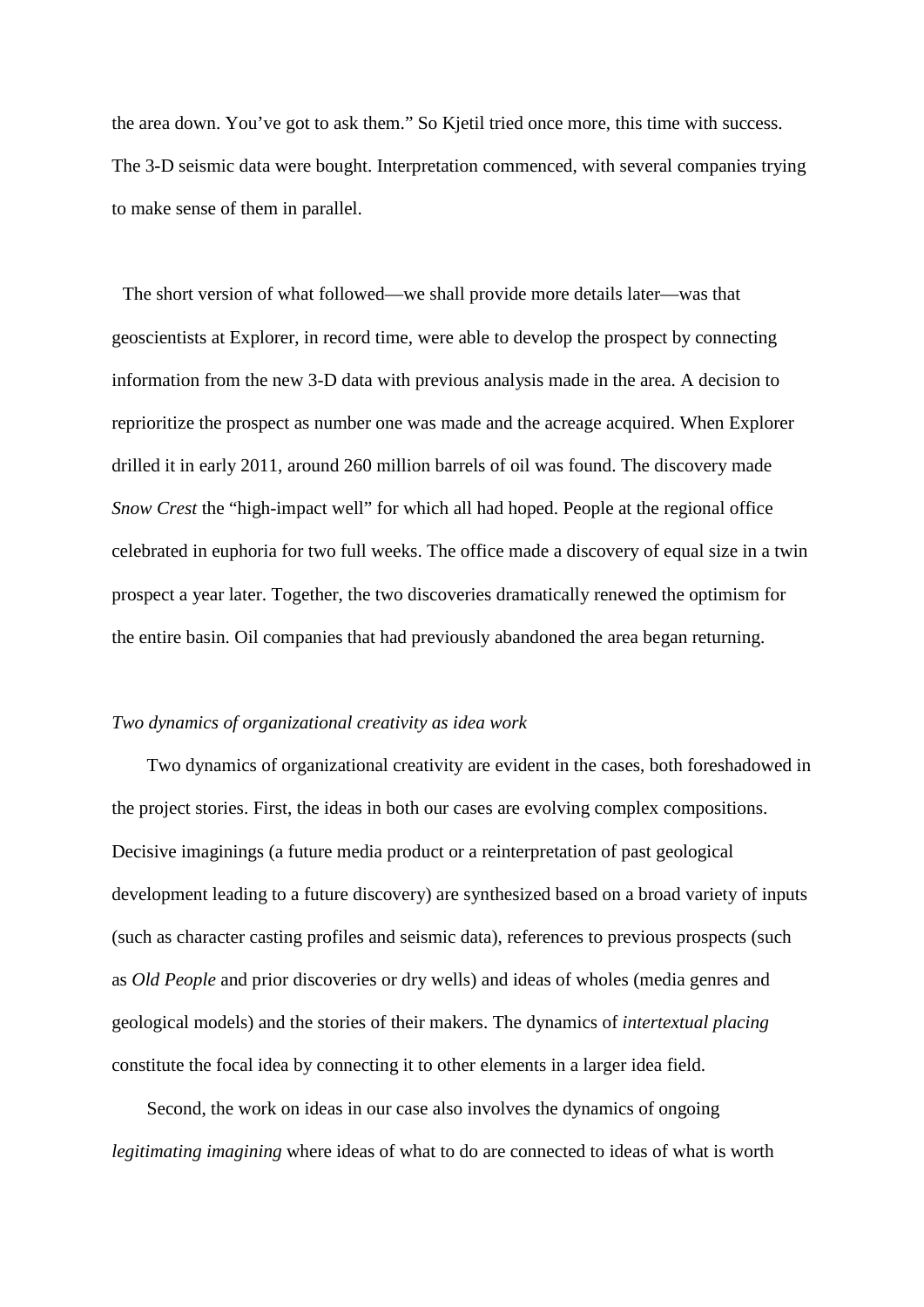doing and becoming. Legitimating imagining is seen in terms of both internal aspirations to do something meaningful and external expectations of value. This is an interwoven element of almost any session of work on ideas, not something that is done detached from (prior to or after) idea generation. Legitimating imaginings serve to enroll people in idea development through making the conjured stories matter and believed in.

Table 2 below provides a description of the core elements of each of the two dynamics, while Figure 1 explains the connections between them. Together, the two dynamics depict organizational creativity as idea work—a recurrent and cumulative constitution and legitimating of ideas in organizations. Acts of connecting to the ideas of others are at the heart of both dynamics – an ongoing intertextuality of composite ideas in the making. Legitimating imaginings partly overlaps with intertextual placing in the sense of connecting prospect ideas to related meaningful wholes that are affectively charged. The two dynamics sometimes co-occur in the same strip of dialogue. As we will show, this is particularly well illustrated in a practice called *Midwifery* (by the practitioners) at MediaTale.

## Insert Table 2 and Figure 1 about here

-----------------------------------------------------------------------------

## *Dynamics of intertextual placing*

*Intertextual placing* means constituting focal ideas through connecting them to ideas of others, placing them in larger wholes or making analogical inferences that constitute new part-whole relationships. In this sense, as Bakhtin (1981; 1984) noted, every idea is intertextually linked to other ideas leading to it, underpinning it, or following from it. Intertextual placing traverses levels from the micro to the macro and can involve shifts in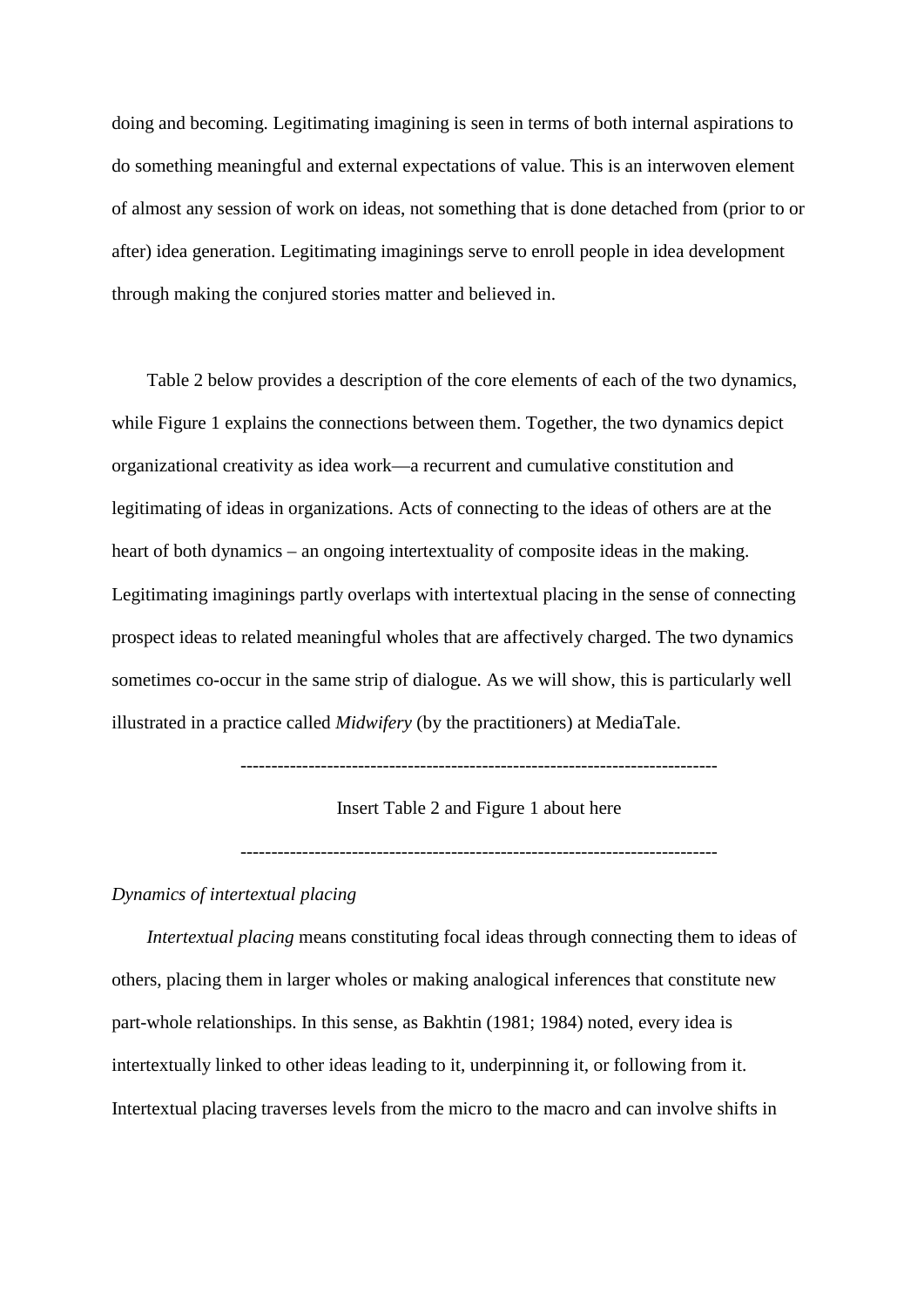genres that are decisive for imagination and the formation of social power (Briggs and Bauman, 1992: 148).

*Variations of placing* Intertextual placing takes many forms. Six variations emerge from the two cases. This is exemplified and compared in Table 2 and further illustrated in Figure 1. These complementary constitutive acts are surprisingly similar across the two contrasting cases.

We start with the intertextual placing depicted in the upper level of Figure 1. Central here are *model placing* (whether a media genre or a type of geological model) and *proximal placing* (extending from or resembling successful exemplars of media ideas and geological prospects). For example (all quotes from field notes), when Roald, Henry and his team members presented the *Islanders* prospect prior to financing, it was described as "not a reality show" (a negative placing against another genre model) but a "documentary serial" (new model placing) that "followed real people through time in non-staged interactions, just like *Old People*" (proximal placing through analogue). Likewise, Kjetil, Jan Ove and their team described the *Snow Crest* prospect by an interpretation of the double flat spots and the repeated labeling "rotated mid to early Jura fault blocks" (a model placing). The new 3-D survey thus triggered a placing to a new model that refers both to a specific geological time (Jurassic) and to a type of geological structure in which oil could be contained and trapped (the rotated fault blocks).

Also depicted in Table 2 and Figure 1 is the placement against a set of intersecting wholes, such as identity trajectory, *identity placing*, traditions of production, *production placing*, and larger (societal or geological) stories being told; *frame placing*. These placings all serve to build a field of understanding that provide crucial contextual resources for focal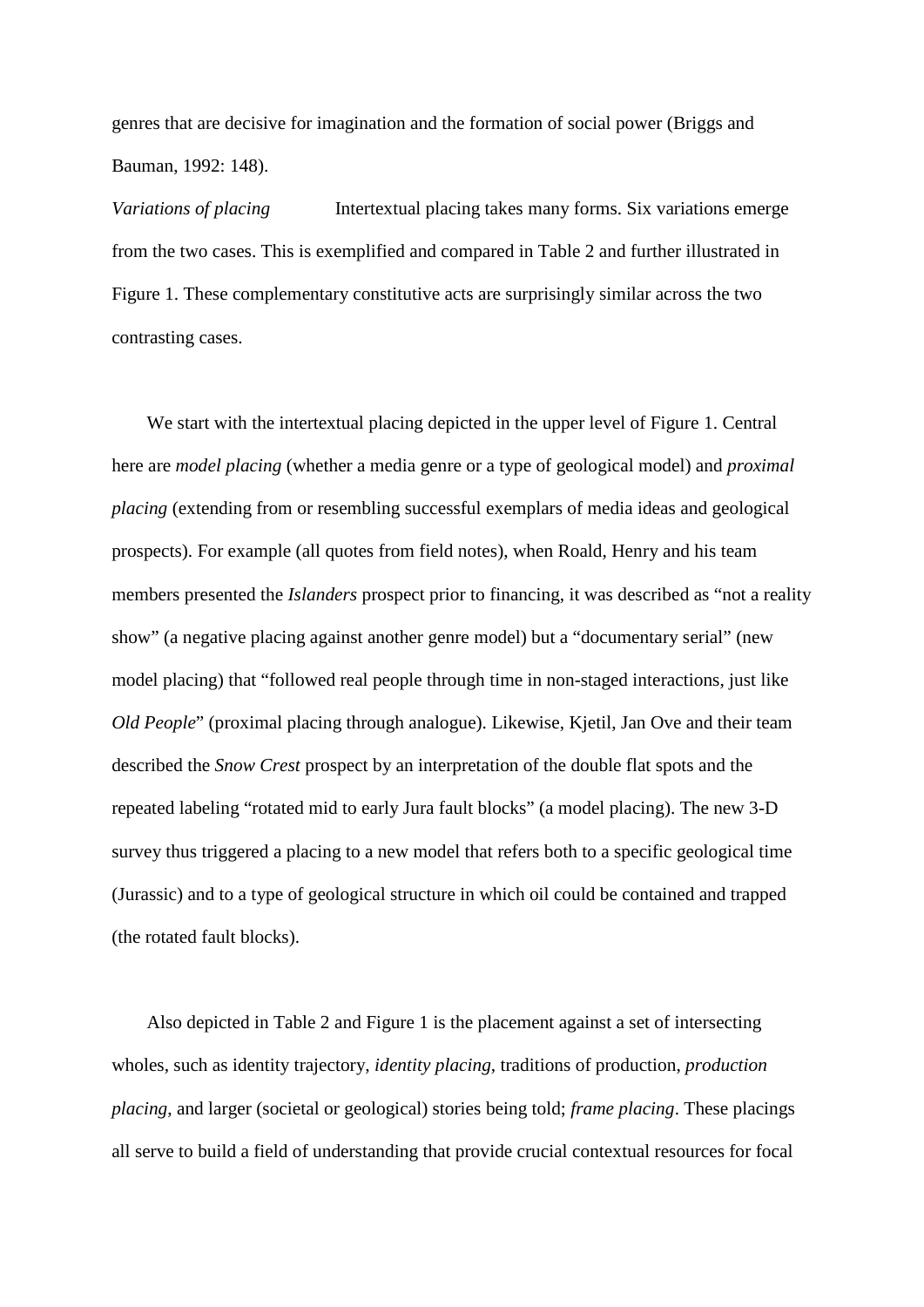ideas. For example, during casting at MediaTale, two characters came to exemplify the value of the idea in terms of its myth busting potential: the organizer of a local tango club and a hunter who worked as a day trader when not checking his traps. These characters became decisive input (*parts placing*) for the shared imagining, similar to the interpretation of new data at *Snow Crest*. The potential to connect with a larger story (frame placing) pushes the story beyond established clichés. Furthermore, when doing the final pitch of *Islanders* to the national broadcasters, the project leaders were careful in drawing parallels to the production of its successful predecessor (production placing). Using the same production crew would be important in ensuring quality of doing live recordings in a real time setting.

The intertextual placings we have shown here are not mere references or something done to pre-formed ideas from the outside. Rather, we see a form of weaving where ideas are relationally constituted (Martine and Cooren, 2016) on an ongoing basis. The intertextual placing works to fashion particular arrangements of inputs into meaningful composite wholes and simultaneously position this whole versus alternative and competing ideas.

*Placing versus re-placing in the two projects* The two cases provide useful contrasts with regard to organizational processes of placing and re-placing. Both projects were controversial, but the sources of controversy differed. For *Islanders*, the MediaTale partners were faced with the persistent challenge of establishing the new genre of docu-reality and with convincing the national broadcasters that such developmental work could be done from an outside supplier. The prospect itself represented an analogical extension of previous work (proximal placing) helped to success by the identity of its well-reputed creators. By contrast, the development story of *Snow Crest* tells of a radical break with prior understanding. The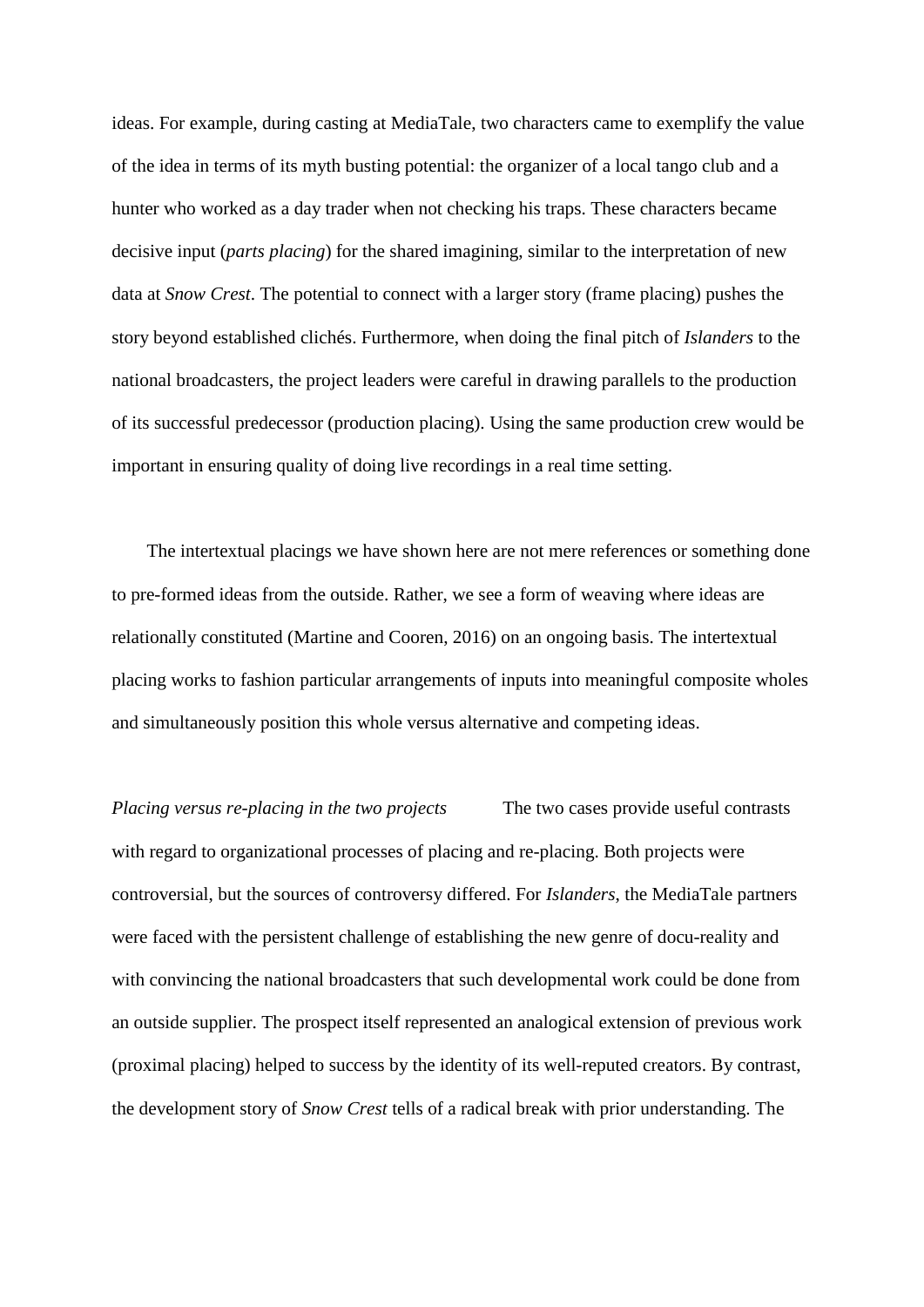prospect, when successful, emerged through a highly contested intertextual *re-placing*. Let us unpack that.

When the *Snow Crest* prospect first emerged for consideration, it was associated with small pockets of gas, marked by single "flat spots," an indicator of a hydrocarbon reservoir. A senior explorer, Jan Ove, voiced this:

There was never any doubt that there were flat spots on those structures. You saw a lot of such structures. The dilemma with those flat spots at the time [2004-2005] was that Cinderella [a gas discovery in Wolff basin] (…) and Hercules [an oil discovery] did *not* have any clear DHIs [direct hydrocarbon indicators] – you just did not see any clear seismic indicators there. … I have to claim that all of us [geoscientists inside and outside Explorer] equated that [the single flat spots] with small pockets of gas.

The quote suggests a stable intertextual coupling between the data of *Snow Crest* and probable non-commercial amounts of gas. This was a proximal placing with negative associations. The data for the two competing prospects that were developed for drilling in the 19<sup>th</sup> concession round had more promise. These prospects turned out to be massive disappointments, containing only low-saturation gas. Several geoscientists at the regional office expressed shock: "We simply could not believe it." Initially, this reflected badly upon the *Snow Crest* prospect, which again was turned down for exploration. Two events then changed the interpretation of the prospect. First, the introduction of new data from 3-D seismic analysis (that Explorer managers reluctantly agreed to purchase) made it possible to identify a so-called double flat spot. The new data radically strengthened the indications of exploitable resources: "the likely volumes more than doubled." Second, when interpreting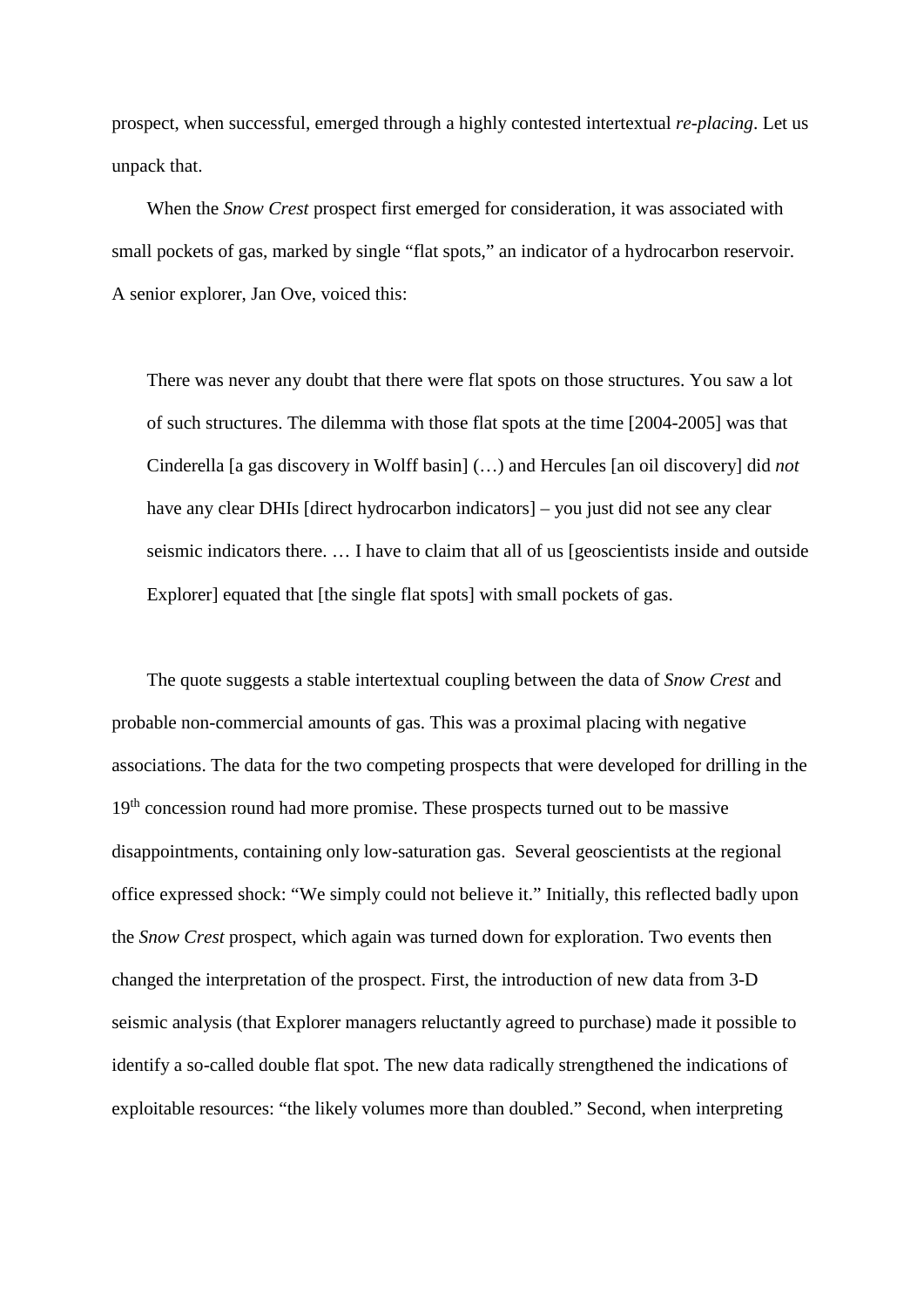and discussing the new data, the team was able to draw on prior analysis, started three years earlier, of the flat spots of all wells in the area. Said Kjetil:

So, when we got those *Snow Crest* data in 2008, all the thorough work that Jan Ove had already done on flat spots made it possible to understand and interpret the data in a much better way than we would have otherwise. (...) He was able to show hard data from those [previous] wells and say that 'this is precisely what you expect to see when you have a gas cap above oil' Right, so then we got data that matched the theory and the groundwork he had done with those wells.

With the new data and the analysis, *Snow Crest* was intertextually re-placed. It was disconnected from association with small pockets of low-saturation gas and reconnected to proximal exemplars of double flat spots (in the Wolff basin) that indicated gas over oil: in sum, a renewed and strengthened proximal placing. This reconstruction was also brought to bear on the broader geology. As emerged in a flurry of media articles, the discovery was immediately used to reframe the story of the larger Wolff basin as an exploration province with proven "play models" (a type of hydrocarbon accumulation, with a specific type of source rock, a trap and a migration pattern). The parallel to MediaTale is clear: *Old People* and *Islanders* became proven concepts through a simultaneous process of renewal of a larger whole.

*Practices for placing and re-placing* The weaving and reweaving of the dialogic relationship through which focal ideas are constituted involves a never-ending dialog between parts and their wholes. At Explorer, the wholes are play models or broader geological development patterns. At MediaTale, this feature of intertextuality is played out during discussions of prospects with different media formats, asking, "Is this story going to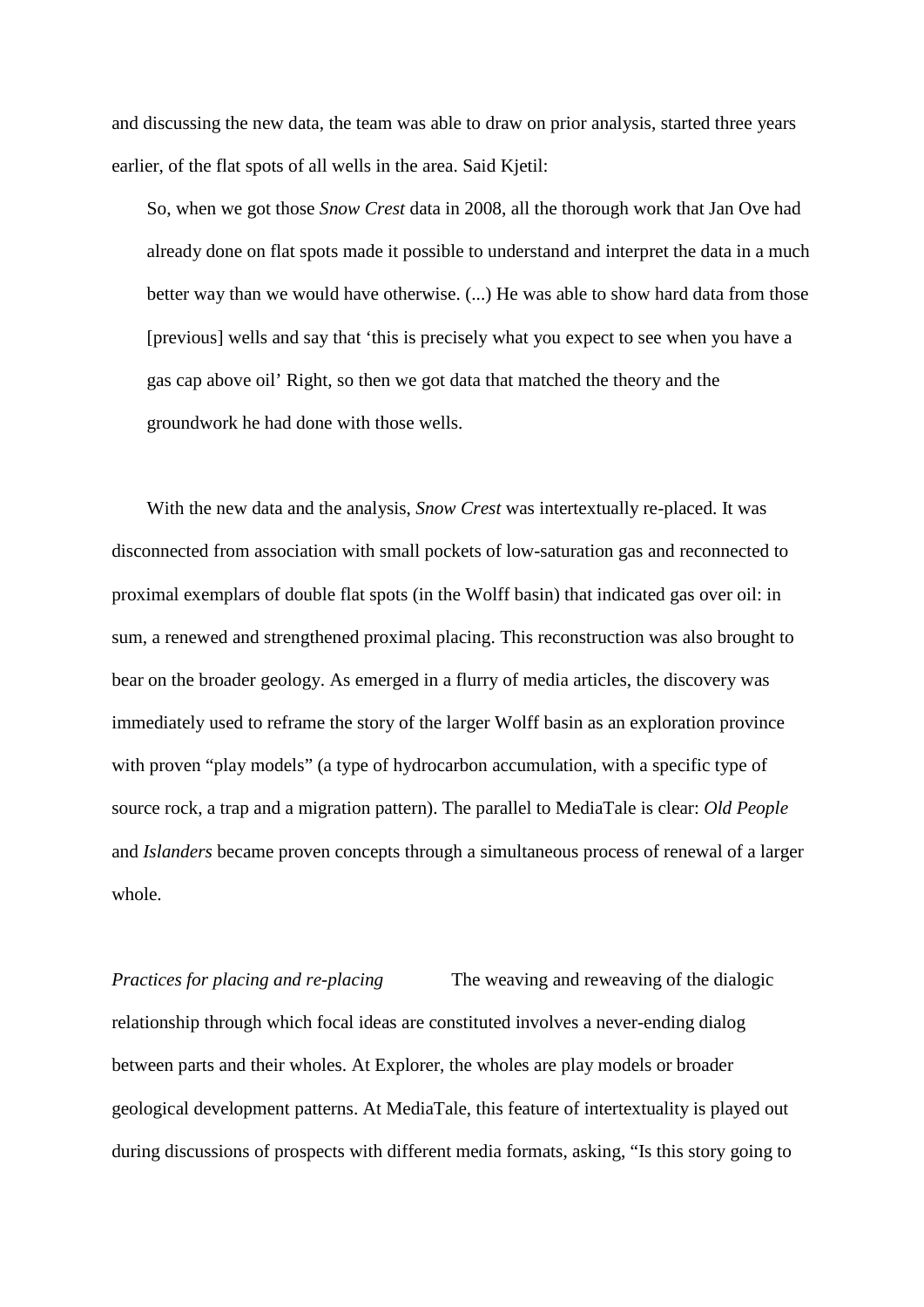work best as a film, a TV series or something else? What is the genre? What are comparable media tales that have worked well?" A case in point was a discussion of a well-known square in the middle of a Scandinavian capital where the horrors of drug trafficking and its fatal human consequences were lived in the open. The discussion progressed by bringing up alternative model placings, with genres that ranged from "critical documentary," "burlesque sitcoms," "an art program" and "a multi-theme location serial" to "hard-hitting fist in the stomach," each with a specific set of examples and references (proximal placing).

At both case organizations, the imagination of a potential story of a successful idea is aided by negotiation of alternative intertextual placings. This involves bringing prior experiences to attention and making them available for combination in new ways. The example from MediaTale that we just described was played out in bi-weekly meetings for preparatory efforts and idea enrichment, a process termed Midwifery by the practitioners. The meeting is set up by the partners of the firm, who take turns preparing a written memo of 1-2 pages that accompanies a presentation of a particular idea. Other partners then connect their prior experiences and insights to the idea in question through questions, assessments, and creative elaborations. Ideas become "soaked in a mix of factual and fictional comments," as one partner remarked.

At Explorer*,* making extant knowledge and experience available for new combinations displays similar dynamics. There are repeated sessions where ideas of hydrocarbon prospects are given focal attention by a diverse group of specialists who provide criticism and support. Compared to MediaTale, the work stretches further in time and space (as with the *Snow Crest* prospect) and often crosses organizational and geographical borders (three groups in different locations were involved in prospect development). Many major discoveries are done in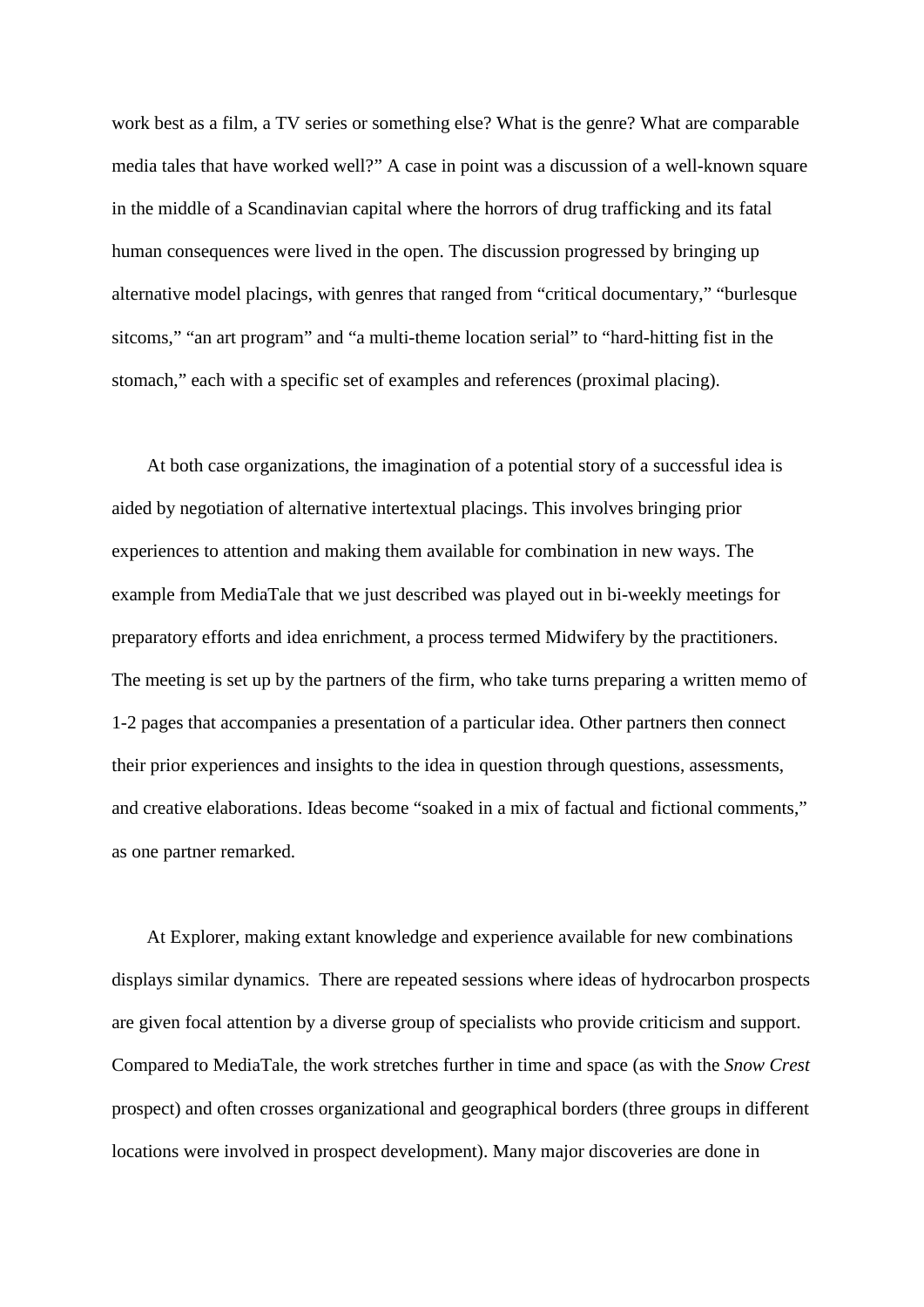mature exploration areas, sometimes in the wake of a series of dry wells. Much as in the *Snow Crest* project, breakthrough ideas typically result from tedious analytical efforts prior to and alongside a decisive leap of imagination.

#### *Dynamics of legitimating imaginings*

By the dynamics of *legitimating imaginings,* we mean the processes whereby ideas about what to do are connected to ideas of what is worth doing and becoming. It is a form of imagining that is narrative and relational and that may also involve a co-optative and positive use of power (Follett, 1925/2013). People at MediaTale sought to enroll stakeholders into conjuring future media tales, trying to have them imagine both key plotlines and the societal stories that media tales resonate with. People at Explorer enrolled stakeholders into imagining past sequences of processes that led to formation and trapping of hydrocarbons, including development of regional geology. The processes of legitimating imaginings are both internally and externally addressed: internally, as aspirations for doing something meaningful and worthwhile and as a quest for identity; externally by explaining value. What is involved is both making imaginings matter and making them believed-in.

*Making imaginings matter* MediaTale was founded to fulfill the personal ambitions of successful media persons who wanted to make a difference. Imaginings need to be seen as having moral legitimacy. Live, a senior producer, emphasized the social responsibility of speaking on behalf of weak groups. Others expressed the importance of making of stories that reach a wide audience and at the same time "may change the world a little bit." Such ambitions are kept vivid and alive in all major projects.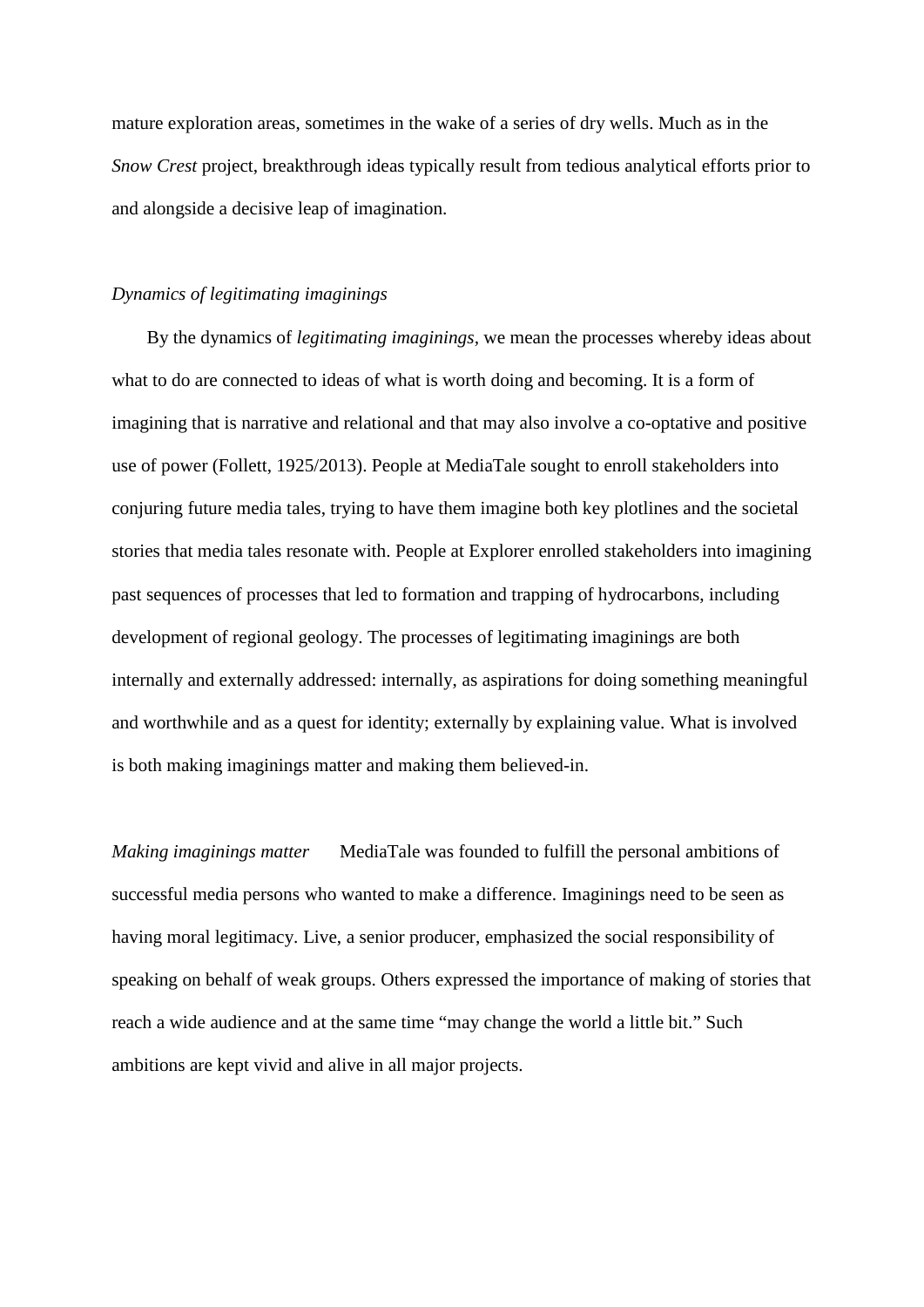Voicing ambitions functions not merely as antecedent to action. Legitimating imaginings through questions of how they matter was evident in every step of the *Islanders* process, from the very conception of the series ("Is it another myth-busting story worth telling and working on for us?"); in recruitment of potential participants ("Will sharing our lives through the series be respectful and beneficial to us and to others?"); in the casting sessions ("Are these persons able to convey something authentic, surprising and interesting about life at *Island* today?"); and in meetings with the national broadcaster ("How will the series and these particular ways of telling stories fulfill the ambitions of MediaTale and the national broadcaster?"). At each step, Henry and his colleagues were involved in developing and maintaining belief in shared imaginings of what could be. The team built positive power by creating "temporarily stabilized outcomes" of a projective nature (Callon and Law, 1982: 622) through a network of interests.

Making imaginings matter is entwined with the constitution of ideas. This is evidenced in the multidirectional nature of the conversation, which Bakhtin (1981: 276-280) conceived as the multiple addressivity of utterances. To see what is involved, we return to the Midwifery sessions where there is a striking use of relational and affective expressions in the articulation of ideas. An example is the opening string of a discussion following a pitch for a new series on people's personal relationship to computers—*My Computer* (reported from field notes, all turns of the conversation took place within 10 minutes):

The discussion starts by (i) presenting, clarifying, deconstructing and re-building the initial focal idea, then moves to (ii) a comparison with a similar concept internationally (*Ken's Computer*), continues by (iii) questioning the role of MediaTale in such production, asking whether (iv) the story told would differ enough from a clever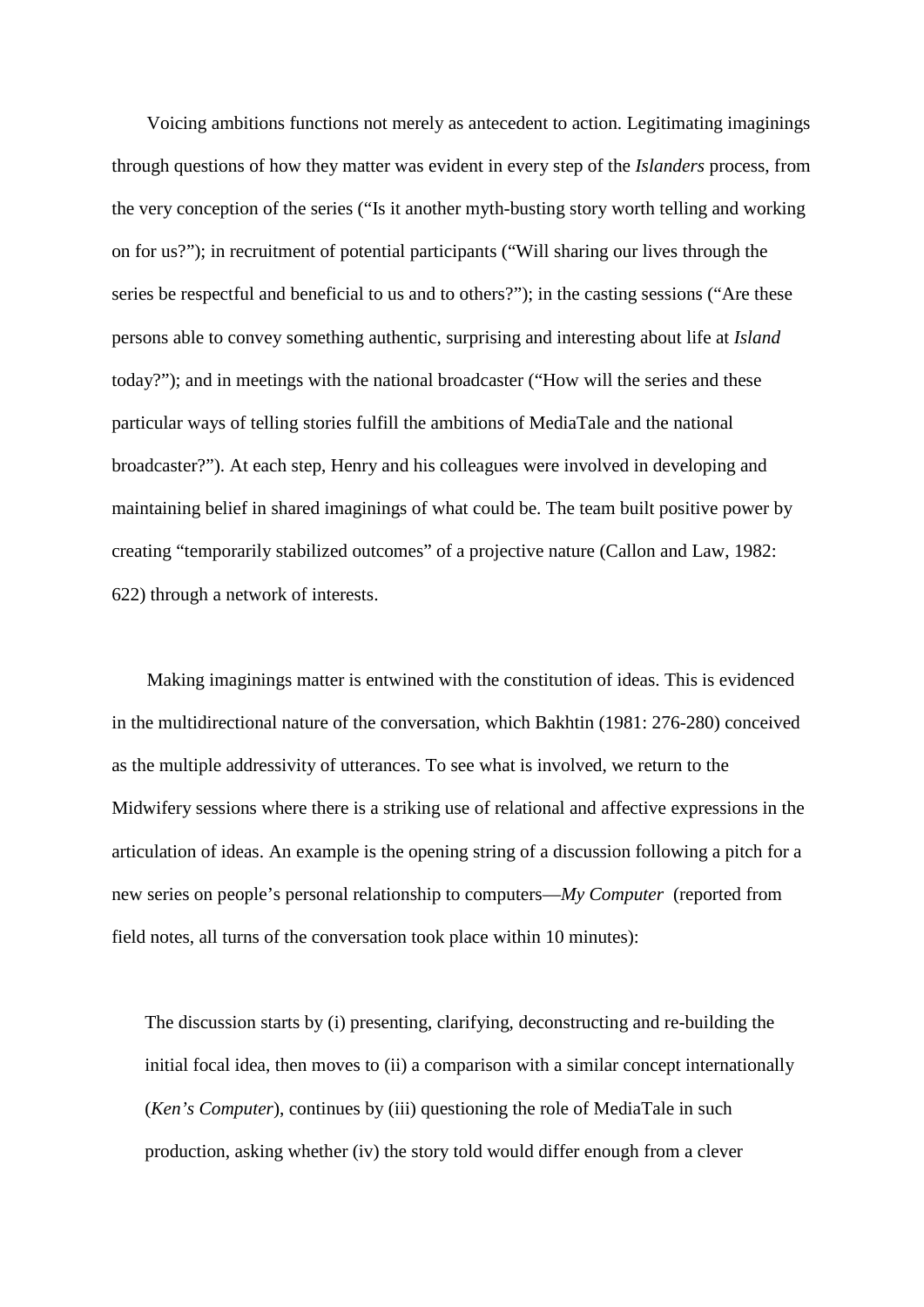advertising pitch, (v) enquiring what the larger untold story could be, before moving to (vi) a series of new utterances about the content of the series and potential voices heard, followed by (vii) yet other questions of whether this is a fit for MediaTale and (viii) thinking aloud about the genre it seeks to develop.

The utterances in this string of discussion address not only the constitution of ideas but why they should matter in the first place, to the partners of the firm and to the audience. Why could it be worth doing? In this way, legitimating imaginings takes part in constituting focal ideas by connecting them to a larger field, including the desired identity of their creators.

The ongoing and active questioning of why imaginings matter is seen also in the *Snow Crest* project. In that case, the resources were committed not only to the prospect at stake but also potentially to the future of the entire basin and the regional exploration office. In this small town, alternative employment as an explorer is very scarce. Not acquiring the 3-D seismic and risking losing out on the decisive discovery in the basin could have meant a closedown. As voiced by two geoscientists at the office:

I don't think people realize how important a crossroad this was (…) There was this antibonus, meaning: 'Move! Sell the house!' (Jan Ove) Imagine sitting here today and reading in the newspaper that OilCorp [alias for a competitor] made these large discoveries. I mean, the difference is extreme. (Silje)

Other senior geoscientists at Explorer corroborated this impression. It was a close call for a regional office in a frontier basin operation with a history of dry wells.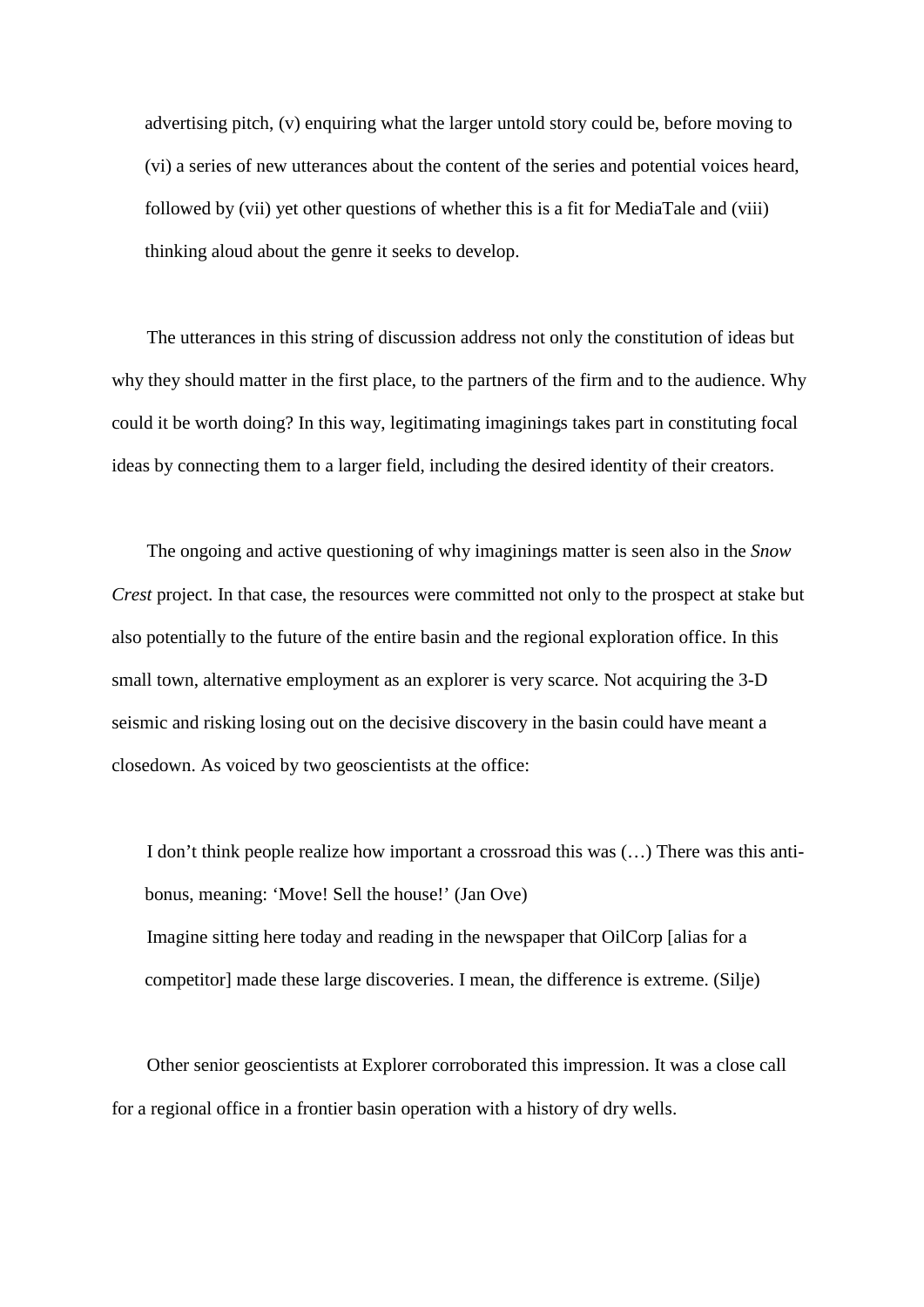*Making imaginings believed in* Legitimating imaginings may involve a power to persuade but more so the power to invite, connect and co-create. In the final instance, imaginings need to be shared and believed in for the project to move forward. One of the long-timers at the Explorer regional office consistently alluded to post-discovery claims of having "seen" the reservoir of the *Snow Crest* project many years ago. For him, it was nothing new. Commenting upon this claim, one of the other protagonists refers to the new 3-D data and the visual image of the double flat spot as not just the icing on the cake but the constitutive core, dryly stating:

In retrospect, one can always say that one time or another we have had ideas that correspond to all the prospects that are now proven. But these ideas are always subject to change – imaginings that weaken or grow depending on new information and that must survive tough competitions against other prospects. (…) In the end, you need to convince decision makers that the one you are championing is the best. They also need to be able to imagine there being oil and believe in it. It is not enough that only we see it.

The quote underlines how imagining is a joint endeavor, one that may or may not engage the competence of the people involved. A subtext here is also the dual function of assessments and co-construction in peer review sessions. Legitimating imaginings in this sense always intertwines with evaluations. At MediaTale the structuring of work through predetermined deadlines and formal gates for evaluation is modest. Ideas may enter and exit Midwifery sessions several times, being enriched, put on hold and picked up again, in informal cycles of simultaneous development and evaluation. Formal evaluation at set deadlines with semi-specified formats does not take place before ideas are pitched to outside partners, such as broadcasters.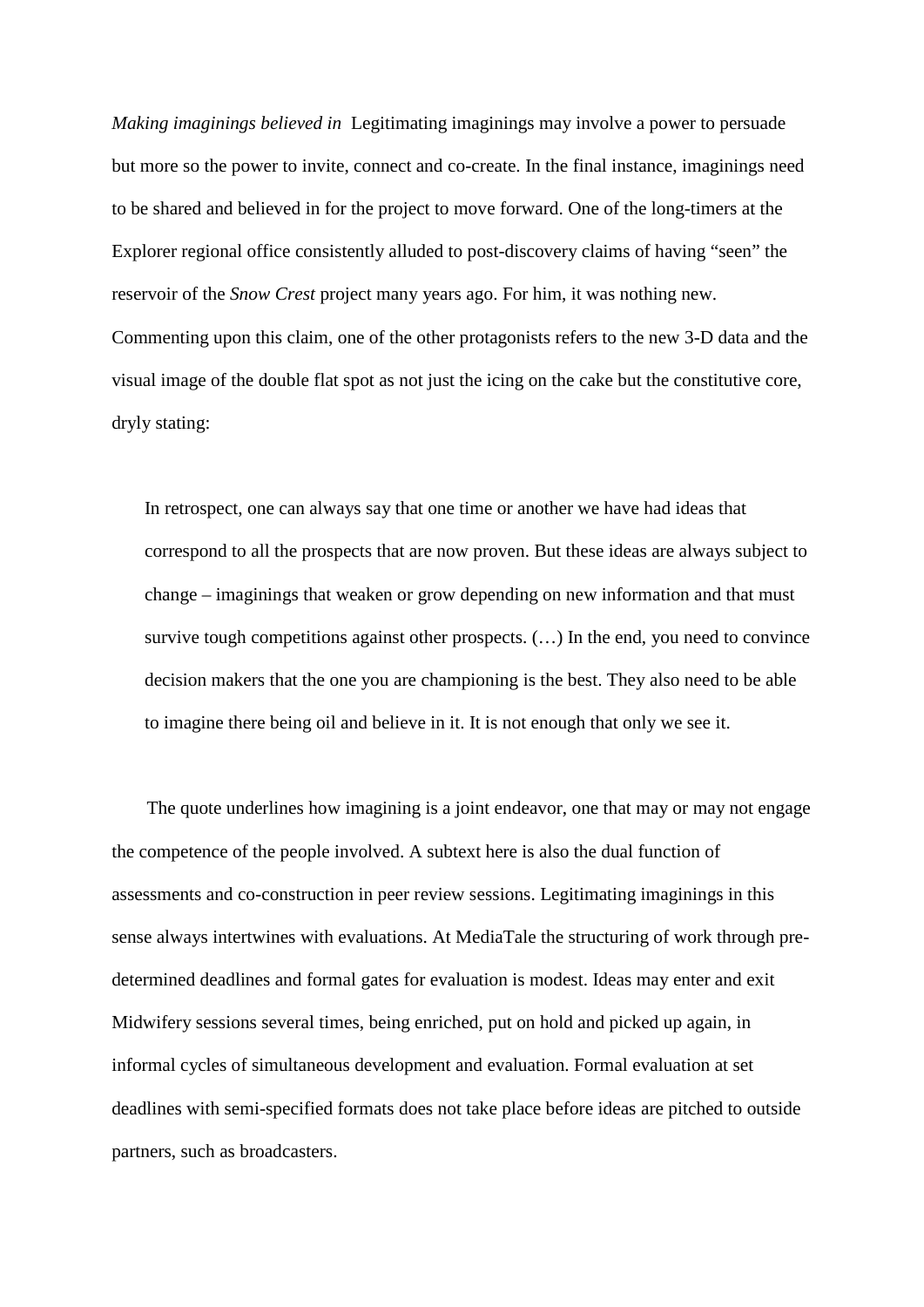By contrast, at Explorer any prospect that ends up being drilled will need to have passed five to seven formal review sessions with people from other units, including a corporate review function and external partner scrutiny. One of the standing debates in the corporation at large has been to what degree formal reviews should be a hierarchical go/no go evaluation based on distanced analysis (a display of coercive power) or allow for more interaction (involving co-active power). Several evaluators expressed preference for the latter—to be exposed to raw data, rough sketches and doubt that invite them into interpretation, not just selling by "showing 100 glossy power points."

Invitation, or enrollment, caters to more than merely attending to the domain-specific details of a geological prospect. With hindsight, the protagonists at *Snow Crest* regret not having better communicated about the whole area where the prospect resided: "[It was] one out of 14-15 prospects there, (…) it's simply so rare that you have such richness, we should have voiced that stronger." In the decisive meeting for the decision to drill, the added analysis from all the double flat spots in the area made all the difference, as the team members felt they needed to overcompensate for the past erosion of trust. Evident in these passages is the importance of demonstrating an overview of the larger field of ideas. Making imaginings believed in derives power from mastering the intertextuality of ideas and inviting participants more fully into the constitutive process.

#### **Discussion and implications**

By extending practice-based approaches to creativity through dialogism (Bakhtin 1981; 1984), we have problematized assumptions of linearity and singularity in mainstream creativity research. We have used empirical material from two contrasting cases to qualify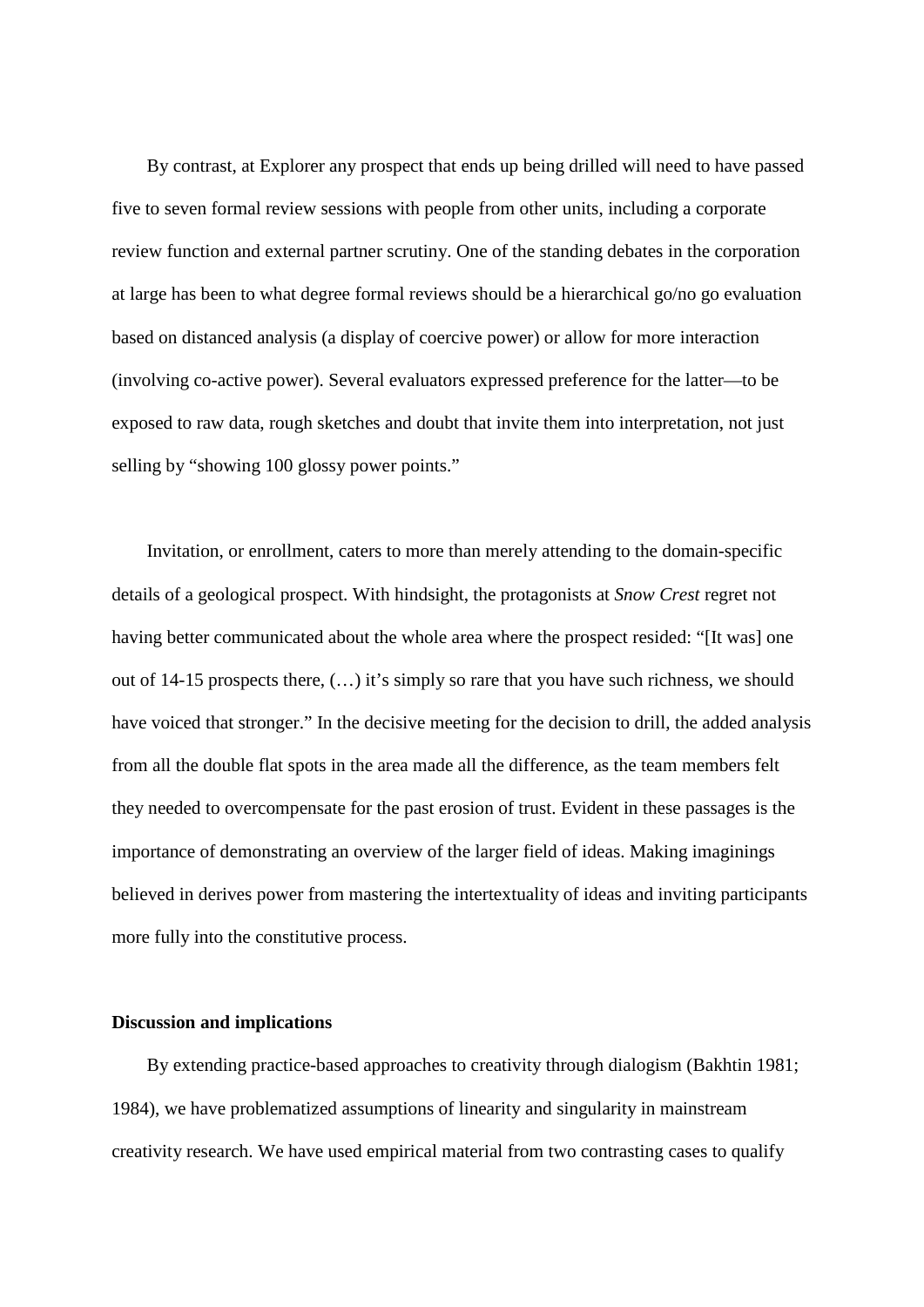two sets of dynamics of creativity as idea work. We have demonstrated that ideas are not singular and discrete entities developed in sharply distinctive phases of work. Rather, they are constituted on an ongoing basis by *intertextual placing* in a moving *field* of ideas through analogical inferences and new parts–whole relationship. *Legitimating imaginings* are not done in the service of transmission or at stage gates only but are interwoven and constitutive elements of almost any session of work on ideas.

We make no claims that these two sets of processes are all that there is to organizational creativity. The processes form the basis for recognizing the eventness and intertextuality of ideas, the ongoing and constitutive processes that shape ideas and the way these acts become tangled up with organizational work not normally labelled creative. The two dynamics also form the basis for articulating an alternative set of assumptions about organizational creativity in contrast to those previously identified and problematized, see Table 3. This new set of assumptions emerged from both empirical puzzlement and the use of Bakhtinian dialogism. We have answered the question of how to understand the nature of organizational creativity when dealing with complex, composite ideas rather than singular ones. Overall our study also represents a rare use of dialogism on organizational creativity. Three sets of deepening of this overall contribution follow. Each has distinct implications.

-----------------------------------------------------------------------------

## INSERT TABLE 3 ABOUT HERE

-----------------------------------------------------------------------------

*Studying creativity as ongoing processes of idea work*

The first major contribution of the study is to add to the analytical vocabulary for understanding and studying organizational creativity from a strong process view. People build the dialogic relationships that make up composite ideas through intertextual placing and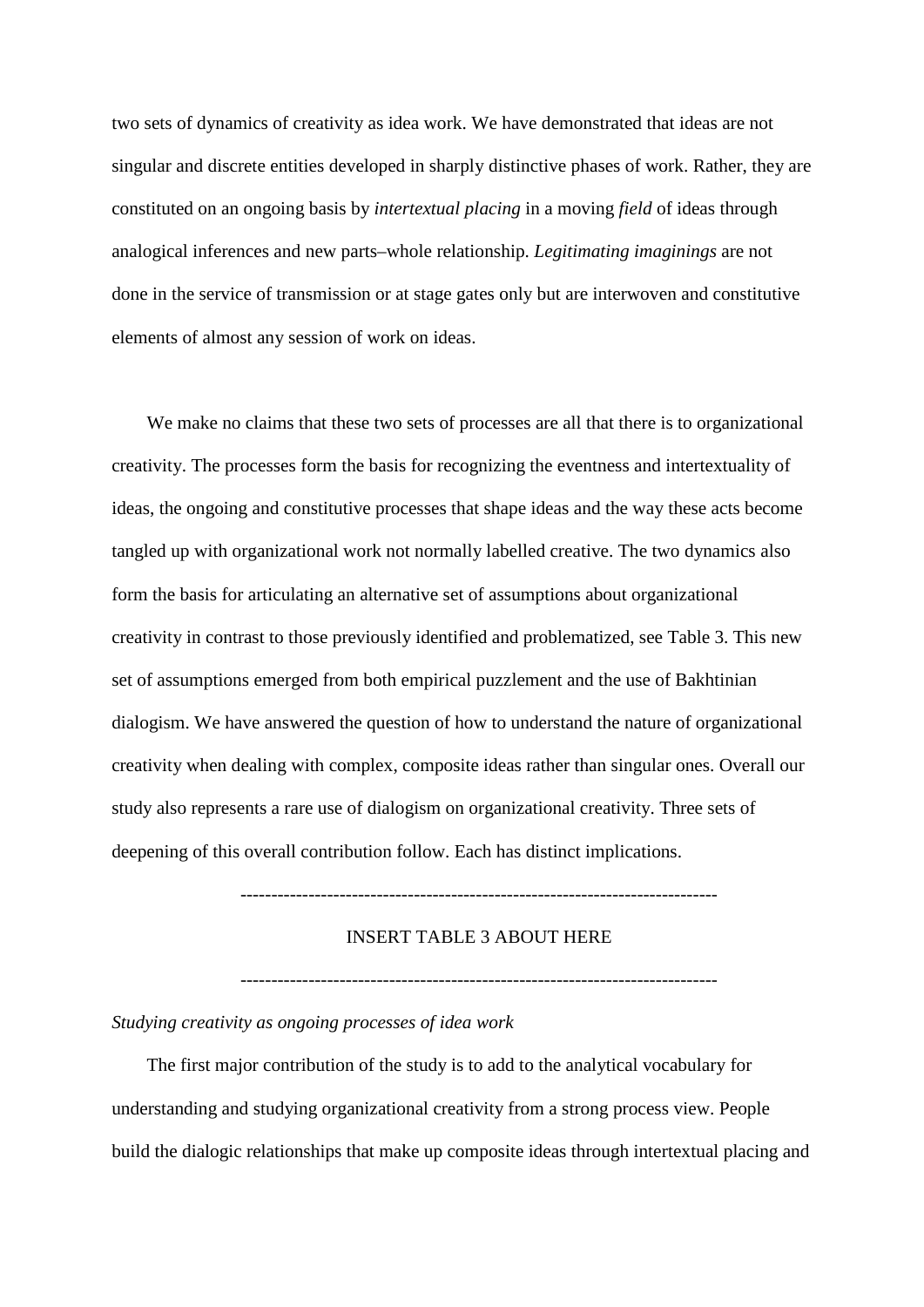re-placing throughout the duration of creative projects. Here our finding is well aligned with the claim from dialogism that no being or phenomenon "inherently possesses its properties", but is relationally constituted on an ongoing basis (Martine and Cooren, 2016: 146).

To see the implication of this contribution, the context of evaluation is enlightening. Like recent practice-based studies, we find that ideas are not merely evaluated (Harvey and Kou, 2013) or given one-way feedback after idea elaboration (Harrison and Rouse, 2015). Occasions for evaluations and feedback on ideas, whether informal settings such as Midwifery at MediaTale or more formal peer review sessions at Explorer, are regarded by practitioners in those organizations as being highly important for engaging in co-creation. These are indeed events in which the collective nature of creativity is visible and recognized and in which cues of collaborative potentials (Elsbach and Kramer, 2003: 298) may be as important as assessment of the value of ideas as a finished entity. Our cases support the notion of situated evaluations being embedded in several modes of interactions (Harvey and Kou 2013). The continued work on idea elaboration in the two focal prospects lead up to and away from iterative processing of a small number of ideas in settings such as Midwifery and exploration workshops. The work of influencing and legitimizing ideas is not constrained to phases of championing or implementation, as suggested by Perry-Smith and Mannucci (2017). On the contrary, getting to the point of organized evaluation may presuppose a prior legitimizing of why it might be worthwhile to engage in idea elaboration at all, a finding that is supported by Lingo and O'Mahony (2010). Use of the terms "championing" or "implementing" in this context is problematic. It emphasizes monologue and unidirectionality and neglects the relational and potentially constitutive nature of any act of evaluation.

Prior contributions that have renewed the understanding of feedback (Harrison and Rouse, 2015) or evaluation (Harvey and Kou, 2013) in organizational creativity focused on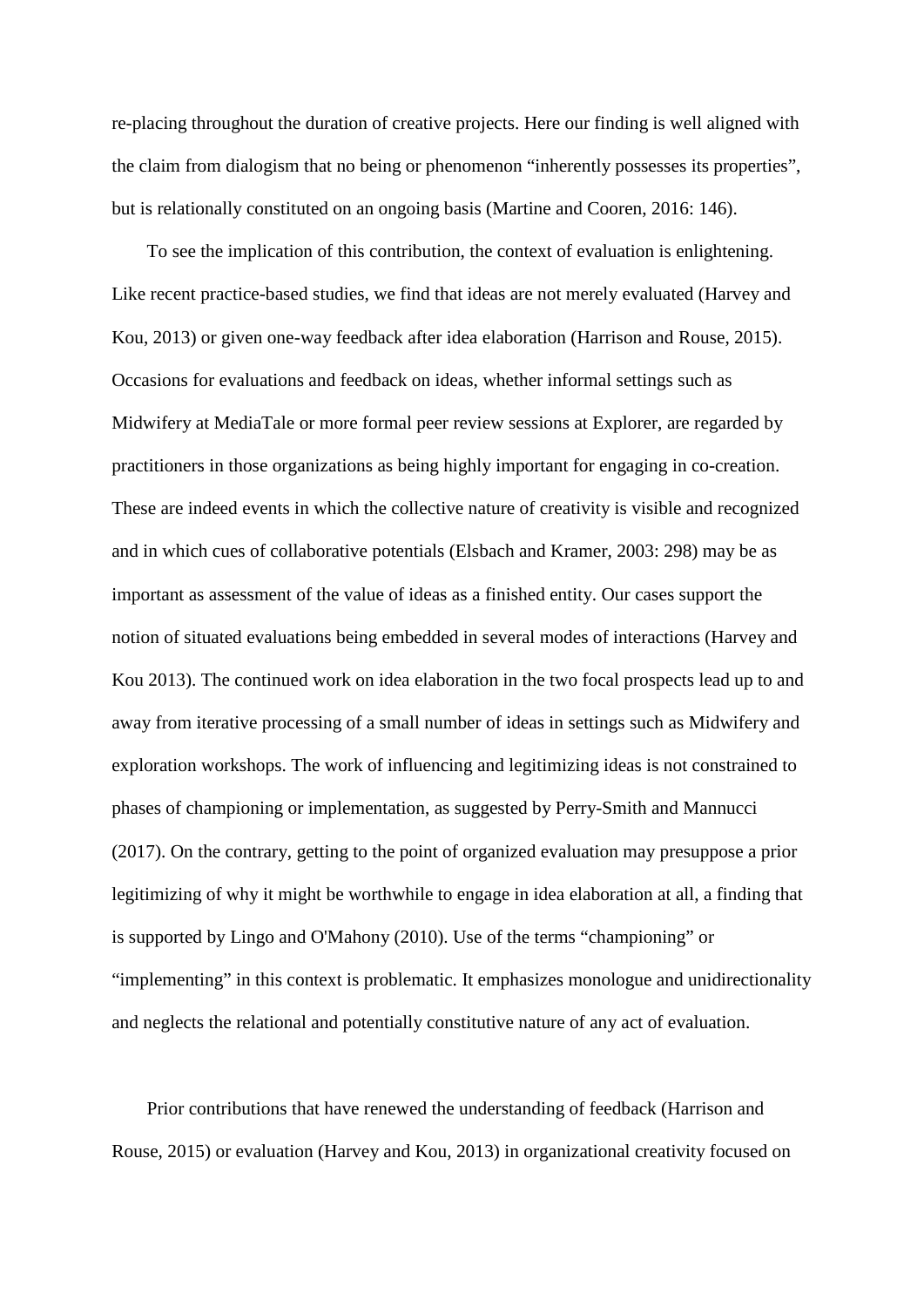events *framed a priori* as such occasions. Beyond this, evident in our longitudinal cases were repeated evaluation-salient and feedback-intensive *moments* throughout the duration of the projects, outside of any planned sessions. Such moments occur not as sharply demarcated activities or even distinct modes of interaction but appear as a transitory quality of a discussion that is multidirectional. Evaluative moments may thus take place within a stream of work whose dynamics is not captured by models with a priori process categories. Further research should attend in more detail to the temporality of the constitutive acts (Garud et al., 2016). In particular, our cases suggest attending to the interplay between retrospective assessment (is the conjured story strong enough to warrant more resources?) and projective enrichment (how can we further strengthen the believed-in imagining of this prospect?).

More generally, the notion of idea work denies the existence of the unchanging character of ideas (Woolgar, 2004: 452). It helps us move from a transmission model (Ashcraft et al., 2009; Czarniawska-Joerges and Sevón, 2005) in which ideas are reified, to acknowledging the constitutive and translational nature of the practices producing the social reality of ideas (Feldman and Orlikowski, 2011). With idea work, we move beyond translation to a stream of constitutive acts: just as identities exist in and through identity work (Carlsen, 2006), ideas exist in and through idea work.

#### *Recognizing the inherent intertextuality of creativity*

The second major implication of this study is more explicit attention to intertextuality in creativity. Ideas achieve their properties only when being related to other beings (Martine and Cooren, 2016). We have provided a more nuanced vocabulary for this multiplicity of ideas as complex compositions and extended previous research on the parts–whole dialectics of creativity. Intertextuality is implicitly recognized in theories of knowledge brokerage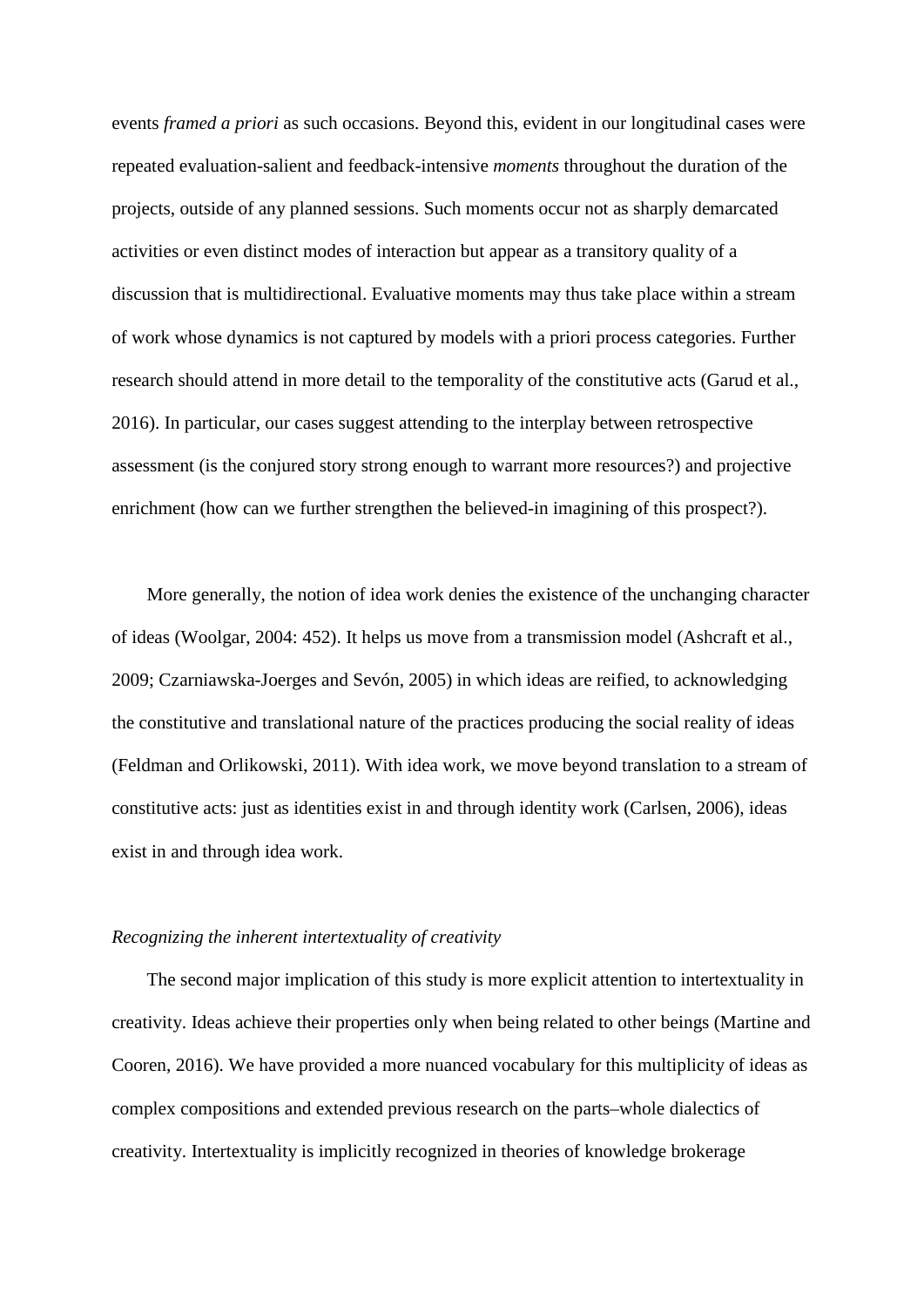(Hargadon and Sutton, 1997; Lingo and O'Mahony, 2010) and has also been used to explain entrepreneurial competence (Cunliffe and Coupland, 2012) as well as legitimating research contributions (Locke and Golden-Biddle, 1997). The latter approach parallels our findings. Much as the set of ideas in a research contribution is always constituted in relation to a field of previous contributions and traditions of research, ideas at MediaTale and Explorer achieve their weight in an ongoing placing and justifying against other ideas and genres. In this sense, and returning once more to the topic of evaluation, our research suggests that ideas are not evaluated as singular and standalone objects or platonic ideals but gain their meanings and value through their socially constructed relationships to other elements in a larger field. Evaluations are points at which ideas get richly intertextual.

Intertextuality opens up exploration of the parts–whole dialectics in creativity. Lingo and O'Mahony (2010: 66) showed how ideas of new music were constituted through intertextual references to exemplars of songs and genres and emerged from a shared sense of a desired sound; an aesthetic whole. Such an aesthetic whole differs in kind from our cases but shares the feature of not being given or outside of ideas in their making; rather, they form part of an active endogenizing of context (Garud et al., 2014). Future research should aim to better grasp the collaborative co-emergence of focal ideas and the various wholes to which they are connected. In doing so, the notion of the singular idea needs to be abandoned. Ideas of oil discoveries emerge against a contested regional geology and a struggling local office; ideas of a TV series emerge against myths about an island and the desire to make a difference; ideas of songs emerge against a search for a sound and identity. Take away these wholes, and creativity research may miss what really matters in animating focal ideas.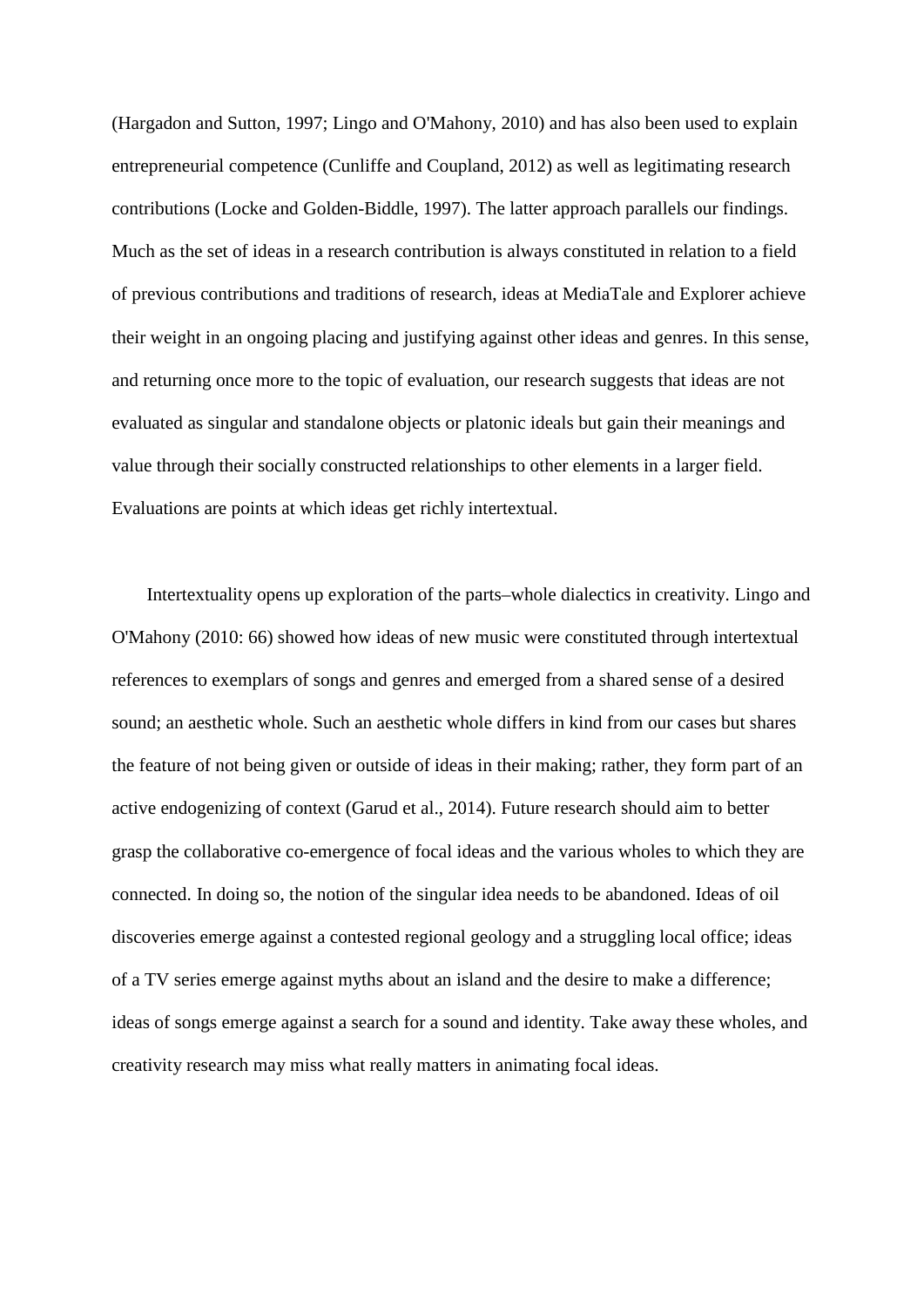In extension of previous research, our cases suggest that the relationship between exemplars and genres, or creative synthesis (Harvey, 2014), is but *one* of the parts–whole relationships that bring life to ideas. Exemplars also become legitimized when linked to their potential production, their decisive parts, the identity of their creators and the larger story frames to which they contribute and from which they take shape. While not exhaustive, the variations of intertextual placings identified in this study point the way to a richer vocabulary for how we understand composite ideas and parts–whole dialectics in creativity.

In general terms, we need to understand better how ideas achieve meaning in a field (Taylor, 1985: 22) and how ideas gain weight or are dismissed when they come into contact with other ideas (Bakhtin, 1984: 201). Idea work implies looking more closely at dialogic processes that are both hermeneutic (Taylor, 1985), in zooming in and out between parts and wholes, and analogical (Tsoukas, 2009), in building bridges across contexts. Doing this goes beyond studying dialogical exchanges in immediate joint activity and how it is resourced at the micro level (Rojas-Drummond et al., 2008: 189). Ideas may also be constituted "intercontextually" by connecting to ideas in more distant contexts (Rojas-Drummond et al., 2008: 181), such as a geological model from another basin.

## *Unpacking the constitutive character of power*

A third implication from this study is that the ongoing constitution and legitimating of ideas invites recognition and exploration of co-optative power in organizational creativity. Power seems missing from overviews of the field (Kaufman and Sternberg, 2010; Anderson et al., 2014; Zhou and Hoever, 2014). Its neglect in creativity research may be seen as stemming precisely from an ontology of reification and phase separation, leading to a stress on static notions of *power over* (as in stage gate models) rather than the constitutive nature of *power to*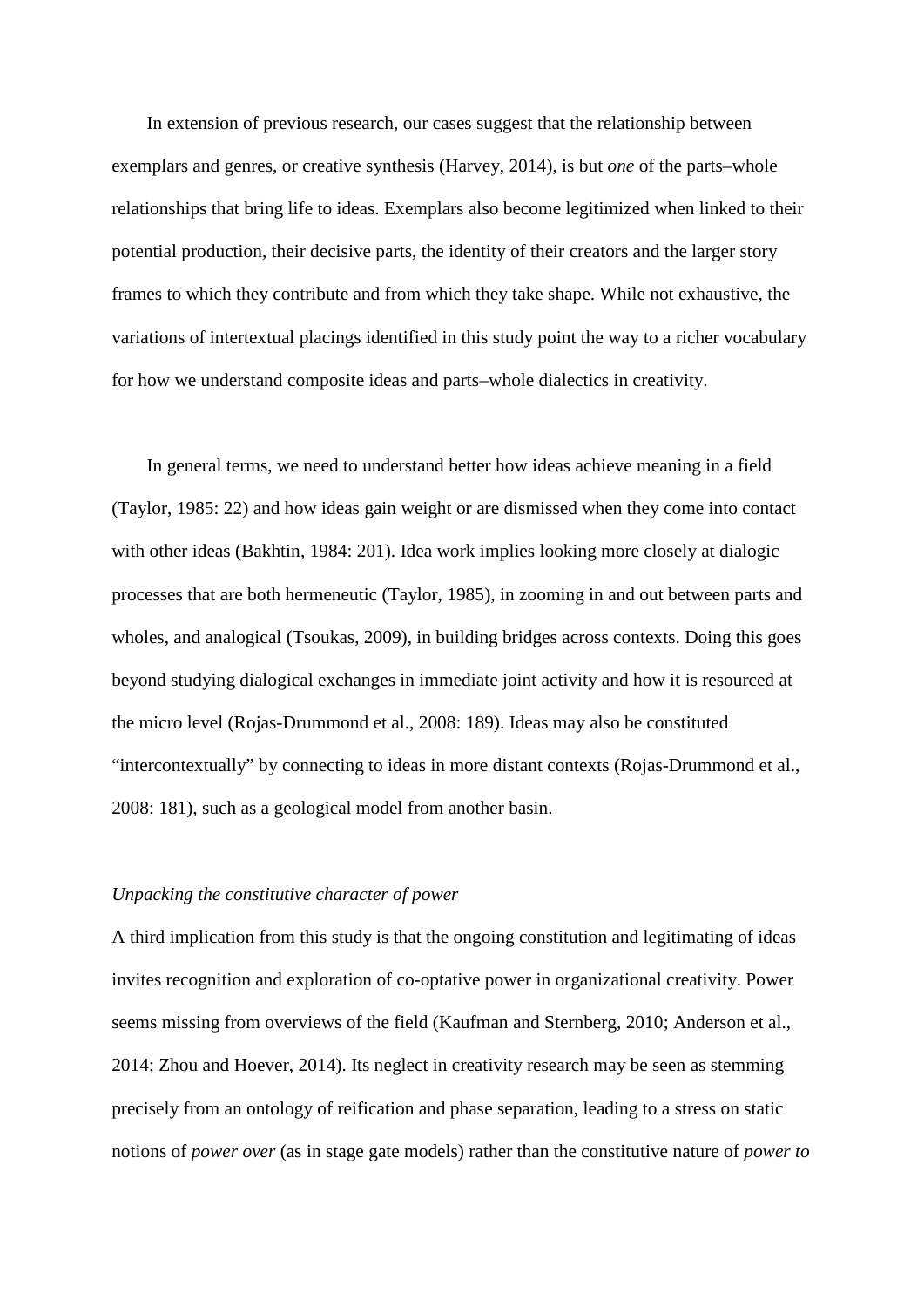(Clegg and Haugaard, 2009) or *power with*, which Follett (1925/2013) referred to as cooptative power. To see the relevance here, we return one last time to the topic of evaluation. Previous research (Harrison and Rouse, 2015; Harvey and Kou, 2013) tells of settings where participants enter with particular expectations of interaction and reciprocity. Much less is said about how such settings are constructed and the tensions between different forms of power. Our cases suggest the need for more research into how evaluations take on dual functions of coercive and co-optative power, both in how they are framed and how they are conducted.

More generally, co-optative power in creativity needs more investigation as a dialogically situated form of building connections across the idea field. We have shown how Henry and colleagues repeatedly connected *Islanders* with *Old People*, and how Kjetil, Jan Ove and others connected new 3-D data with prior analytical work on double flat spots. The protagonists are both passers and actors (Cooren and Sandler, 2014) when channeling and intertextually placing the ideas of others (such as prior exemplars and models) in the service of their own composite ideas. They are also actors who quite intentionally enter a struggle over meaning (Kuhn, 2014) where they disconnect their ideas from selected prior work, whether a worn-out genre of reality shows or unsuccessful geological prospects. Overall, our protagonists marshal networks of supporting ideas to produce a constellation of ideas that can persist through challenges (Kuhn, 2014). The agentic power in play here is not the championing of premade ideas ready for implementation but the ongoing constitutive work of connecting, disconnecting and assembling constellations of ideas in a larger field.

What seems to be at stake here is not merely enrolling people into one's interests but facilitating ways of aligning agencies and imagining together. To Follett (1925/2013: 105), a precondition for co-optative power was circular behavior in the sense of facilitating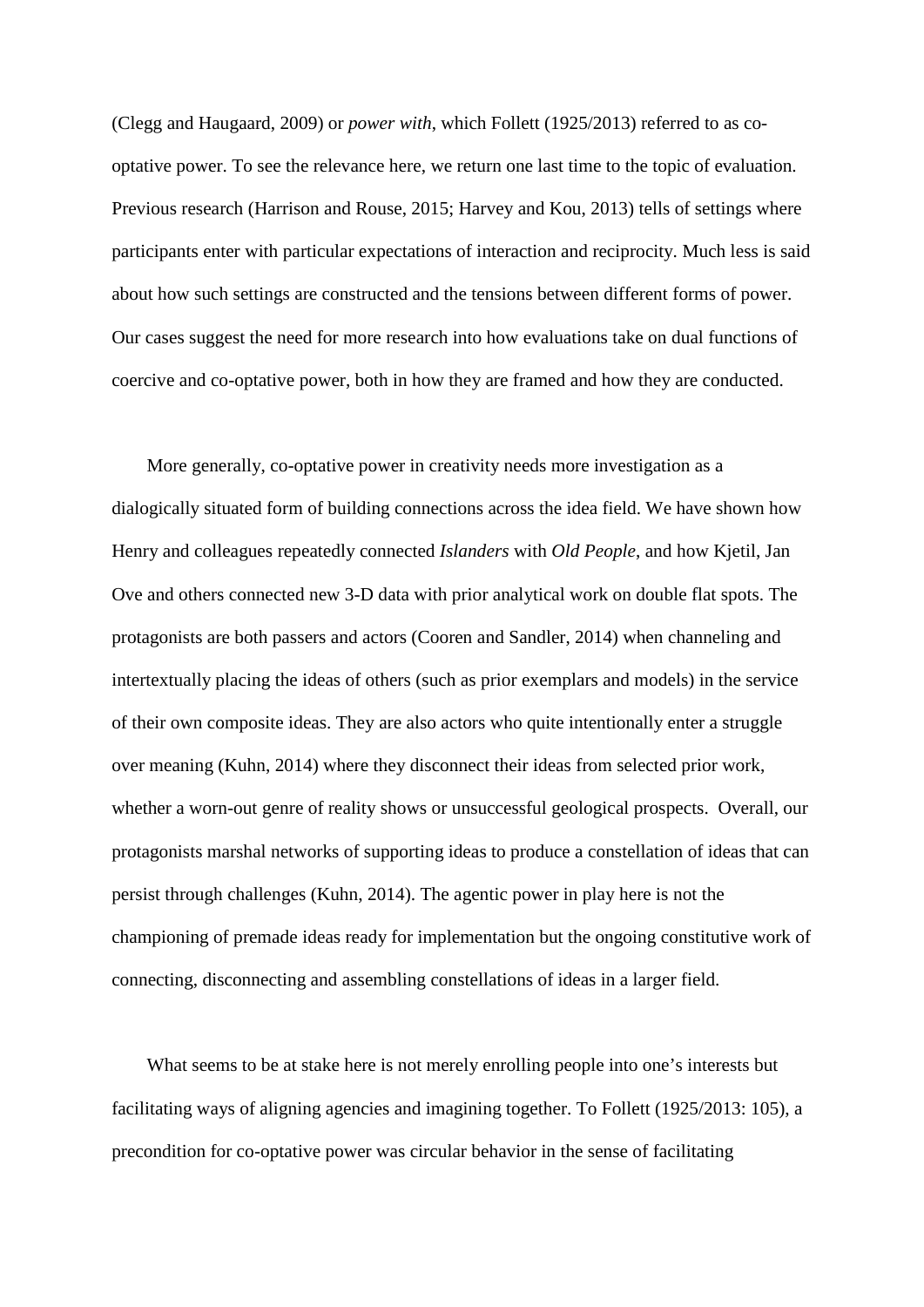interactive influence between levels and boundaries in the organization. Extending this, our research suggests attention to the facilitation of relational agency (Cooren, 2018) where people work as connecters and integrators across a diversity of input. That implies a sharing of both particulars and alternative wholes that allow organization members to zoom in and out together. Building such joint power in idea work may thus be investigated as sharing a rich repertoire of representations of idea input and conceptions (Seidel and O'Mahony, 2014) or simultaneous attention to fragments and scaffolds (Majchrzak et al., 2012). Our cases have provided useful contrast in showing that such sharing may be particularly challenging for work that is temporary and spatially distributed, such as oil exploration. Ultimately then, and still following Follett (1925/2013: 106, 116), joint power in creativity may be explored as an active and unifying collective process of a set of progressively improved integrations.

## **Conclusion**

We have extended practice-based approaches to creativity and explored processes that give life to ideas in organizations by comparison of two longitudinal cases from highly contrasting domains. The cases show striking similarities that break radically with core assumptions of mainstream creativity research. New media ideas and prospects for hydrocarbon discovery are complex polyphonic compositions that achieve their status when they enlist people in narrative imagination. The work done to these ideas is ongoing, may take place as moments in multidirectional conversations and involve legitimating focal ideas by connecting them to a variety of resources in a larger field of ideas. Moments and processes of evaluations are amongst the points at which the collective nature of this stream of intertextual work is most evident. They are also the points at which power shows its constitutive and co-optative role in creativity.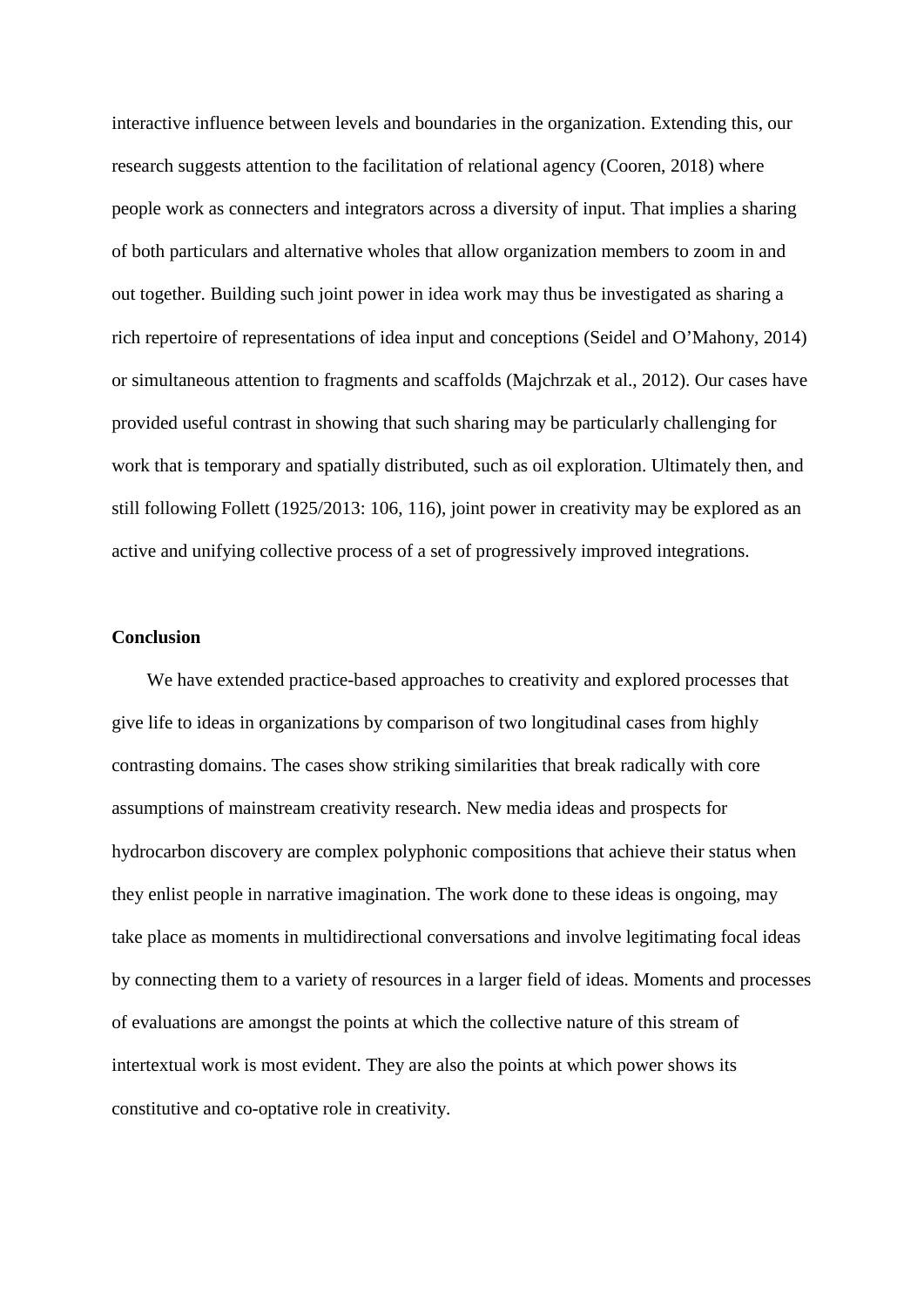Seen from cases of complex composite ideas, organizational creativity is best understood as the ongoing constituting and legitimating of ideas as people learn in and from practice and connect their understandings to the ideas of others in new ways. Idea work is not the same as ideation and is not something exclusive to front-end stages of innovation. Without idea work, creativity cannot occur and ideas would not exist. So it must be with the "idea of idea work." It will live only insofar as it comes into contact with the ideas of others. Thus, ending where we started, with Bakhtin (1981), we invite a living conversation that "cannot fail to brush up against thousands of living dialogic threads" (Bakhtin, 1981: 276).

#### **Funding**

The initial part of this research was supported by funding from The Research Council of Norway under grant number grant number 187952/I40.

#### **Acknowledgements**

Many colleagues have taken part in discussions and close readings of early and late drafts that led to this final version of the paper. We would like to thank Associate Editor Timothy Kuhn and three anonymous reviewers for their careful and decisive input. Special gratitude also goes to Bjørn Erik Mørck, Tord Mortensen, Daniel Muzio, Miha Skerlavaj, Roy Suddaby, Knut H. Sørensen and Andrea Whittle.

#### **Notes**

There is an element of emergent sampling (Patton, 2001: 240), since we capitalized on opportunities for participating in casting during the *Islanders* project and of doing repeat data collection in the *Snow Crest* project. Exploration projects in particular may be notoriously difficult to research due to the long time frames and lack of access that allow multiple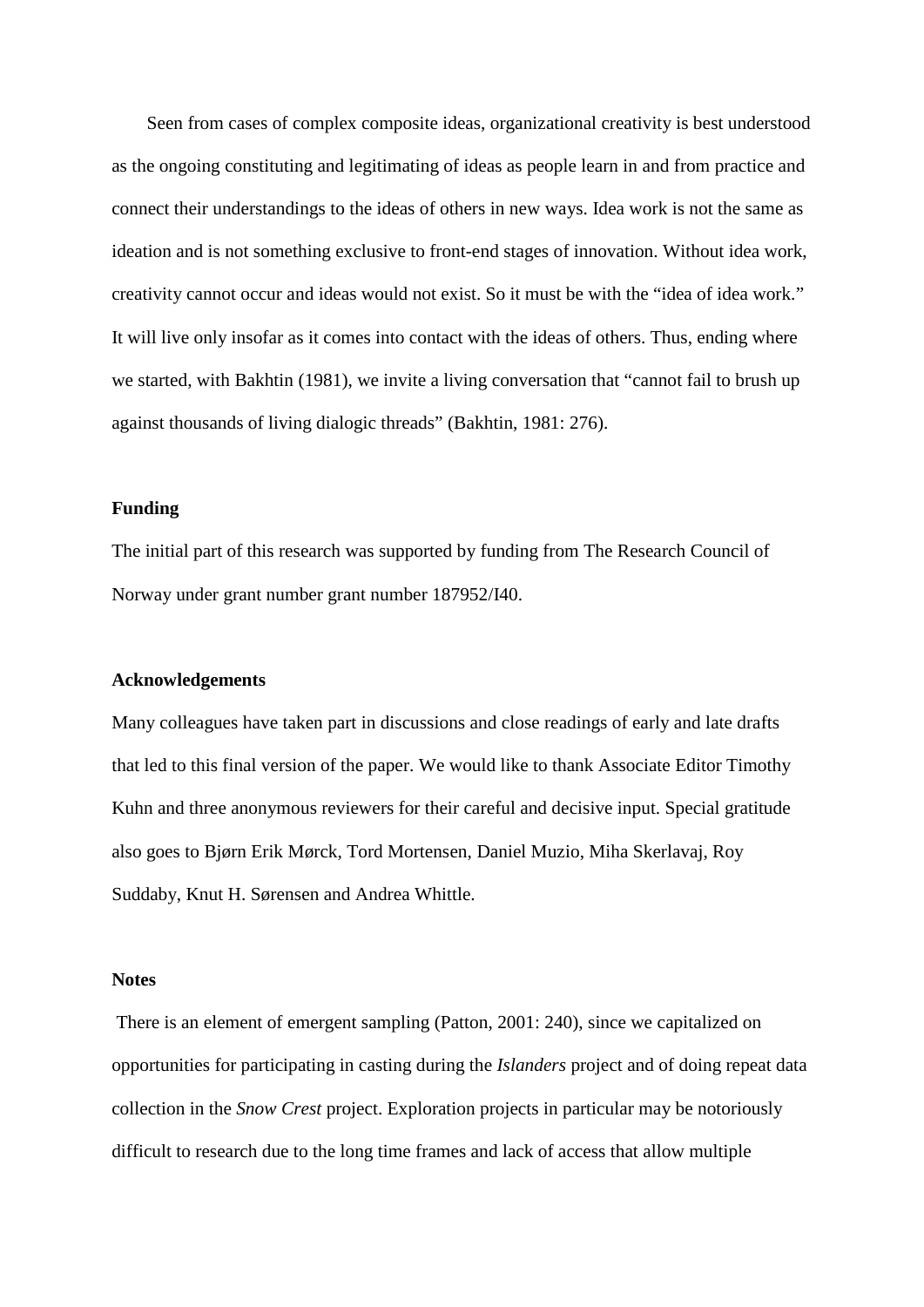vantage points for processes that may be shrouded in secrecy and conflict. When the *Snow Crest* project resulted in a discovery, we were able to couple prior data collection at that site with more targeted follow-up data. As a case, *Snow Crest* also carries particular significance due to its impact.

 $2$  At MediaTale, the first author was involved in bi-weekly sparring sessions with the manager of the company, sharing observations and questions emanating from the field work. At Explorer, the second author participated in the co-facilitation of post-discovery workshops for *Snow Crest* and for a series of workshops on creativity, as well as elsewhere in the company. The latter also included 1- to 2-hour sessions of discussing and comparing patterns of work practices from observations and interviews across several sites.

## **References**

- Alvesson M and Sandberg J (2011) Generating research questions through problematization. *Academy of Management Review* 36(2): 247-271.
- Alvesson M and Sandberg J (2013) Has management studies lost its way? Ideas for more imaginative and innovative research. *Journal of Management Studies* 50(1): 128-152.
- Anderson N, Potočnik K and Zhou J (2014) Innovation and creativity in organizations. A state-of-the-science review, prospective commentary, and guiding framework. *Journal of Management* 40(5): 1297-1333.
- Ashcraft KL, Kuhn TR and Cooren F (2009) Constitutional amendments: "Materializing" organizational communication. *The Academy of Management Annals* 3(1): 1-64.
- Baer M (2012) Putting creativity to work: The implementation of creative ideas in organizations. *Academy of Management Journal* 55(5): 1102–1119.
- Bakhtin MM (1981) *The Dialogic Imagination: Four Essays,* Austin, TX: University of Texas Press.
- Bakhtin MM (1984) *Problems of Dostoevsky's Poetics,* Minneapolis, MN: Minnesota University Press.
- Bakhtin MM (1993) *Toward a Philosophy of the Act. ,* Austin, TX: University of Texas Press.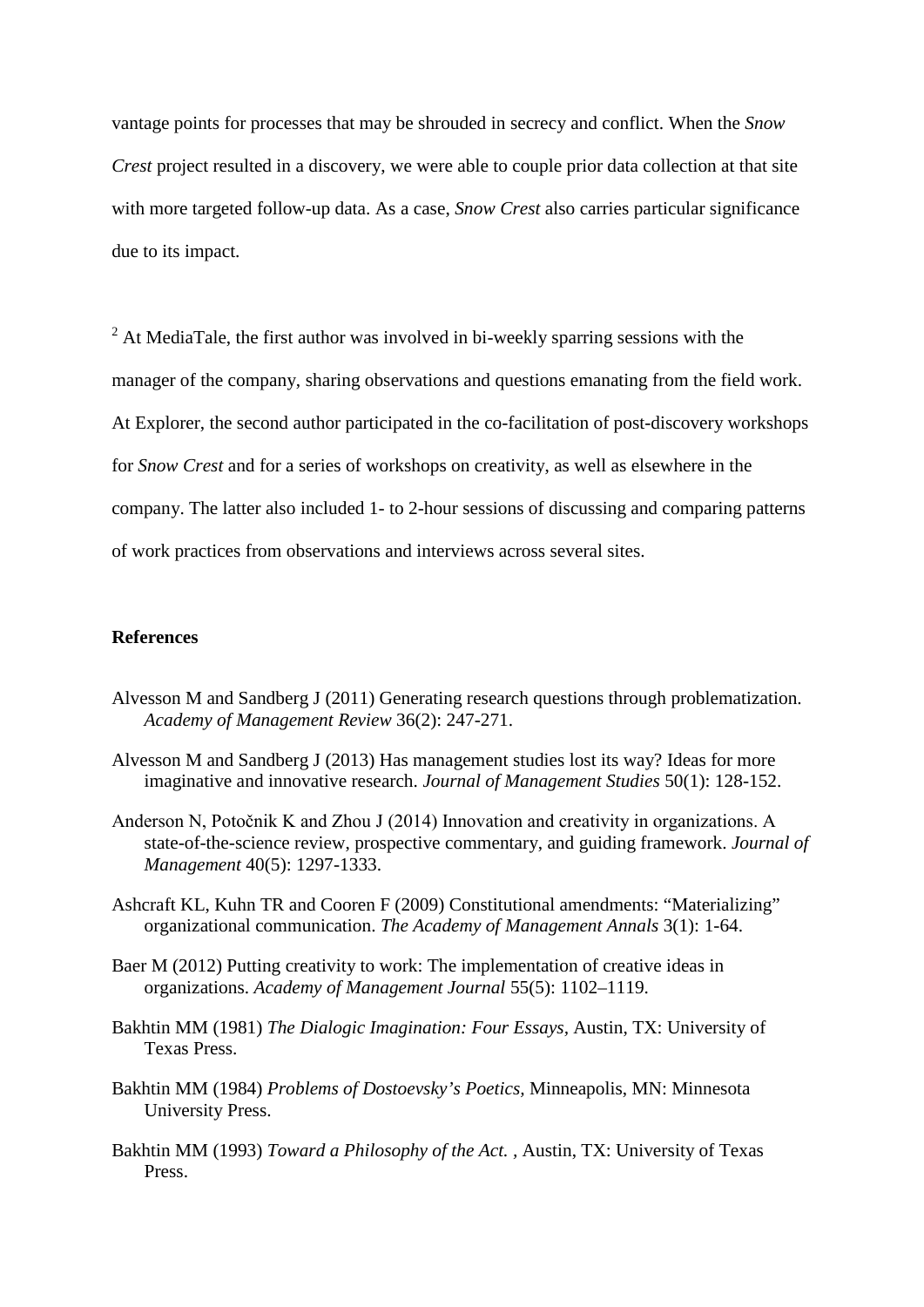- Bechky BA and O'Mahony S (2016) Leveraging comparative field data for theory generation. In: Elsbach KD and Kramer RM (eds) *Handbook of Qualitative Organizational Research: Innovative Pathways and Methods.* New York, NY: Routledge, 168-176.
- Briggs CL and Bauman R (1992) Genre, intertextuality, and social power. *Journal of linguistic anthropology* 2(2): 131-172.
- Callon M and Law J (1982) On interests and their transformation: enrolment and counterenrolment. *Social studies of science* 12(4): 615-625.
- Carlsen A (2006) Organizational becoming as dialogic imagination of practice: The case of the Indomitable Gauls. *Organization Science* 17(1): 132-149.
- Carlsen A, Clegg S and Gjersvik R (2012) *Idea Work. Lessons of the Extraordinary in Everyday Creativity,* Oslo: Cappelen Damm Akademisk.
- Charmaz K (2006) *Constructing Grounded Theory,* London: Sage.
- Clegg SR and Haugaard M (2009) *The Sage Handbook of Power*: Sage Publications.
- Cooper RG (2001) *Winning at New Products: Accelerating the Process from Idea to Launch,*  Cambridge, MA: Perseus Publishing.
- Cooren F (2018) Acting for, with, and through: A relational perspective on agency in MSF's organizing. In: Brummans BHJM (ed) *The Agency of Organizing.* New York, NY: Routledge, 142-169.
- Cooren F, Kuhn T, Cornelissen JP, et al. (2011) Communication, organizing and organization: An overview and introduction to the special issue. *Organization Studies* 32(9): 1149-1170.
- Cooren F and Sandler S (2014) Polyphony, ventriloquism, and constitution: In dialogue with Bakhtin. *Communication Theory* 24(3): 225-244.
- Cunliffe A and Coupland C (2012) From hero to villain to hero: Making experience sensible through embodied narrative sensemaking. *Human Relations* 65(1): 63-88.
- Czarniawska-Joerges B and Sevón G (2005) *Global ideas: how ideas, objects and practices travel in a global economy,* Copenhagen: Copenhagen Business School Press.
- Elsbach KD and Kramer RM (2003) Assessing creativity in Hollywood pitch meetings: Evidence for a dual-process model of creativity judgments. *Academy of Management Journal* 46(3): 283-301.
- Feldman MS and Orlikowski WJ (2011) Theorizing practice and practicing theory. *Organization Science* 22(5): 1240-1253.
- Follett MP (1925/2013) Power. In: Metcalf HC and Urwick L (eds) *Dynamic Administration.* Mansfield Center, CT: Martino Publishing, 95-116.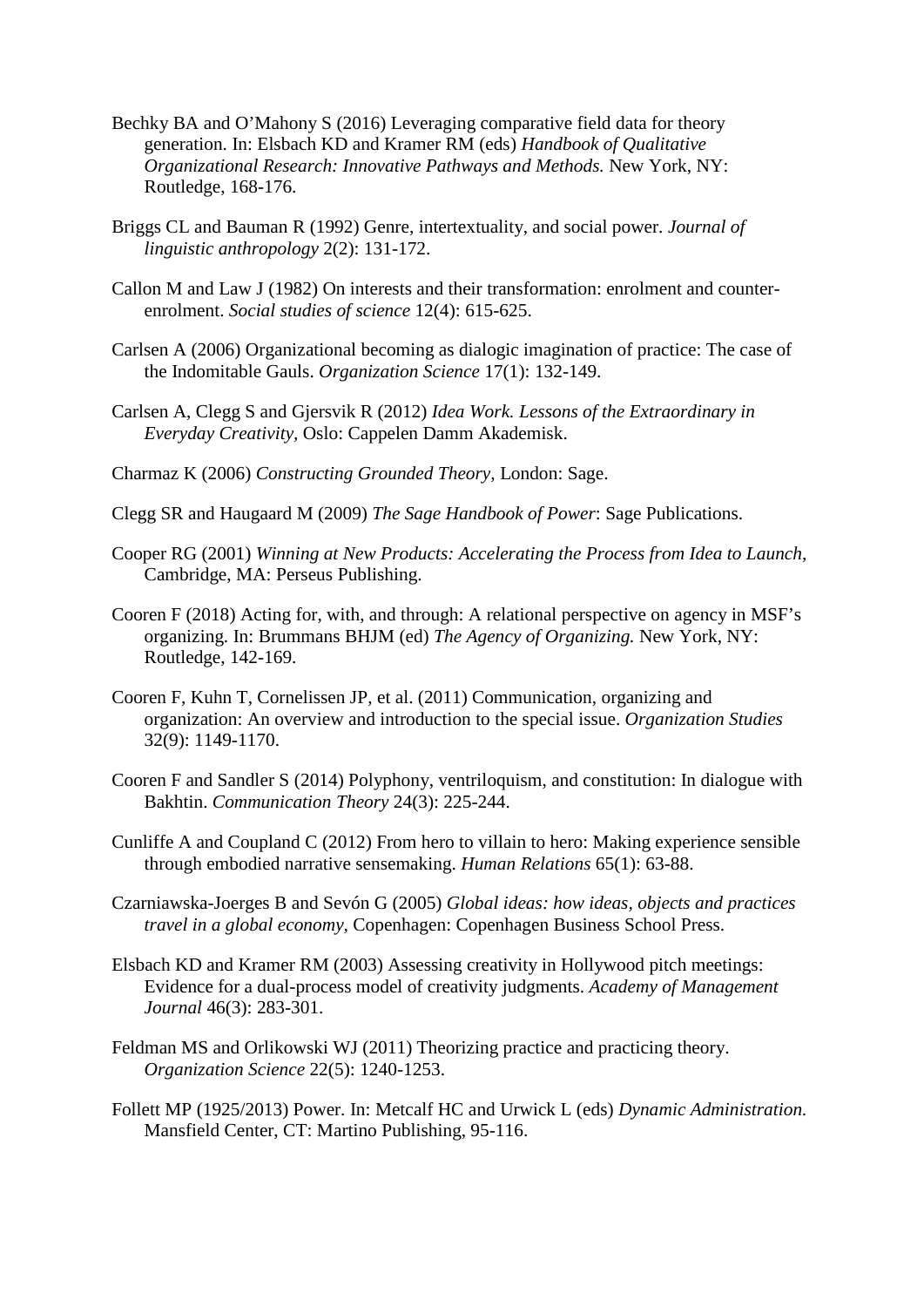- Ford C (2009) Prototyping processes that affect organizational creativity. In: Tudor R, Runco MA and Moger S (eds) *The Routledge Companion to Creativity.* London: Routledge, 317-326.
- Gabora L (2015) Probing the mind behind the (literal and figurative) lightbulb. *Psychology of Aesthetics, Creativity, and the Arts* 9(1): 20-24.
- Garud R, Gehman J and Giuliani AP (2014) Contextualizing entrepreneurial innovation: A narrative perspective. *Research policy* 43(7): 1177-1188.
- Garud R, Gehman J, Kumaraswamy A, et al. (2016) From the process of innovation to innovation as process,. In: Langley A and Tsoukas H (eds) *The Sage Handbook of Process Organization Studies.* London: Sage, 451- 465.
- George JM (2007) Creativity in organizations. *The Academy of Management Annals* 1(1): 439-477.
- Hargadon A (2003) *How Breakthroughs Happen: The Surprising Truth about How Companies Innovate,* Boston, MA: Harvard Business School Press.
- Hargadon A and Bechky BA (2006) When collections of creatives become creative collectives: A field study of problem solving at work. *Organization Science* 17(4): 484- 500.
- Hargadon A and Douglas Y (2001) When innovations meet institutions: Edison and the design of the electric light. *Administrative science quarterly* 46(3): 476-501.
- Hargadon A and Sutton RI (1997) Technology brokering and innovation in a product development firm. *Administrative science quarterly* 42(4): 716-749.
- Harrison SH and Rouse ED (2015) An Inductive Study of Feedback Interactions over the Course of Creative Projects. *Academy of Management Journal* 58(2): 375-404.
- Harvey S (2014) Creative synthesis: Exploring the process of extraordinary group creativity. *Academy of Management Review* 39(3): 324–343.
- Harvey S and Kou C-Y (2013) Collective engagement in creative tasks. The role of evaluation in the creative process in groups. *Administrative science quarterly* 58(3): 346- 386.
- Hennessey BA and Amabile TM (2010) Creativity. *Annu Rev Psychol* 61(January 10): 569- 598.
- Holquist M (2002) *Dialogism: Bakhtin and his world*: Psychology Press.
- Howard-Grenville J, Golden-Biddle K, Irwin J, et al. (2011) Liminality as cultural process for cultural change. *Organization Science* 22(2): 522-539.
- Håkonsen G and Carlsen A (2003) 5. Communities and Activity Systems in Knowledgeintensive Firms. *Intelligent management in the knowledge economy.* Edward Elgar Publishing, 93.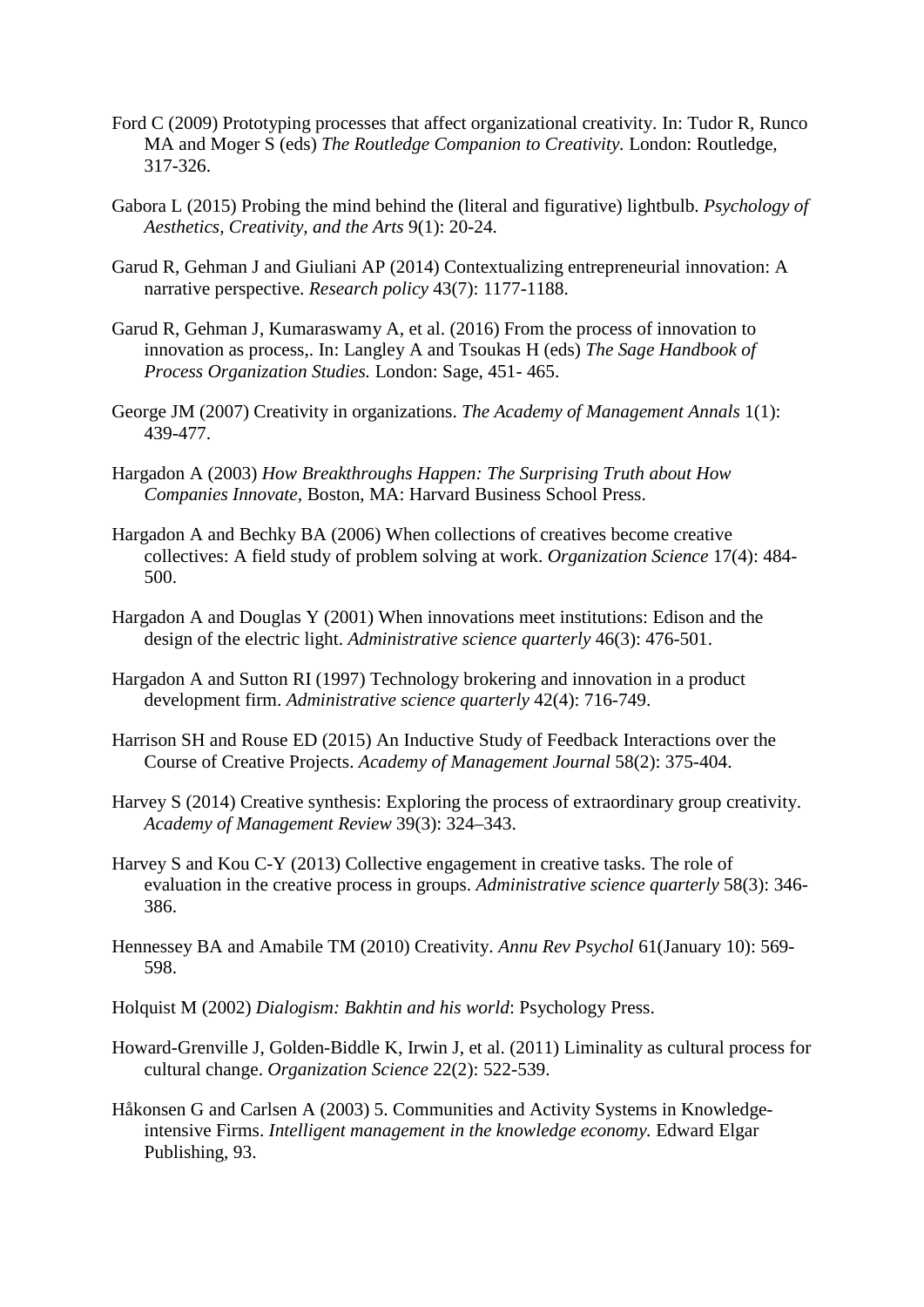- Kaufman JC and Sternberg RJ (2010) *The Cambridge Handbook of Creativity,* New York: Cambridge University Press.
- Kuhn T (2014) Extending the constitutive project: Response to Cooren and Sandler. *Communication Theory* 24(3): 245-251.
- Langley A (1999) Strategies for theorizing from process data. *Academy of Management Review* 24(4): 691-710.
- Langley A, Smallman C, Tsoukas H, et al. (2013) Process studies of change in organization and management: Unveiling temporality, activity and flow. *Academy of Management Journal* 56(1): 1-13.
- Lingo EL and O'Mahony S (2010) Nexus work: Brokerage on creative projects. *Administrative science quarterly* 55(1): 47-81.
- Locke K and Golden-Biddle K (1997) Constructing opportunities for contribution: Structuring intertextual coherence and "problematizing" in organizational studies. *Academy of Management Journal* 40(5): 1023-1062.
- Locke K, Golden-Biddle K and Feldman MS (2008) Perspective-making doubt generative: Rethinking the role of doubt in the research process. *Organization Science* 19(6): 907- 918.
- Majchrzak A, More PHB and Faraj S (2012) Transcending Knowledge Differences in Cross-Functional Teams. *Organization Science* 23(4): 951-970.
- Martine T and Cooren F (2016) A relational approach to materiality and organizing: The case of a creative idea. In: Introna L, Kavanagh D, Kelly S, et al. (eds) *Beyond Interpretivism? New Encounters with Technology and Organization.* Cham, Switzerland: Springer, 143-166.
- Miles MB and Huberman AM (1994) *Qualitative data analysis: An expanded sourcebook*: Sage.
- Mueller F and Whittle A (2011) Translating management ideas: A discursive devices analysis. *Organization Studies* 32(2): 187-210.
- Murphy KM (2004) Imagination as joint activity: The case of architectural interaction. *Mind, Culture, and Activity* 11(4): 267-278.
- Mørk BE, Hoholm T, Maaninen-Olsson E, et al. (2012) Changing practice through boundary organizing: A case from medical R&D. *Human Relations* 65(2): 263-288.
- Obstfeld D (2012) Creative projects: A less routine approach toward getting new things done. *Organization Science* 23(6): 1571-1592.
- Patton MQ (2002) *Qualitative Research and Evaluation Methods,* Thousand Oaks, CA: Sage.
- Paulus P, Dzindolet M and Kohn N (2011) Collaborative creativity: Group creativity and team innovation. In: Mumford MD (ed) *Handbook of organizational creativity.* London, UK: Academic Press, 327-357.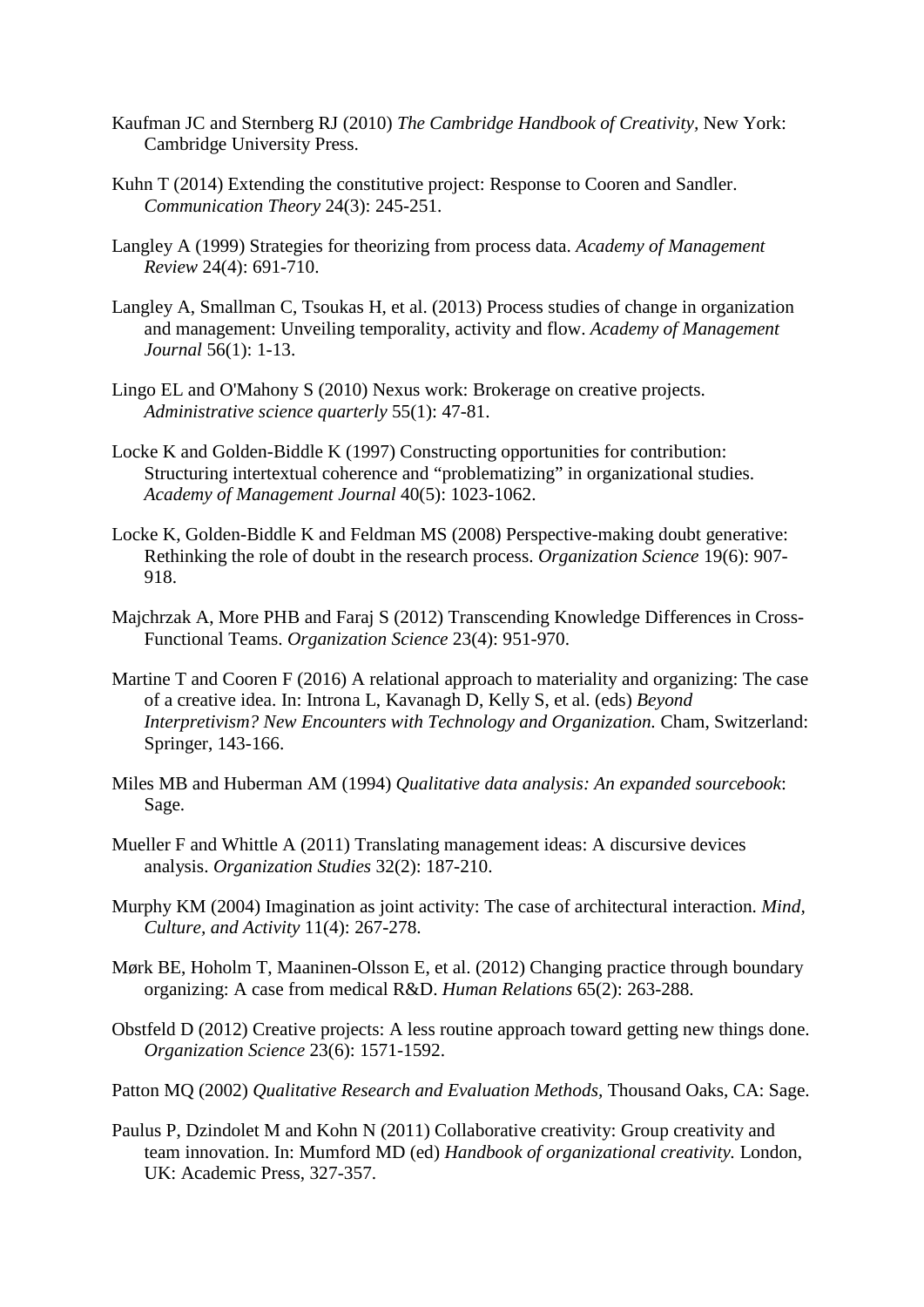- Perry-Smith JE and Mannucci PV (2017) From creativity to innovation: The social network drivers of the four phases of the idea journey. *Academy of Management Review* 42(1): 53-79.
- Rhodes C (2000) Ghostwriting research: Positioning the researcher in the interview text. *Qualitative Inquiry* 6(4): 511-525.
- Rojas-Drummond S, Albarrán C and Littleton K (2008) Collaboration, creativity and the coconstruction of oral and written texts. *Thinking Skills and Creativity* 3(3): 177-191.
- Raab T and Frodeman R (2002) What is it like to be a geologist? A phenomenology of geology and its epistemological implications. *Philosophy & Geography* 5(1): 69-81.
- Sandberg J and Tsoukas H (2011) Grasping the logic of practice: Theirizing through practical rationality. *Academy of Management Review* 36(2): 338-360.
- Sawyer K (2007) *Group Genius: The Creative Power of Collaboration,* New York, NY: Basic Books.
- Sawyer RK and DeZutter S (2009) Distributed creativity: How collective creations emerge from collaboration. *Psychology of Aesthetics, Creativity, and the Arts* 3(2): 81-92.
- Seidel VP and O'Mahony S (2014) Managing the repertoire: Stories, metaphors, prototypes, and concept coherence in product innovation. *Organization Science* 25(3): 691-712.
- Simonton DK (2004) *Creativity in Science: Chance, Logic, Genius, and Zeitgeist,*  Cambridge, MA: Cambridge University Press.
- Somech A and Drach-Zahavy A (2013) Translating team creativity to innovation implementation. The role of team composition and climate for innovation. *Journal of Management* 39(3): 684-708.
- Sonenshein S (2014) How organizations foster the creative use of resources. *Academy of Management Journal* 57(814–848.
- Spradley J (1979) *The Ethnographic Interview,* New York: Holt, Rinehart and Winston.
- Sternberg RJ and Lubart TI (1999) The concept of creativity: Prospects and paradigms. In: Sternberg RJ (ed) *Handbook of creativity.* Cambridge, UK: Cambrige University Press,  $3-15.$
- Suddaby R (2006) From the editors: What grounded theory is not. *Academy of Management Journal* 49(4): 633-642.
- Taylor C (1985) Interpretation and the sciences of man. *Philosophy and the Human Sciences. Philosophical Papers.* Cambridge: Cambridge University Press, 15-57.
- Tsoukas H (2009) A dialogical approach to the creation of new knowledge in organizations. *Organization Science* 20(6): 941-957.
- Watson TJ (2011) Ethnography, reality, and truth: the vital need for studies of 'how things work'in organizations and management. *Journal of Management Studies* 48(1): 202-217.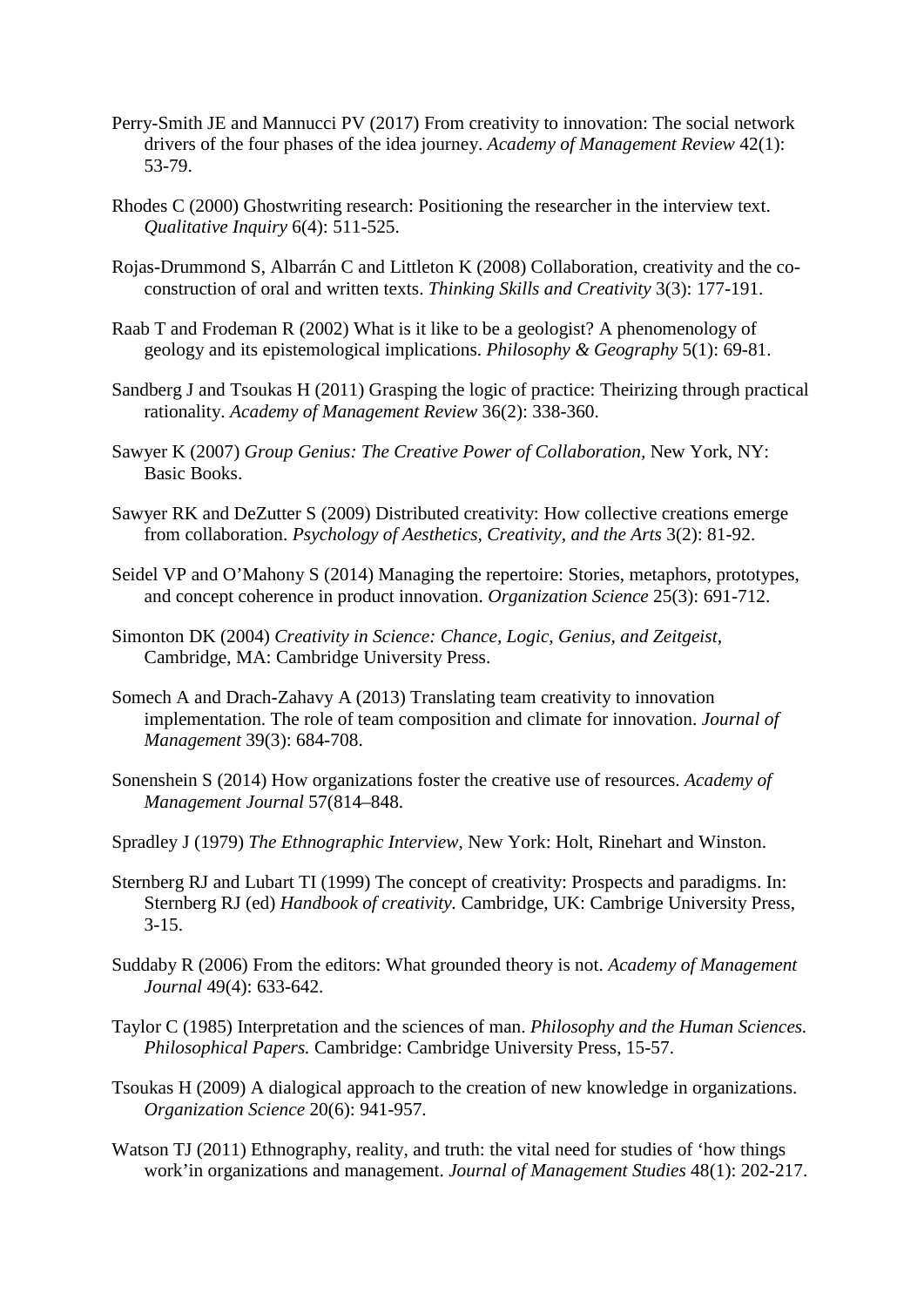- Whittle A and Mueller F (2008) Intra-preneurship and enrolment: Building networks of ideas. *Organization* 15(3): 445-462.
- Woolgar S (2004) Marketing ideas. *Economy and Society* 33(4): 448-462.
- Zhou J and Hoever IJ (2014) Research on workplace creativity: A review and redirection. *Annu. Rev. Organ. Psychol. Organ. Behav.* 1(1): 333-359.
- Zhou J and Shalley CE (2008) Expanding the scope and impact of organizational creativity research. In: Zhou J and Shalley CE (eds) *Handbook of Organizational Creativity Research.* Hillsdale, NJ: Lawrence Erlbaum., 347-368.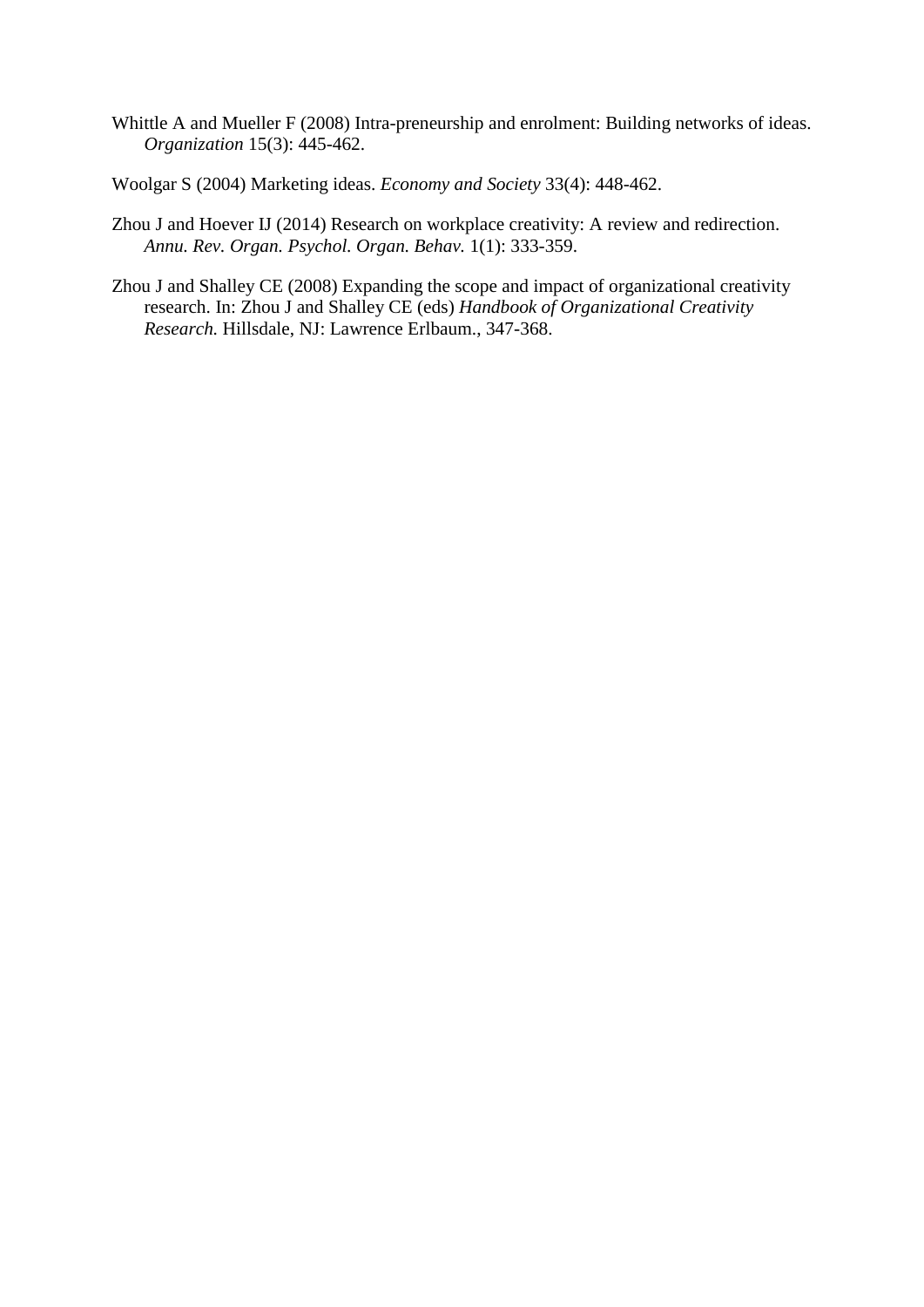#### **Table I. Overview of data**

| <b>Islanders at MediaTale</b>                 | <b>Snow Crest at Explorer</b>           |
|-----------------------------------------------|-----------------------------------------|
| Interviews and conversations: Six long        | Interviews and conversations: Four      |
| (90–120 minutes) semi-structured              | transcribed interviews with two main    |
| interviews: about 20 weekly semi-             | protagonists (132 minutes); additional  |
| structured conversations of 5–30 min          | 10 informal and briefer conversations.  |
| each, including one weekly                    | Secondary material includes over 100    |
| conversation with manager <sup>1</sup>        | interviews elsewhere in the company.    |
| Observation: $1-3$ days a week for 4          | Observation: 15 site visits since 2005, |
| months, including observation at bi-          | including three 2-day idea generation   |
| weekly idea pitch sessions; two months        | workshops (with feedback sessions on    |
| immersion in the field as a full-time         | work practices) and co-facilitation of  |
| paid casting assistant for <i>Islanders</i> . | six 1-2-hour post-discovery team        |
| Field notes were converted to 60              | meetings (about 10 pages of field       |
| transcribed pages and enriched with           | notes) with three 30 minutes debriefing |
| reflective memos.                             | interviews, not taped.                  |
| Archives: Media articles, business            | Archives: Media articles on the         |
| plans, meeting minutes, project records       | discovery, some project records         |
| including from pitches on work in             | (limited disclosure), meeting minutes   |
| progress.                                     | and post-discovery project plans.       |

*Notes*: <sup>i</sup> The partners at MediaTale are all public figures in domestic media and were more than normally cautious about the perils of out-of-context quotes or otherwise sensitive information leaking to the press. Digital recording was prohibited, except for the last summary interview with the managing partner. Most of these interviews followed a protocol of 1) asking about developments of ongoing projects and 2) discussing aspects of practice and related issues of pressing concern. The interviews about *Snow Crest* followed a protocol of ethnographic interviewing (Spradley, 1979). We asked for a grand tour of the entire history of the work on the prospect followed by more specific tours of key events and the recent developments.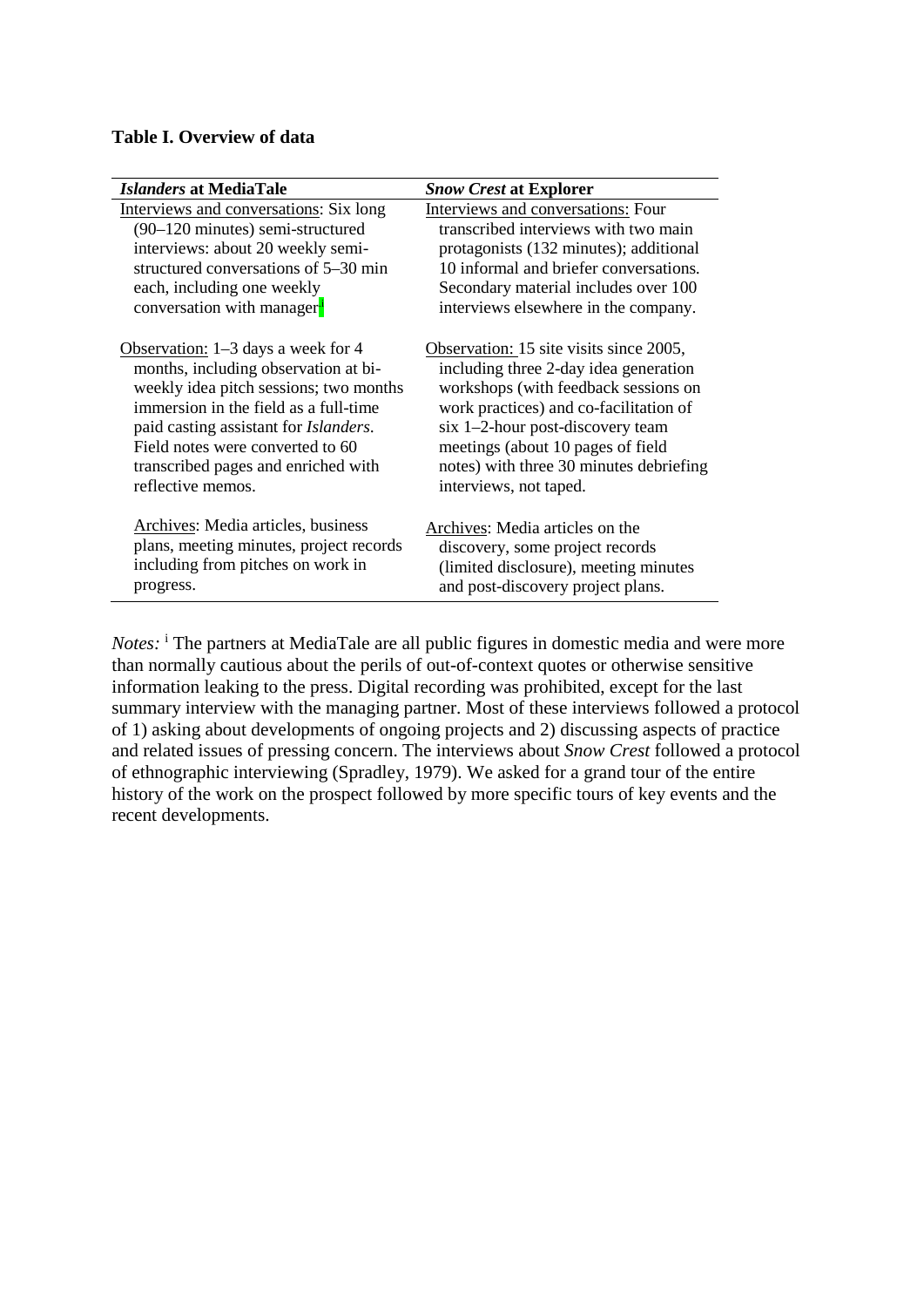| <b>Dynamics</b>               | <b>Exemplified in MediaTale</b>            | <b>Exemplified in Explorer</b>               |  |
|-------------------------------|--------------------------------------------|----------------------------------------------|--|
| <i>Intertextual</i>           |                                            |                                              |  |
| placing                       | The projects at large                      |                                              |  |
|                               | Islanders' project: The prospect is        | Snow Crest project: The prospect is born in  |  |
|                               | constituted as an analogical extension     | strife and constituted through intertextual  |  |
|                               | from Old People, with referrals to         | replacing by disconnecting from its          |  |
|                               | similar casting profiles and production    | association with small pockets of gas and    |  |
|                               | technologies as well as the care taken to  | reconnecting to an exemplar of a double      |  |
|                               | place the focal story in a myth-busting    | flat spot indicating gas over oil. The       |  |
|                               | narrative. Islanders contributes to        | resulting discovery contributes to reframing |  |
|                               | renewal of the docu-reality genre          | the regional geology                         |  |
|                               |                                            |                                              |  |
|                               | Types of placing                           |                                              |  |
| Parts                         | Particulars of casting profiles emphasized | Particulars of new 3D data and analysis of   |  |
| placing                       | as key for constitution of prospect and    | flats spots instrumental in shifting         |  |
|                               | its myth-busting potential                 | interpretation of prospect                   |  |
| Proximal                      | Emphasized repeatedly as an extension      | First placed as an exemplar of single flats  |  |
| placing                       | from <i>Old People</i> , as a proven,      | spots then replaced as exemplar of double    |  |
|                               | successful concept by the same team        | flats spots (with higher potential)          |  |
| Model                         | The prospect is presented as a docu-       | In its final form, the prospect is suggested |  |
| placing                       | reality; at the time this was a debated    | as an instance of a geological model of      |  |
|                               | new hybrid genre for television series.    | early to mid Jura rotated fault blocks.      |  |
| Frame                         | The prospect is framed as a myth-busting   | The prospect challenges industry beliefs of  |  |
| placing                       | series that challenges widespread          | Wolff basin as haunted by geological         |  |
|                               | layperson stereotypes.                     | uplift and trap erosion.                     |  |
| <i><u><b>Identity</b></u></i> | The prospect is highlighted as coming      | The prospect is variously placed as a        |  |
| placing                       | from a team of proven individuals with     | desperate attempt from a struggling          |  |
|                               | recent success seeking to make a           | frontier office and as carrying rare expert  |  |
|                               | difference.                                | knowledge from regional tradition.           |  |
| Production                    | Production concepts are included as a      | The proven prospect is tied (after drilling) |  |
| placing                       | documentary TV series, prime time,         | to technology of volume-dependent top        |  |
|                               | live field shooting & log recording.       | side and tie-in concepts.                    |  |

## **Table 2. Two dynamics of organizational creativity as idea work**

*Practices of placing and re-placing*

| <i>Tractices of placing and re-placing</i> |                                             |  |
|--------------------------------------------|---------------------------------------------|--|
| "Midwifery" as a bi-weekly arrangement     | More analytic and isolated work that is     |  |
| for pitching, enriching and evaluating     | subsequently integrated. Several            |  |
| ideas. Ideas are introduced by brief       | breakthrough discoveries done in mature     |  |
| memos, pitched and then given focal        | areas are based on re-synthesizing of old   |  |
| attention in several rounds of             | data. Growing recognition of importance     |  |
| roundtable discussions.                    | of cross-disciplinary workshops.            |  |
| New parts-whole relationships are          | New parts-whole relationships are voiced    |  |
| playfully voiced and tested on the spot    | during project pitches and in workshops     |  |
| in a series of conversations within and    | but will often require sustained analytical |  |
| outside Midwifery.                         | work across many prospects and regions.     |  |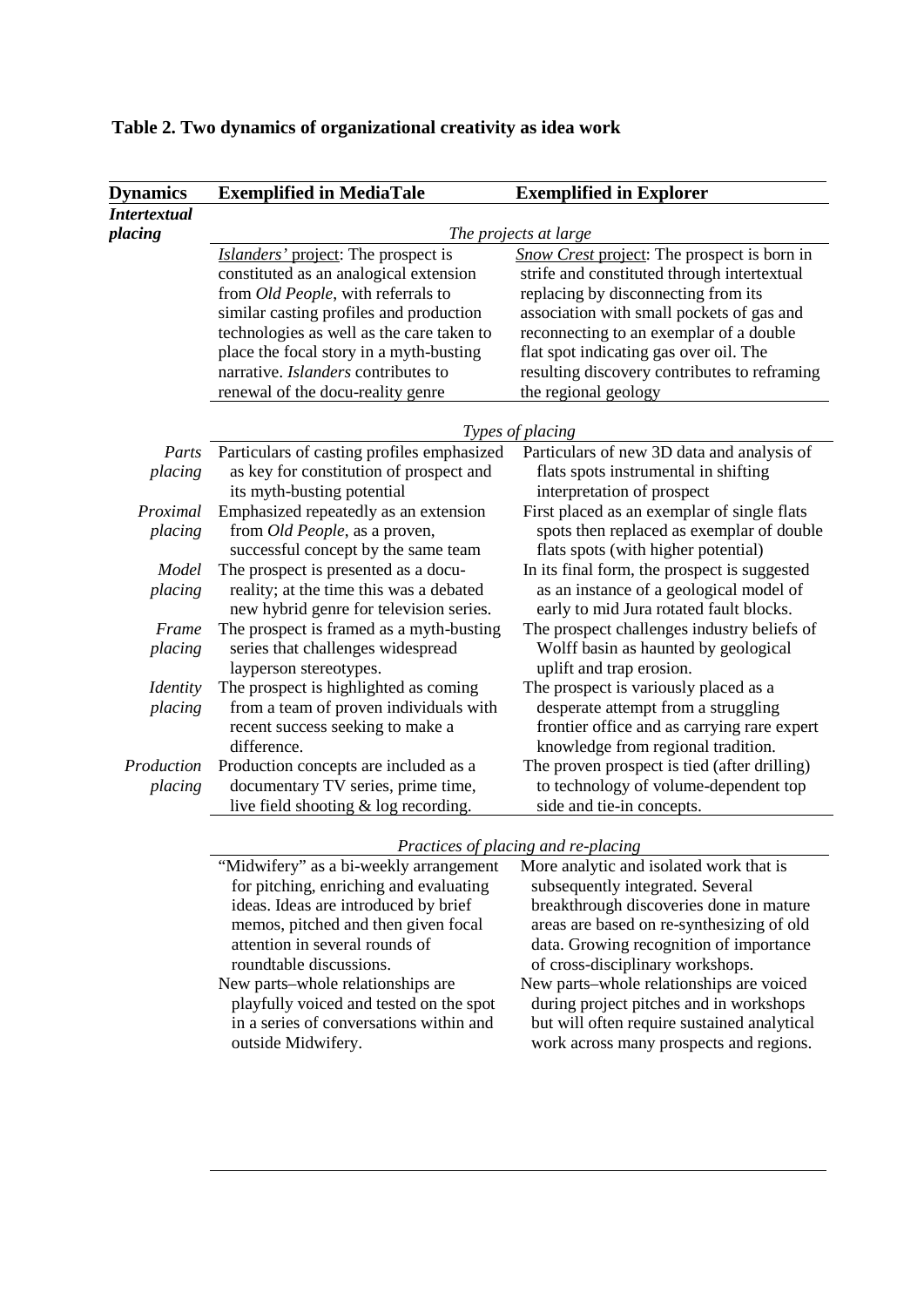| <b>Legitimating</b> |                                              |                                                   |  |
|---------------------|----------------------------------------------|---------------------------------------------------|--|
| <i>imaginings</i>   | The projects at large                        |                                                   |  |
|                     | <b>Islanders:</b> Ongoing legitimating forms | <b>Snow Crest:</b> Questions of internal and      |  |
|                     | part of constituting the prospect ideas:     | external legitimating formed part of the          |  |
|                     | from the start, during casting and at        | work for several project cycles since 1989.       |  |
|                     | every pitch session. Main emphasis on        | Dual emphasis on the value of individual          |  |
|                     | linking casting profiles and production      | prospects and development of the basin.           |  |
|                     | modes to stories with myth-busting           | Legitimating threatened by modest to low          |  |
|                     | potential. Legitimating strengthened by      | industry belief in the exploration basin and      |  |
|                     | identity of well-reputed partners.           | regional office with a history of dry wells.      |  |
|                     | Making imaginings matter                     |                                                   |  |
|                     | Alternative imaginings are charged with      | Alternative imaginings of where to find           |  |
|                     | questions of how they matter, internally     | hydrocarbon resources are charged with            |  |
|                     | as desire of identity for partners and       | question of value of prospects, the future of     |  |
|                     | externally as worth for the audience and     | the exploration province <i>and</i> sometimes the |  |
|                     | society. Legitimating is particularly        | fate of the regional office. Legitimating is      |  |
|                     | evident as multidirectional conversations    | particularly evident during pitches in formal     |  |
|                     | in Midwifery with a mix of utterances        | and informal peer review sessions but             |  |
|                     | about details of idea content, comparable    | would also be brought up during larger            |  |
|                     | concepts and moral ambitions.                | portfolio evaluations.                            |  |
|                     |                                              | Making imaginings believed-in                     |  |
|                     | Habits of seeing pitching of ideas as        | Heavy structuring of evaluative regime with       |  |
|                     | arena for enrichment and assessment,         | succession of internal and external formal peer   |  |
|                     | with open sharing of doubt and               | reviews, whose functions are contested.           |  |
|                     | alternatives; modest structuring of          | Gradual recognition that imaginations need to     |  |
|                     | formal evaluations. Ideas may enter and      | be shared for ideas to be given weight and        |  |
|                     | exit Midwifery several times. Co-            | actors to be enrolled in further work; mix of     |  |
|                     | optative forms of power dominate.            | coercive and co-optative forms of power.          |  |
|                     |                                              |                                                   |  |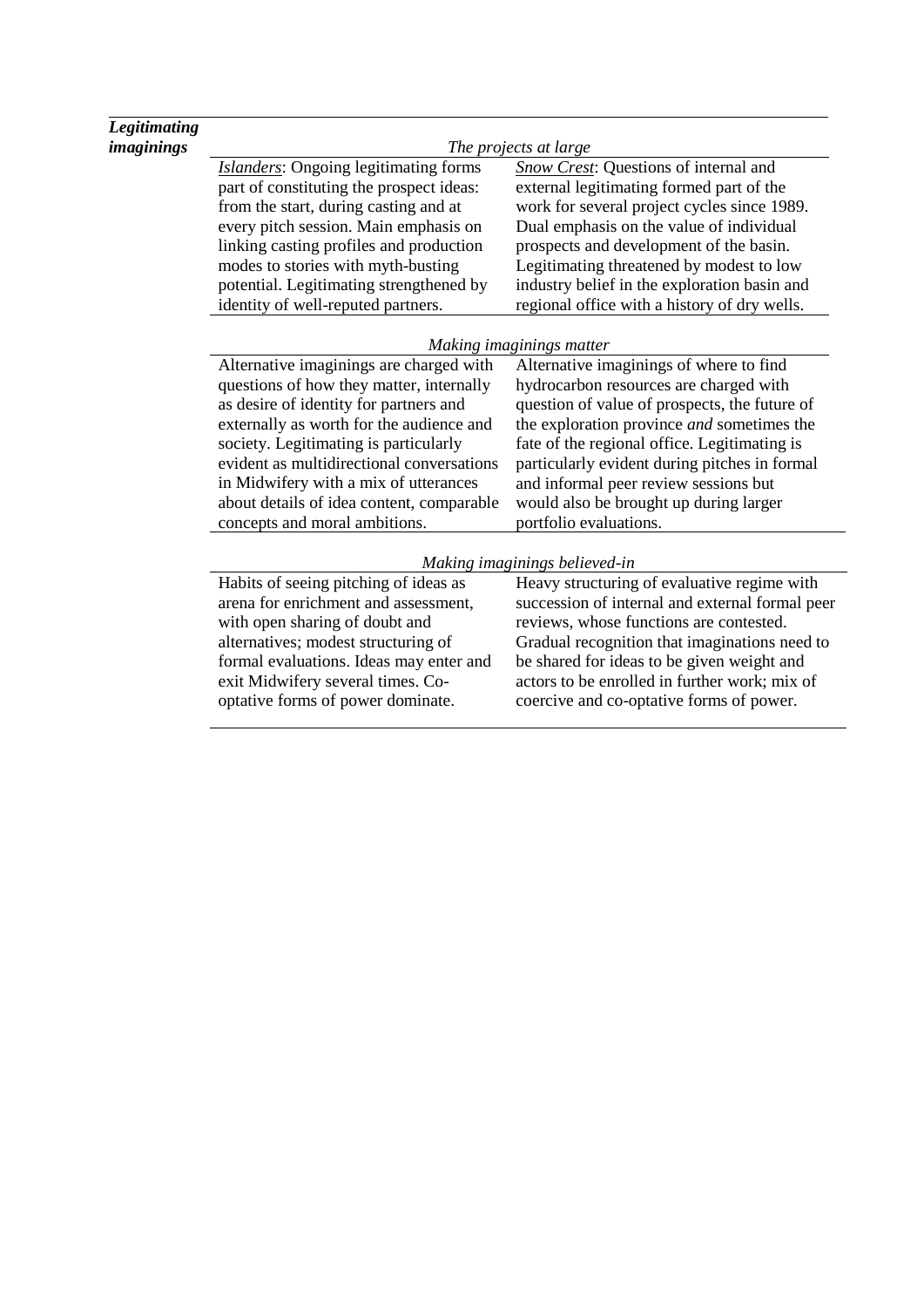| <b>Assumptions problematized</b>              | <b>Alternative assumptions</b>                           |
|-----------------------------------------------|----------------------------------------------------------|
| Core assumptions $-$ <i>linearity</i> and     | Ideas are constituted on an ongoing basis as part of     |
| singularity:                                  | a moving <i>field of ideas</i> , in which they emerge as |
| Ideas are discrete and singular entities that | inter-subjective realities and are intertextually        |
| are evaluated, selected and implemented       | linked in processes of combination, extension and        |
| in processes subsequent to and separated      | re-synthesis of new parts-whole relationships.           |
| from their generation.                        |                                                          |
|                                               | Changes in the larger idea field may inflict change      |
|                                               | in some focal idea, and every act of doing idea          |
|                                               | work takes place in such a larger field.                 |
| $Corollary - detached$ legitimating:          | Legitimating is an interwoven element of any             |
| Legitimating is done detached from (prior     | session of work on ideas, through 1) shaping ideas       |
| to or after) idea generation. It affects idea | by (re)placing them in the larger idea field,            |
| content to a limited degree and concerns      | including the identity of key actors, and 2)             |
| singular and unrelated ideas.                 | mobilizing others in varying degrees of co-creation      |
|                                               |                                                          |
| Power is ignored or mainly inscribed as       | Power is both coercive and co-optative, the latter       |
| being coercive.                               | as a unifying process of aligning agencies to            |
|                                               | achieve collectively improved imaginings                 |

## **Table 3. Problematized and alternative assumptions**

Grete Håkonsen Coldevin is the Director of the Norwegian Smartgrid Centre, which is a locus of coordinating Norwegian research, demonstration, laboratory, education, standardization and information activities within the future digital and integrated energy system. Encompassing the global developments towards more sustainable and environmentfriendly energy solutions for the future, Norway has been developing its own smart grid strategy through a joint effort of the 50 partners of the Norwegian Smartgrid Centre. Grete Coldevin's research interests include system innovation, transition management related to critical infrastructure such as the power systems, and the socio-technical dynamics of novel technology projects and organizational creativity. [Email: grete.coldevin@smartgrids.no]

Arne Carlsen is Professor of Organizational Behavior at the Department of Leadership and Organizational Behavior, BI Norwegian Business School, Norway. His research deals with individual and collective growth in organizations, often inspired by narrative theory, pragmatism and positive organizational scholarship and with recurrent attention to questions of agency, wonder and imagination. He has co-edited four books and his work has been accepted for publications in outlets such as *Organization Science*, *Human Relations*, *Management Learning*, *Journal of Management Inquiry*, *Journal of Positive Psychology* and *Management Organization Review.* Carlsen is currently Associate Editor at *Management Learning.* [Email: arne.carlsen@bi.no]

Stewart Clegg is Distinguished Professor of Management and Organization Studies at the University of Technology Sydney. He has published widely in the management, organizations and politics literatures in many of the leading journals. He is a Visiting Professor at EM-Lyon, France and at Nova School of Business and Economics in Lisbon, Portugal. Widely acknowledged as one of the most significant contemporary theorists of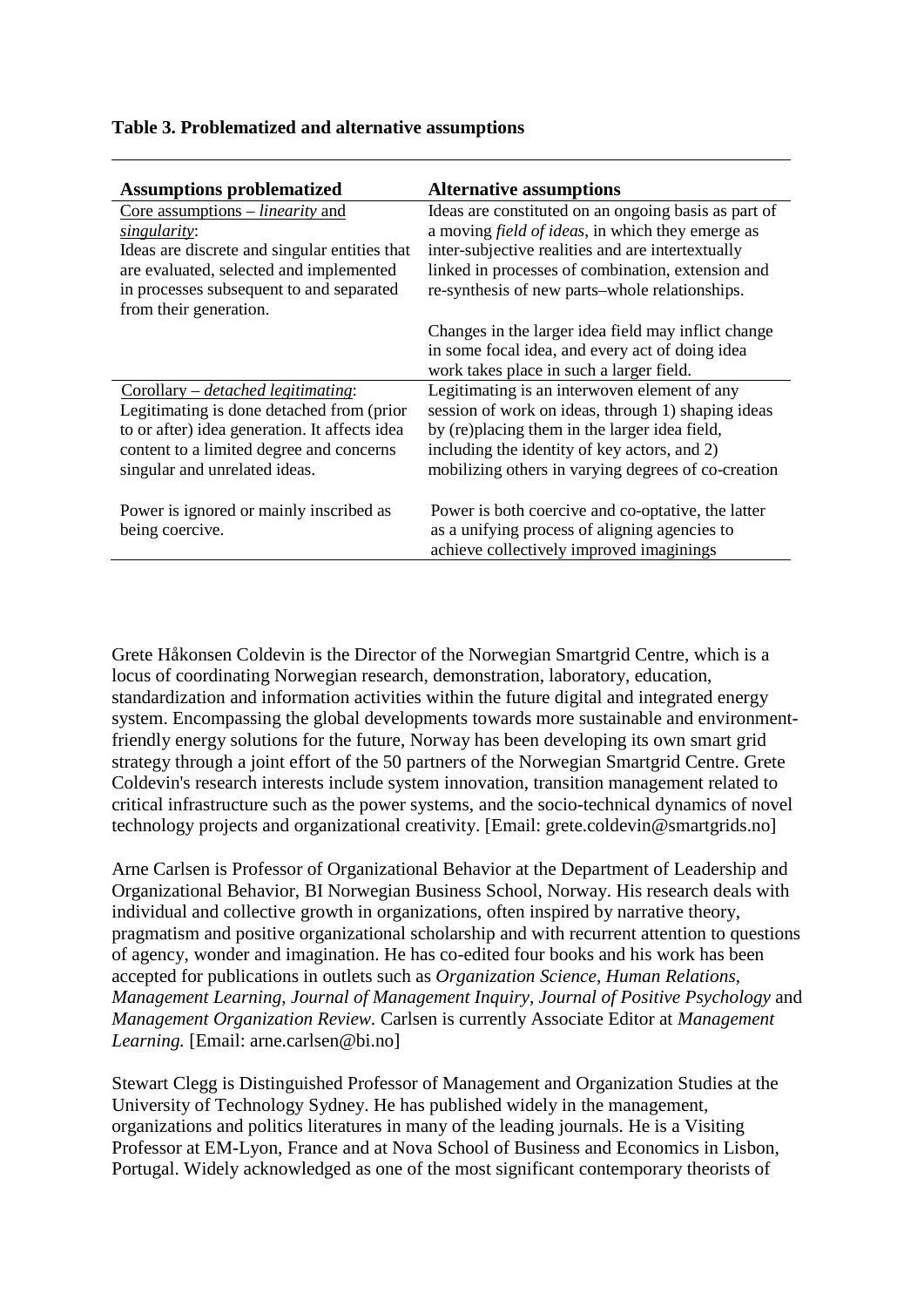power relations he is also one of the most influential contributors to organization studies, recognized by his being chosen both as an EGOS Honorary Member and as a Fellow of the Academy of Management, amongst a number of other awards. [Email: stewart.clegg@uts.edu.au]

Tyrone S. Pitsis is Professor of Strategy, Technology & Society at Durham University Business School, UK. His research interests include strategy formulation, especially in relation to complex and novel technology projects; and he has a keen interest in design-based approaches to strategy formulation. He is founding editor of the *Journal of Strategic Contracting and Negotiation*, and guest editor of *California Management Review*, and *Academy of Management Education & Learning*. He has published in several FT50 and other leading scholarly journals including *Organization Science*, *Organization Studies*, *Journal of Business Ethics*, *Journal of Management Inquiry* and *Management Learning*. [Email: tyrone.s.pitsis.@durham.ac.uk]

Elena P. Antonacopoulou is Professor of Organizational Behaviour at the University of Liverpool Management School, where she leads GNOSIS - a research initiative advancing impactful collaborative research in management and organization studies. Her principal research expertise lies in the areas of Organisational Change, Learning and Knowledge Management with a focus on the Leadership implications. Elena's work is published widely in international journals including: *Academy of Management Learning & Education*, *Journal of Management Studies*, *British Journal of Management*, *Journal of Management Inquiry* and *Management Learning*. She has co-edited 5 books including two new volumes (Sensuous Learning for Practical Judgment in Professional Practice) advancing innovative learning modes that enhance the impact of management practice. [Email:eagnosis@outlook.com

## **Corresponding Author:**

Arne Carlsen

Leadership and organizational behavior

BI Norwegian Business School

Handelshøyskolen BI 0442 Oslo

Oslo 0487

Norway

T: +4793087712

[arne.carlsen@bi.no](mailto:arne.carlsen@bi.no)

**Other Author(s):**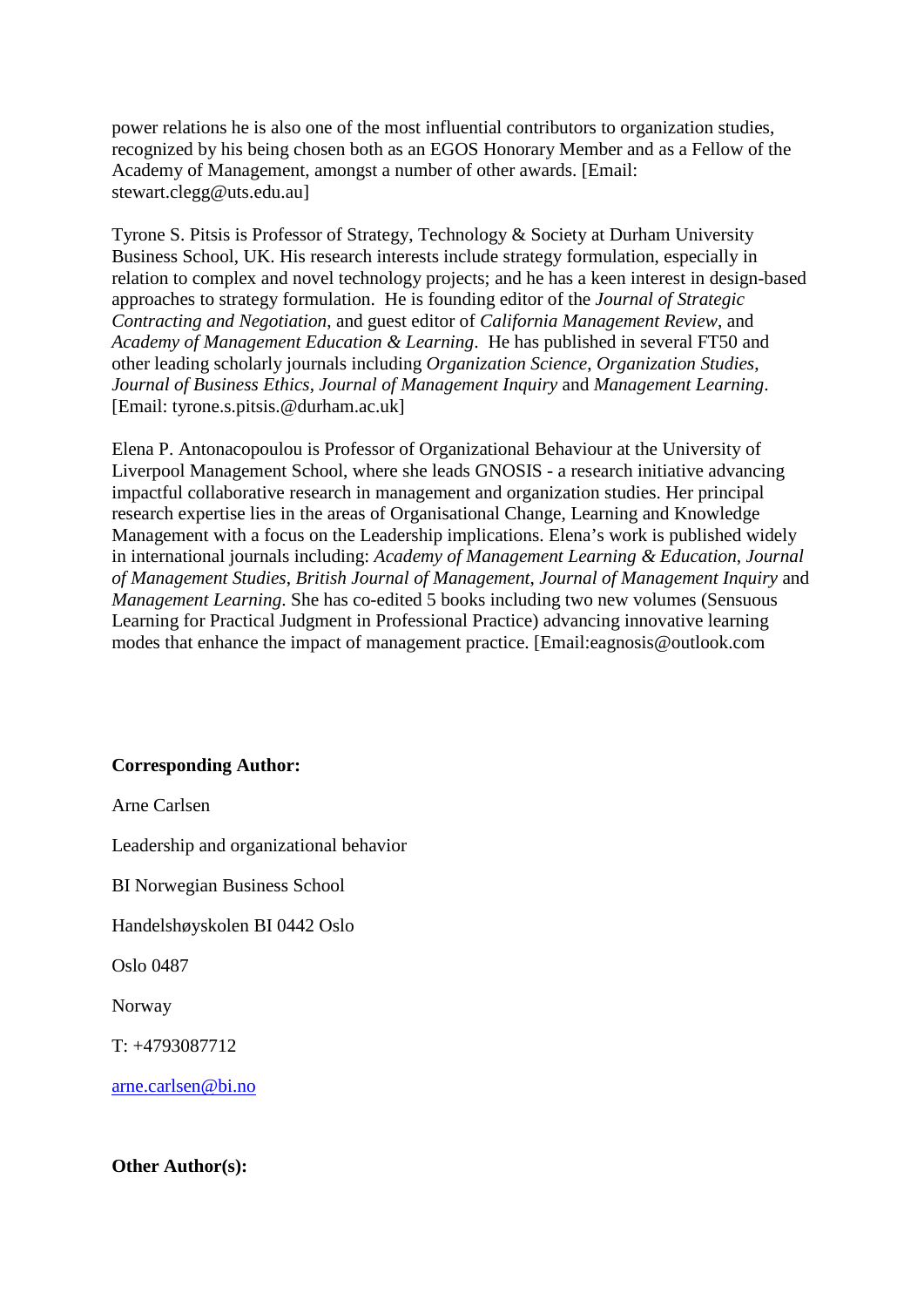Grete Håkonsen Coldevin SINTEF Energy Sem Sælands vei 11, 7465 Trondheim Norway [Grete.Coldevin@smartgrids.no](mailto:Grete.Coldevin@smartgrids.no)

Stewart Clegg Centre for Management & Organisation Studies University of Technology Sydney PO Box 123 Broadway Sydney, New South Wales 2007 Australia and Nova School of Business & Economics Lisbon Portugal [Stewart.Clegg@uts.edu.au](mailto:Stewart.Clegg@uts.edu.au)

Tyrone Stefan Pitsis,

<http://orcid.org/0000-0001-9084-6373>

Durham University Business School

Durham University

Durham, UK

[tyrone.s.pitsis@durham.ac.uk](mailto:tyrone.s.pitsis@durham.ac.uk)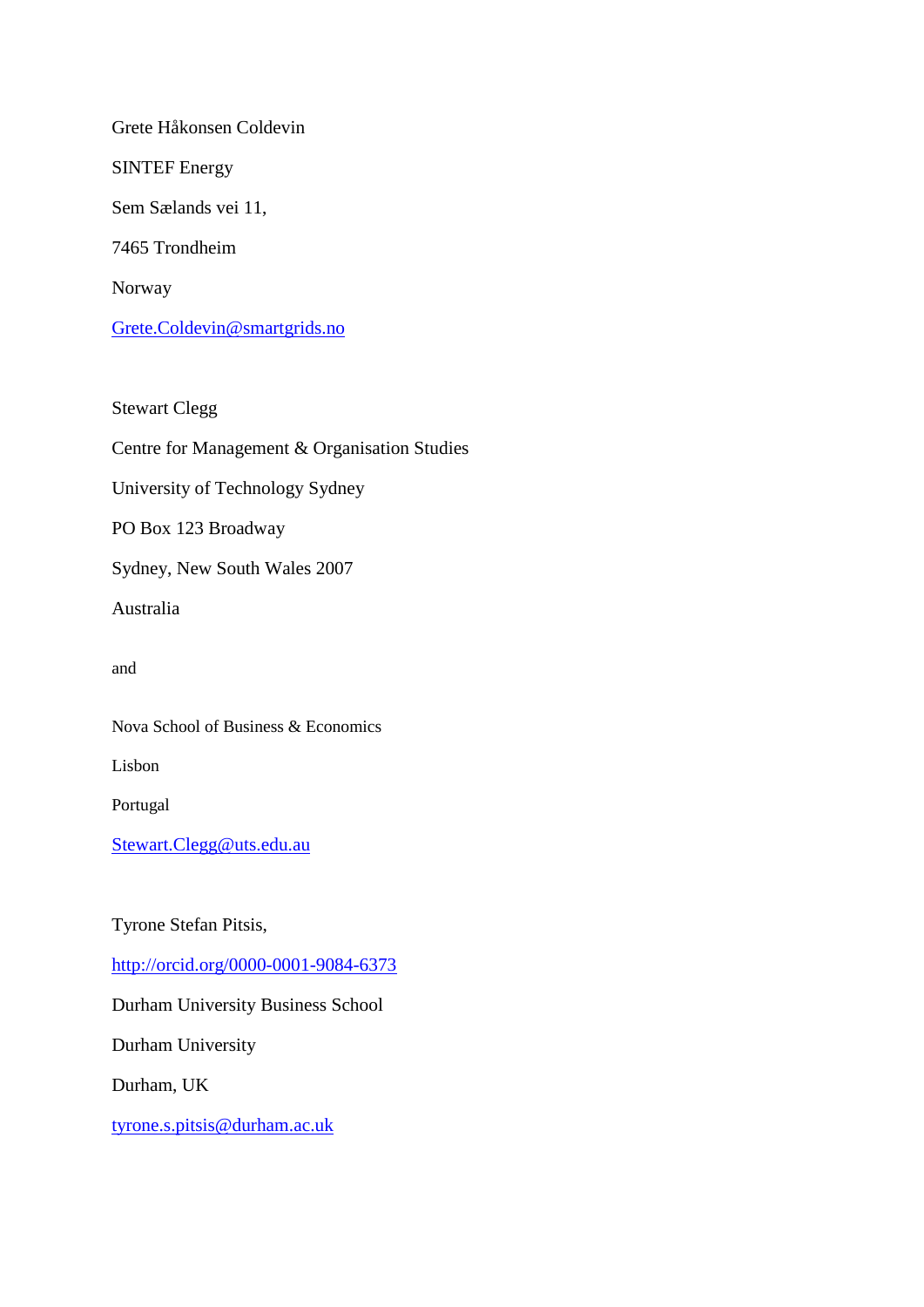Elena Antonacopoulou University of Liverpool Management School Chatham Building Liverpool L69 7HZ UK

[e.antonacopoulou@liverpool.ac.uk](mailto:e.antonacopoulou@liverpool.ac.uk)